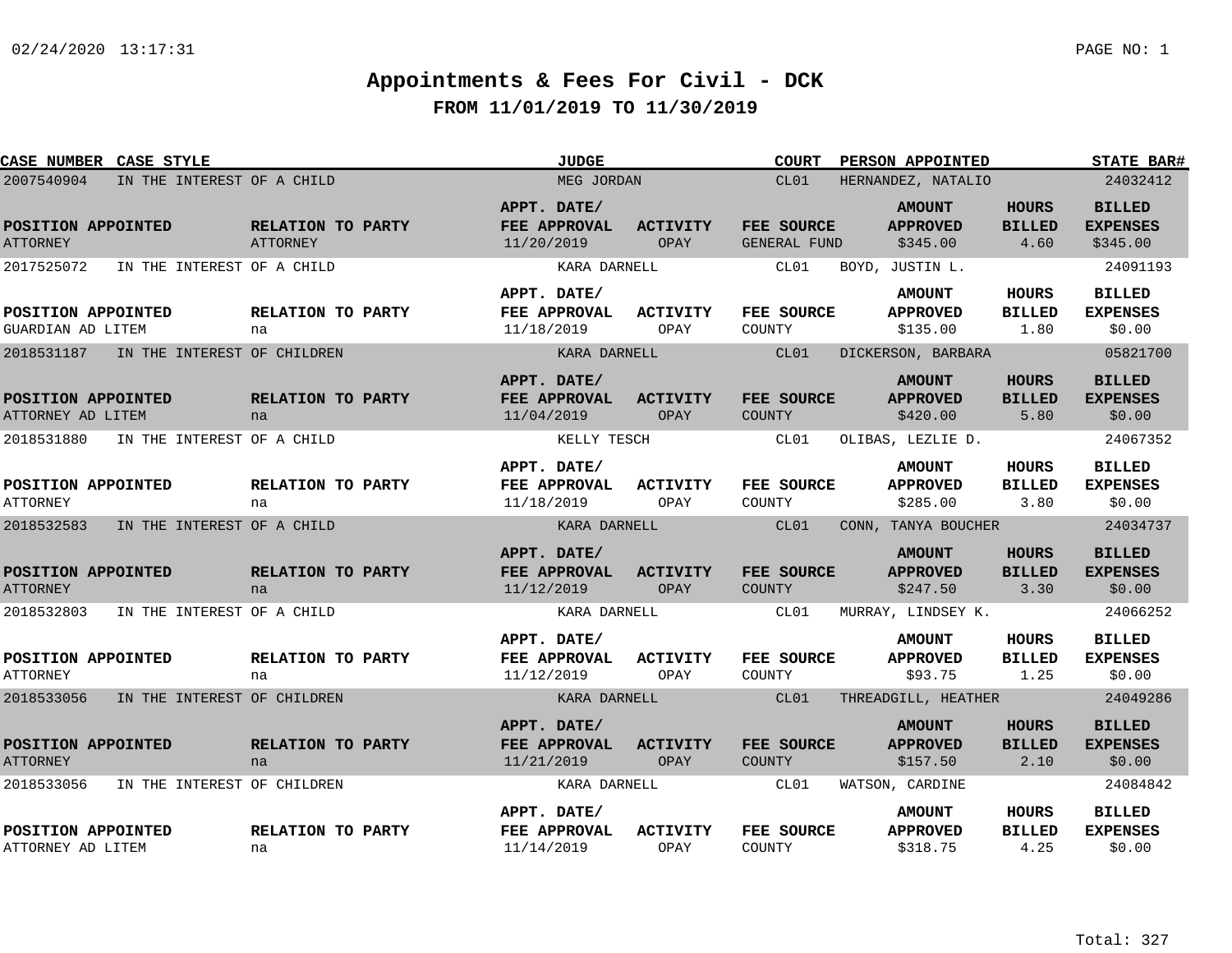| CASE NUMBER CASE STYLE                         |                             | <b>JUDGE</b>                              |                         | <b>COURT</b>         | <b>PERSON APPOINTED</b>                      |                                       | <b>STATE BAR#</b>                          |
|------------------------------------------------|-----------------------------|-------------------------------------------|-------------------------|----------------------|----------------------------------------------|---------------------------------------|--------------------------------------------|
| 2018533348                                     | IN THE INTEREST OF A CHILD  | KARA DARNELL                              |                         | CL01                 | BOYD, JUSTIN L.                              |                                       | 24091193                                   |
| POSITION APPOINTED<br>ATTORNEY AD LITEM        | RELATION TO PARTY<br>na     | APPT. DATE/<br>FEE APPROVAL<br>11/18/2019 | <b>ACTIVITY</b><br>OPAY | FEE SOURCE<br>COUNTY | <b>AMOUNT</b><br><b>APPROVED</b><br>\$262.50 | <b>HOURS</b><br><b>BILLED</b><br>3.50 | <b>BILLED</b><br><b>EXPENSES</b><br>\$0.00 |
| 2019533932<br>IN THE INTEREST OF A CHILD       |                             | KARA DARNELL                              |                         | CL01                 | FOUTS, LEIGH ANN                             |                                       | 07315800                                   |
| POSITION APPOINTED<br>ATTORNEY AD LITEM        | RELATION TO PARTY<br>na     | APPT. DATE/<br>FEE APPROVAL<br>11/14/2019 | ACTIVITY<br>OPAY        | FEE SOURCE<br>COUNTY | <b>AMOUNT</b><br><b>APPROVED</b><br>\$352.50 | HOURS<br><b>BILLED</b><br>4.70        | <b>BILLED</b><br><b>EXPENSES</b><br>\$0.00 |
| 2019533995<br>IN THE INTEREST OF A CHILD       |                             | KARA DARNELL                              |                         | CL01                 | THREADGILL, HEATHER                          |                                       | 24049286                                   |
| POSITION APPOINTED<br><b>ATTORNEY</b>          | RELATION TO PARTY<br>na     | APPT. DATE/<br>FEE APPROVAL<br>11/21/2019 | <b>ACTIVITY</b><br>OPAY | FEE SOURCE<br>COUNTY | <b>AMOUNT</b><br><b>APPROVED</b><br>\$330.00 | <b>HOURS</b><br><b>BILLED</b><br>4.40 | <b>BILLED</b><br><b>EXPENSES</b><br>\$0.00 |
| 2019533995<br>IN THE INTEREST OF A CHILD       |                             | KARA DARNELL                              |                         | CL01                 | NORMAN, DANE                                 |                                       | 24088136                                   |
| POSITION APPOINTED<br>ATTORNEY AD LITEM        | RELATION TO PARTY<br>na     | APPT. DATE/<br>FEE APPROVAL<br>11/12/2019 | <b>ACTIVITY</b><br>OPAY | FEE SOURCE<br>COUNTY | <b>AMOUNT</b><br><b>APPROVED</b><br>\$787.50 | HOURS<br><b>BILLED</b><br>10.50       | <b>BILLED</b><br><b>EXPENSES</b><br>\$0.00 |
| 2019534234<br>IN THE INTEREST OF A CHILD       |                             | KARA DARNELL                              |                         | CL01                 | DICKERSON, BARBARA                           |                                       | 05821700                                   |
| POSITION APPOINTED<br>ATTORNEY AD LITEM        | RELATION TO PARTY<br>na     | APPT. DATE/<br>FEE APPROVAL<br>11/14/2019 | <b>ACTIVITY</b><br>OPAY | FEE SOURCE<br>COUNTY | <b>AMOUNT</b><br><b>APPROVED</b><br>\$506.25 | <b>HOURS</b><br><b>BILLED</b><br>6.75 | <b>BILLED</b><br><b>EXPENSES</b><br>\$0.00 |
| 2019534234<br>IN THE INTEREST OF A CHILD       |                             | KARA DARNELL                              |                         | CL01                 | THREADGILL, HEATHER                          |                                       | 24049286                                   |
| POSITION APPOINTED<br><b>ATTORNEY</b>          | RELATION TO PARTY<br>na     | APPT. DATE/<br>FEE APPROVAL<br>11/21/2019 | <b>ACTIVITY</b><br>OPAY | FEE SOURCE<br>COUNTY | <b>AMOUNT</b><br><b>APPROVED</b><br>\$112.50 | HOURS<br><b>BILLED</b><br>1.50        | <b>BILLED</b><br><b>EXPENSES</b><br>\$0.00 |
| 2019534234 IN THE INTEREST OF A CHILD          |                             | KARA DARNELL                              |                         | CL01                 | BOYD, JUSTIN L.                              |                                       | 24091193                                   |
| POSITION APPOINTED<br><b>GUARDIAN AD LITEM</b> | RELATION TO PARTY<br>na     | APPT. DATE/<br>FEE APPROVAL<br>11/18/2019 | <b>ACTIVITY</b><br>OPAY | FEE SOURCE<br>COUNTY | <b>AMOUNT</b><br><b>APPROVED</b><br>\$180.00 | <b>HOURS</b><br><b>BILLED</b><br>2.40 | <b>BILLED</b><br><b>EXPENSES</b><br>\$0.00 |
| 2019534750                                     | IN THE INTEREST OF CHILDREN | KARA DARNELL                              |                         | CL01                 | MURRAY, LINDSEY K.                           |                                       | 24066252                                   |
| POSITION APPOINTED<br><b>ATTORNEY</b>          | RELATION TO PARTY<br>na     | APPT. DATE/<br>FEE APPROVAL<br>11/01/2019 | <b>ACTIVITY</b><br>OPAY | FEE SOURCE<br>COUNTY | <b>AMOUNT</b><br><b>APPROVED</b><br>\$150.00 | HOURS<br><b>BILLED</b><br>2.00        | <b>BILLED</b><br><b>EXPENSES</b><br>\$0.00 |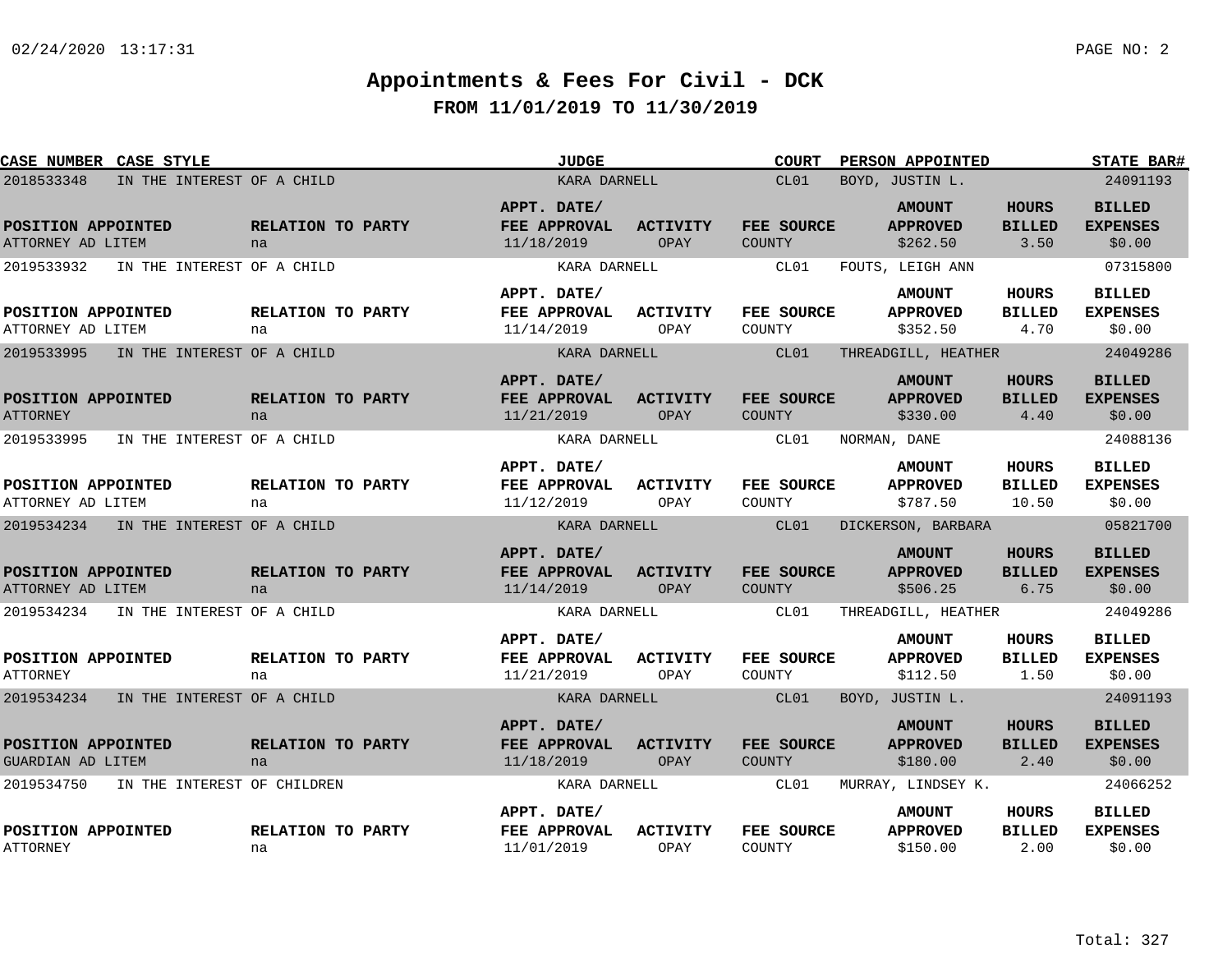| <b>CASE NUMBER CASE STYLE</b>                                                     |                         | <b>JUDGE</b>                                              |                                | <b>COURT</b>                | <b>PERSON APPOINTED</b>                                          |                                        | <b>STATE BAR#</b>                                      |
|-----------------------------------------------------------------------------------|-------------------------|-----------------------------------------------------------|--------------------------------|-----------------------------|------------------------------------------------------------------|----------------------------------------|--------------------------------------------------------|
| 2019535241<br>IN THE INTEREST OF A CHILD                                          |                         | KARA DARNELL                                              |                                | CL01                        | JOHNSTON, J CRAIG                                                |                                        | 00787784                                               |
| POSITION APPOINTED<br><b>ATTORNEY</b>                                             | RELATION TO PARTY<br>na | APPT. DATE/<br>FEE APPROVAL<br>11/14/2019                 | <b>ACTIVITY</b><br>OPAY        | FEE SOURCE<br>COUNTY        | <b>AMOUNT</b><br><b>APPROVED</b><br>\$367.50                     | <b>HOURS</b><br><b>BILLED</b><br>4.90  | <b>BILLED</b><br><b>EXPENSES</b><br>\$0.00             |
| 2019535241<br>IN THE INTEREST OF A CHILD                                          |                         | KARA DARNELL                                              |                                | CL01                        | HAWKINS, MATTHEW                                                 |                                        | 24038948                                               |
| POSITION APPOINTED<br><b>ATTORNEY</b>                                             | RELATION TO PARTY<br>na | APPT. DATE/<br>FEE APPROVAL<br>11/12/2019                 | ACTIVITY<br>OPAY               | FEE SOURCE<br>COUNTY        | <b>AMOUNT</b><br><b>APPROVED</b><br>\$832.50                     | <b>HOURS</b><br><b>BILLED</b><br>11.10 | <b>BILLED</b><br><b>EXPENSES</b><br>\$0.00             |
| 2019537531<br>IN THE INTEREST OF A CHILD                                          |                         | KARA DARNELL                                              |                                | CL01                        | JOHNSTON, J CRAIG                                                |                                        | 00787784                                               |
| POSITION APPOINTED<br>ATTORNEY AD LITEM                                           | RELATION TO PARTY<br>na | APPT. DATE/<br>FEE APPROVAL<br>11/14/2019                 | <b>ACTIVITY</b><br>OPAY        | FEE SOURCE<br><b>COUNTY</b> | <b>AMOUNT</b><br><b>APPROVED</b><br>\$442.50                     | <b>HOURS</b><br><b>BILLED</b><br>5.90  | <b>BILLED</b><br><b>EXPENSES</b><br>\$0.00             |
| 2019537531<br>IN THE INTEREST OF A CHILD                                          |                         | KARA DARNELL                                              |                                | CL01                        | JOHNSTON, J CRAIG                                                |                                        | 00787784                                               |
| POSITION APPOINTED<br>ATTORNEY AD LITEM                                           | RELATION TO PARTY<br>na | APPT. DATE/<br>FEE APPROVAL<br>11/21/2019                 | <b>ACTIVITY</b><br>OPAY        | FEE SOURCE<br>COUNTY        | <b>AMOUNT</b><br><b>APPROVED</b><br>\$530.34                     | <b>HOURS</b><br><b>BILLED</b><br>4.80  | <b>BILLED</b><br><b>EXPENSES</b><br>\$0.00             |
| 2019537531<br>IN THE INTEREST OF A CHILD                                          |                         | KARA DARNELL                                              |                                | CL01                        | SKELTON, D MARK                                                  |                                        | 00794645                                               |
| POSITION APPOINTED<br><b>ATTORNEY</b><br>2019537642<br>IN THE INTEREST OF A CHILD | RELATION TO PARTY<br>na | APPT. DATE/<br>FEE APPROVAL<br>11/19/2019<br>KARA DARNELL | <b>ACTIVITY</b><br><b>OAPT</b> | FEE SOURCE<br>na<br>CL01    | <b>AMOUNT</b><br><b>APPROVED</b><br>\$0.00<br>ADAMS, BARBARA SUE | <b>HOURS</b><br><b>BILLED</b><br>0.00  | <b>BILLED</b><br><b>EXPENSES</b><br>\$0.00<br>24009855 |
|                                                                                   |                         | APPT. DATE/                                               |                                |                             | <b>AMOUNT</b>                                                    | <b>HOURS</b>                           | <b>BILLED</b>                                          |
| POSITION APPOINTED<br>ATTORNEY AD LITEM                                           | RELATION TO PARTY<br>na | FEE APPROVAL<br>11/06/2019                                | <b>ACTIVITY</b><br>OAPT        | FEE SOURCE<br>na            | <b>APPROVED</b><br>\$0.00                                        | <b>BILLED</b><br>0.00                  | <b>EXPENSES</b><br>\$0.00                              |
| 2019537755<br>IN THE INTEREST OF A CHILD                                          |                         | MARK J. HOCKER                                            |                                | CL01                        | ADAMS, BARBARA SUE                                               |                                        | 24009855                                               |
| POSITION APPOINTED<br>ATTORNEY AD LITEM                                           | RELATION TO PARTY<br>na | APPT. DATE/<br>FEE APPROVAL<br>11/18/2019                 | <b>ACTIVITY</b><br><b>OAPT</b> | FEE SOURCE<br>na            | <b>AMOUNT</b><br><b>APPROVED</b><br>\$0.00                       | <b>HOURS</b><br><b>BILLED</b><br>0.00  | <b>BILLED</b><br><b>EXPENSES</b><br>\$0.00             |
| 2019537755<br>IN THE INTEREST OF A CHILD                                          |                         | KARA DARNELL                                              |                                | CL01                        | MORROW, MATT K.                                                  |                                        | 24081053                                               |
| POSITION APPOINTED<br>ATTORNEY AD LITEM                                           | RELATION TO PARTY<br>na | APPT. DATE/<br>FEE APPROVAL<br>11/18/2019                 | <b>ACTIVITY</b><br><b>OAPT</b> | FEE SOURCE<br>na            | <b>AMOUNT</b><br><b>APPROVED</b><br>\$0.00                       | <b>HOURS</b><br><b>BILLED</b><br>0.00  | <b>BILLED</b><br><b>EXPENSES</b><br>\$0.00             |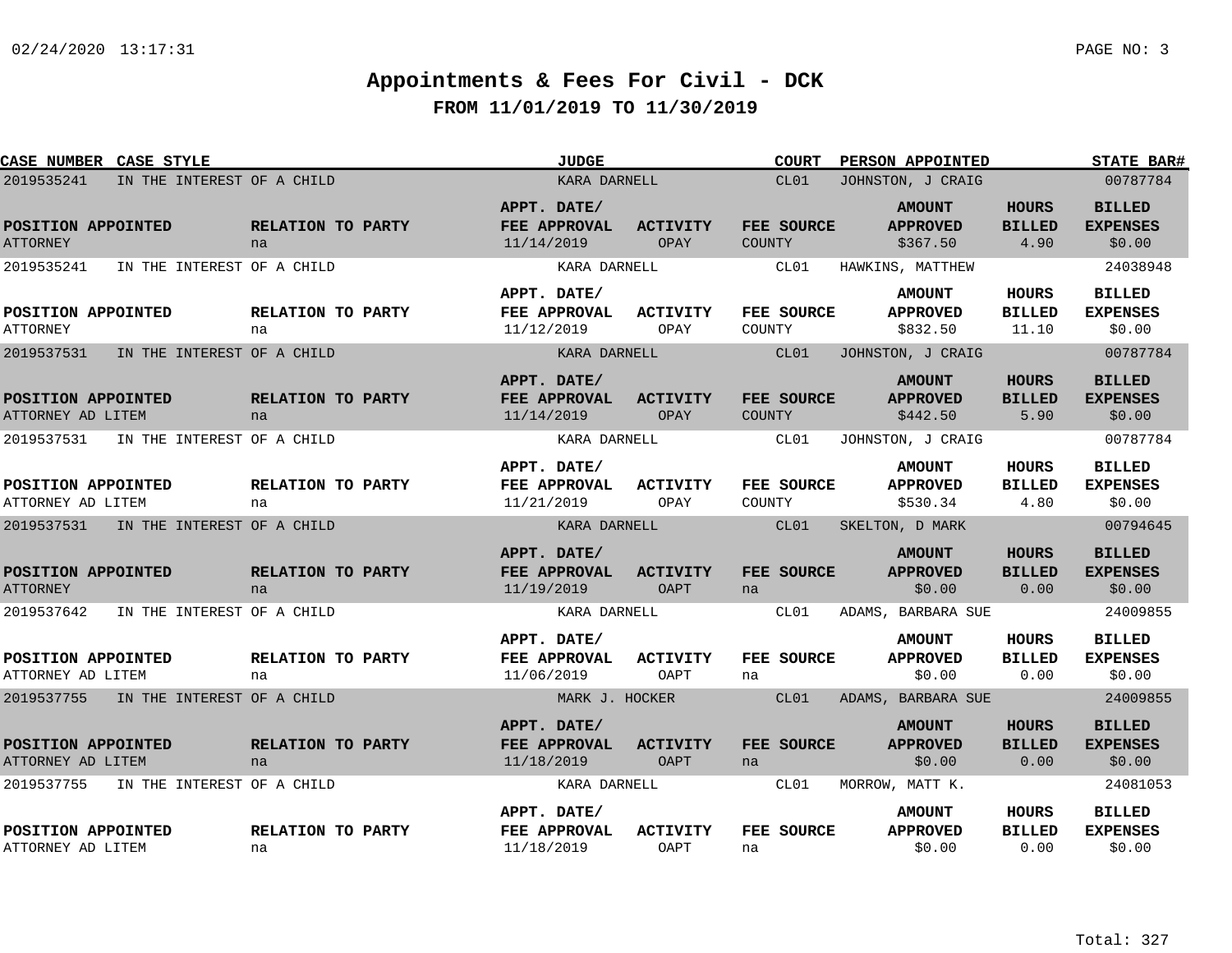| <b>CASE NUMBER CASE STYLE</b>           |                            |                               | <b>JUDGE</b>                                     |                                |               | <b>COURT</b>      | PERSON APPOINTED                             |                                       | <b>STATE BAR#</b>                          |
|-----------------------------------------|----------------------------|-------------------------------|--------------------------------------------------|--------------------------------|---------------|-------------------|----------------------------------------------|---------------------------------------|--------------------------------------------|
| 2019537839                              | IN THE INTEREST OF A CHILD |                               | KARA DARNELL                                     |                                |               | CL01              | JOHNSTON, J CRAIG                            |                                       | 00787784                                   |
| POSITION APPOINTED<br><b>ATTORNEY</b>   |                            | RELATION TO PARTY<br>na       | APPT. DATE/<br>FEE APPROVAL<br>11/25/2019        | <b>ACTIVITY</b><br>OAPT        | na            | FEE SOURCE        | <b>AMOUNT</b><br><b>APPROVED</b><br>\$0.00   | <b>HOURS</b><br><b>BILLED</b><br>0.00 | <b>BILLED</b><br><b>EXPENSES</b><br>\$0.00 |
| 2019537839                              | IN THE INTEREST OF A CHILD |                               | KARA DARNELL                                     |                                |               | CL01              | HUDMAN, SARA J.                              |                                       | 24052021                                   |
| POSITION APPOINTED<br><b>ATTORNEY</b>   |                            | RELATION TO PARTY<br>na       | APPT. DATE/<br>FEE APPROVAL<br>11/25/2019        | <b>ACTIVITY</b><br>OAPT        | na            | FEE SOURCE        | <b>AMOUNT</b><br><b>APPROVED</b><br>\$0.00   | HOURS<br><b>BILLED</b><br>0.00        | <b>BILLED</b><br><b>EXPENSES</b><br>\$0.00 |
| 2014511049                              | IN THE INTEREST OF A CHILD |                               | KELLY TESCH                                      |                                |               | CL02              | FOUTS, LEIGH ANN                             |                                       | 07315800                                   |
| POSITION APPOINTED<br>ATTORNEY AD LITEM |                            | RELATION TO PARTY<br>na       | APPT. DATE/<br>FEE APPROVAL<br>11/18/2019        | <b>ACTIVITY</b><br><b>OAPT</b> | na            | FEE SOURCE        | <b>AMOUNT</b><br><b>APPROVED</b><br>\$0.00   | <b>HOURS</b><br><b>BILLED</b><br>0.00 | <b>BILLED</b><br><b>EXPENSES</b><br>\$0.00 |
| 2014511049                              | IN THE INTEREST OF A CHILD |                               | KARA DARNELL                                     |                                |               | CL02              | MURRAY, LINDSEY K.                           |                                       | 24066252                                   |
| POSITION APPOINTED<br>ATTORNEY AD LITEM |                            | RELATION TO PARTY<br>na       | APPT. DATE/<br>FEE APPROVAL<br>11/18/2019        | ACTIVITY<br>OAPT               | na            | FEE SOURCE        | <b>AMOUNT</b><br><b>APPROVED</b><br>\$0.00   | <b>HOURS</b><br><b>BILLED</b><br>0.00 | <b>BILLED</b><br><b>EXPENSES</b><br>\$0.00 |
| 2018528829                              | IN THE INTEREST OF A CHILD |                               | KARA DARNELL                                     |                                |               | CL <sub>02</sub>  | ADAMS, BARBARA SUE                           |                                       | 24009855                                   |
| POSITION APPOINTED<br>ATTORNEY AD LITEM |                            | RELATION TO PARTY<br>ATTORNEY | APPT. DATE/<br>FEE APPROVAL<br>11/25/2019        | <b>ACTIVITY</b><br>OPAY        | <b>COUNTY</b> | FEE SOURCE        | <b>AMOUNT</b><br><b>APPROVED</b><br>\$427.50 | <b>HOURS</b><br><b>BILLED</b><br>5.70 | <b>BILLED</b><br><b>EXPENSES</b><br>\$0.00 |
| 2018528829                              | IN THE INTEREST OF A CHILD |                               | KARA DARNELL                                     |                                |               | CL02              | SHAW, JIM                                    |                                       | 18144800                                   |
| POSITION APPOINTED<br>ATTORNEY AD LITEM |                            | RELATION TO PARTY<br>na       | APPT. DATE/<br><b>FEE APPROVAL</b><br>11/19/2019 | <b>ACTIVITY</b><br>OAPT        | na            | FEE SOURCE        | <b>AMOUNT</b><br><b>APPROVED</b><br>\$0.00   | HOURS<br><b>BILLED</b><br>0.00        | <b>BILLED</b><br><b>EXPENSES</b><br>\$0.00 |
| 2018528829                              | IN THE INTEREST OF A CHILD |                               | KARA DARNELL                                     |                                |               | CL02              | MURRAY, LINDSEY K.                           |                                       | 24066252                                   |
| POSITION APPOINTED<br><b>ATTORNEY</b>   |                            | RELATION TO PARTY<br>na       | APPT. DATE/<br>FEE APPROVAL<br>10/31/2019        | <b>ACTIVITY</b><br>OPAY        | COUNTY        | <b>FEE SOURCE</b> | <b>AMOUNT</b><br><b>APPROVED</b><br>\$168.75 | HOURS<br><b>BILLED</b><br>2.25        | <b>BILLED</b><br><b>EXPENSES</b><br>\$0.00 |
| 2018529415                              | IN THE INTEREST OF A CHILD |                               | KARA DARNELL                                     |                                |               | CL02              | MURRAY, LINDSEY K.                           |                                       | 24066252                                   |
| POSITION APPOINTED<br><b>ATTORNEY</b>   |                            | RELATION TO PARTY<br>na       | APPT. DATE/<br>FEE APPROVAL<br>11/21/2019        | <b>ACTIVITY</b><br>OPAY        | COUNTY        | FEE SOURCE        | <b>AMOUNT</b><br><b>APPROVED</b><br>\$693.75 | HOURS<br><b>BILLED</b><br>9.25        | <b>BILLED</b><br><b>EXPENSES</b><br>\$0.00 |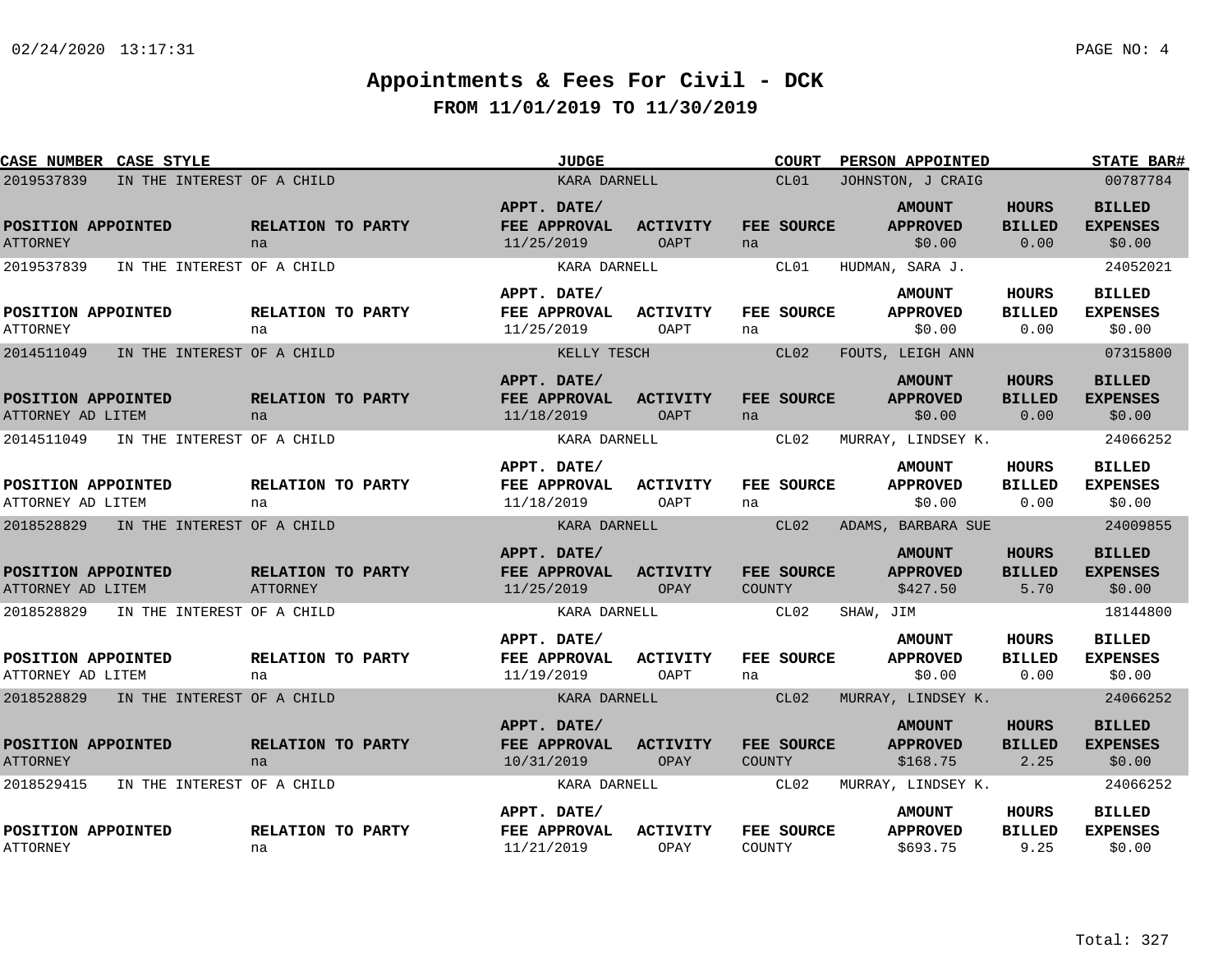| <b>CASE NUMBER CASE STYLE</b>             |                                      | <b>JUDGE</b>                              |                                | <b>COURT</b>                       | PERSON APPOINTED                             |                                       | <b>STATE BAR#</b>                            |
|-------------------------------------------|--------------------------------------|-------------------------------------------|--------------------------------|------------------------------------|----------------------------------------------|---------------------------------------|----------------------------------------------|
| 2018530231                                | IN THE INTEREST OF CHILDREN          | KARA DARNELL                              |                                | CL02                               | SHAW, JIM                                    |                                       | 18144800                                     |
| POSITION APPOINTED<br><b>ATTORNEY</b>     | RELATION TO PARTY<br>na              | APPT. DATE/<br>FEE APPROVAL<br>11/12/2019 | <b>ACTIVITY</b><br>OPAY        | FEE SOURCE<br>COUNTY               | <b>AMOUNT</b><br><b>APPROVED</b><br>\$337.50 | <b>HOURS</b><br><b>BILLED</b><br>4.50 | <b>BILLED</b><br><b>EXPENSES</b><br>\$0.00   |
| IN THE INTEREST OF A CHILD<br>2018530928  |                                      | KARA DARNELL                              |                                | CL02                               | FOUTS, LEIGH ANN                             |                                       | 07315800                                     |
| POSITION APPOINTED<br>ATTORNEY AD LITEM   | <b>RELATION TO PARTY</b><br>ATTORNEY | APPT. DATE/<br>FEE APPROVAL<br>11/25/2019 | ACTIVITY<br>OPAY               | <b>FEE SOURCE</b><br>COUNTY        | <b>AMOUNT</b><br><b>APPROVED</b><br>\$375.00 | HOURS<br><b>BILLED</b><br>5.00        | <b>BILLED</b><br><b>EXPENSES</b><br>\$0.00   |
| 2018531671<br>IN THE INTEREST OF A CHILD  |                                      | KARA DARNELL                              |                                | CL02                               | BOYD, JUSTIN L.                              |                                       | 24091193                                     |
| POSITION APPOINTED<br>ATTORNEY AD LITEM   | RELATION TO PARTY<br>na              | APPT. DATE/<br>FEE APPROVAL<br>11/18/2019 | <b>ACTIVITY</b><br>OPAY        | <b>FEE SOURCE</b><br><b>COUNTY</b> | <b>AMOUNT</b><br><b>APPROVED</b><br>\$435.00 | <b>HOURS</b><br><b>BILLED</b><br>5.80 | <b>BILLED</b><br><b>EXPENSES</b><br>\$0.00   |
| 2018532134<br>IN THE INTEREST OF CHILDREN |                                      | KARA DARNELL                              |                                | CL02                               | THREADGILL, HEATHER                          |                                       | 24049286                                     |
| POSITION APPOINTED<br><b>ATTORNEY</b>     | RELATION TO PARTY<br>na              | APPT. DATE/<br>FEE APPROVAL<br>11/21/2019 | ACTIVITY<br>OPAY               | FEE SOURCE<br>COUNTY               | <b>AMOUNT</b><br><b>APPROVED</b><br>\$90.00  | HOURS<br><b>BILLED</b><br>1.20        | <b>BILLED</b><br><b>EXPENSES</b><br>\$0.00   |
| 2018532943                                | IN THE INTEREST OF CHILDREN          | KARA DARNELL                              |                                | CL02                               | THREADGILL, HEATHER                          |                                       | 24049286                                     |
| POSITION APPOINTED<br><b>ATTORNEY</b>     | RELATION TO PARTY<br>na              | APPT. DATE/<br>FEE APPROVAL<br>11/21/2019 | <b>ACTIVITY</b><br><b>OPAY</b> | FEE SOURCE<br>COUNTY               | <b>AMOUNT</b><br><b>APPROVED</b><br>\$105.00 | <b>HOURS</b><br><b>BILLED</b><br>1.40 | <b>BILLED</b><br><b>EXPENSES</b><br>\$0.00   |
| 2018533457<br>IN THE INTEREST OF CHILDREN |                                      | KARA DARNELL                              |                                | CL02                               | CARTER, AMANDA                               |                                       | 24109695                                     |
| POSITION APPOINTED<br>ATTORNEY AD LITEM   | <b>RELATION TO PARTY</b><br>na       | APPT. DATE/<br>FEE APPROVAL<br>11/01/2019 | <b>ACTIVITY</b><br>OPAY        | FEE SOURCE<br>COUNTY               | <b>AMOUNT</b><br><b>APPROVED</b><br>\$547.50 | HOURS<br><b>BILLED</b><br>7.30        | <b>BILLED</b><br><b>EXPENSES</b><br>\$0.00   |
| 2019534243 IN THE INTEREST OF A CHILD     |                                      | KELLY TESCH                               |                                | CL02                               | ADAMS, BARBARA SUE                           |                                       | 24009855                                     |
| POSITION APPOINTED<br>ATTORNEY AD LITEM   | RELATION TO PARTY<br><b>ATTORNEY</b> | APPT. DATE/<br>FEE APPROVAL<br>11/25/2019 | <b>ACTIVITY</b><br>OPAY        | FEE SOURCE<br><b>COUNTY</b>        | <b>AMOUNT</b><br><b>APPROVED</b><br>\$277.50 | <b>HOURS</b><br><b>BILLED</b><br>3.70 | <b>BILLED</b><br><b>EXPENSES</b><br>\$0.00   |
| 2019534473<br>IN THE INTEREST OF CHILDREN |                                      | KARA DARNELL                              |                                | CL02                               | DICKERSON, BARBARA                           |                                       | 05821700                                     |
| POSITION APPOINTED<br>ATTORNEY AD LITEM   | RELATION TO PARTY<br>ATTORNEY        | APPT. DATE/<br>FEE APPROVAL<br>11/26/2019 | <b>ACTIVITY</b><br>OPAY        | FEE SOURCE<br><b>GENERAL FUND</b>  | <b>AMOUNT</b><br><b>APPROVED</b><br>\$502.50 | HOURS<br><b>BILLED</b><br>6.70        | <b>BILLED</b><br><b>EXPENSES</b><br>\$502.50 |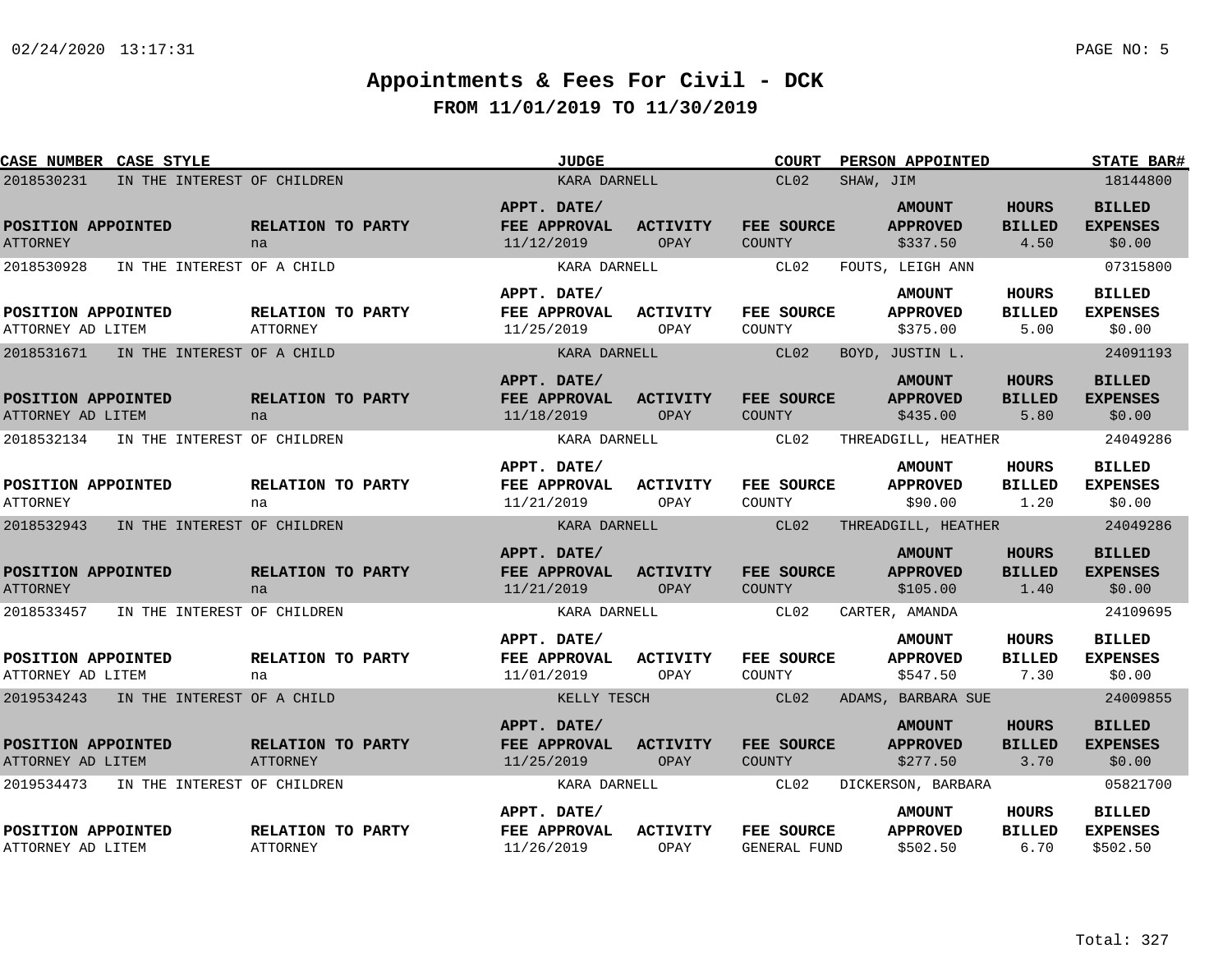| <b>CASE NUMBER CASE STYLE</b>             |                         | <b>JUDGE</b>                              |                                | <b>COURT</b>                | <b>PERSON APPOINTED</b>                      |                                       | STATE BAR#                                 |
|-------------------------------------------|-------------------------|-------------------------------------------|--------------------------------|-----------------------------|----------------------------------------------|---------------------------------------|--------------------------------------------|
| 2019534473<br>IN THE INTEREST OF CHILDREN |                         | KARA DARNELL                              |                                | CL02                        | THREADGILL, HEATHER                          |                                       | 24049286                                   |
| POSITION APPOINTED<br><b>ATTORNEY</b>     | RELATION TO PARTY<br>na | APPT. DATE/<br>FEE APPROVAL<br>11/21/2019 | <b>ACTIVITY</b><br>OPAY        | FEE SOURCE<br>COUNTY        | <b>AMOUNT</b><br><b>APPROVED</b><br>\$120.00 | <b>HOURS</b><br><b>BILLED</b><br>1.60 | <b>BILLED</b><br><b>EXPENSES</b><br>\$0.00 |
| 2019534473<br>IN THE INTEREST OF CHILDREN |                         | KARA DARNELL                              |                                | CL02                        | BOYD, JUSTIN L.                              |                                       | 24091193                                   |
| POSITION APPOINTED<br>ATTORNEY AD LITEM   | RELATION TO PARTY<br>na | APPT. DATE/<br>FEE APPROVAL<br>11/18/2019 | <b>ACTIVITY</b><br>OPAY        | FEE SOURCE<br>COUNTY        | <b>AMOUNT</b><br><b>APPROVED</b><br>\$120.00 | <b>HOURS</b><br><b>BILLED</b><br>1.60 | <b>BILLED</b><br><b>EXPENSES</b><br>\$0.00 |
| 2019534789<br>IN THE INTEREST OF CHILDREN |                         | KARA DARNELL                              |                                | CL02                        | FOUTS, LEIGH ANN                             |                                       | 07315800                                   |
| POSITION APPOINTED<br>ATTORNEY AD LITEM   | RELATION TO PARTY<br>na | APPT. DATE/<br>FEE APPROVAL<br>11/01/2019 | <b>ACTIVITY</b><br>OPAY        | FEE SOURCE<br><b>COUNTY</b> | <b>AMOUNT</b><br><b>APPROVED</b><br>\$315.00 | <b>HOURS</b><br><b>BILLED</b><br>4.20 | <b>BILLED</b><br><b>EXPENSES</b><br>\$0.00 |
| 2019535200<br>IN THE INTEREST OF CHILDREN |                         | KARA DARNELL                              |                                | CL02                        | THREADGILL, HEATHER                          |                                       | 24049286                                   |
| POSITION APPOINTED<br><b>ATTORNEY</b>     | RELATION TO PARTY<br>na | APPT. DATE/<br>FEE APPROVAL<br>11/21/2019 | ACTIVITY<br>OPAY               | FEE SOURCE<br>COUNTY        | <b>AMOUNT</b><br><b>APPROVED</b><br>\$120.00 | <b>HOURS</b><br><b>BILLED</b><br>1.60 | <b>BILLED</b><br><b>EXPENSES</b><br>\$0.00 |
| 2019535200<br>IN THE INTEREST OF CHILDREN |                         | KARA DARNELL                              |                                | CL <sub>02</sub>            | BOYD, JUSTIN L.                              |                                       | 24091193                                   |
| POSITION APPOINTED<br>ATTORNEY AD LITEM   | RELATION TO PARTY<br>na | APPT. DATE/<br>FEE APPROVAL<br>11/18/2019 | <b>ACTIVITY</b><br>OPAY        | FEE SOURCE<br><b>COUNTY</b> | <b>AMOUNT</b><br><b>APPROVED</b><br>\$97.50  | <b>HOURS</b><br><b>BILLED</b><br>1.30 | <b>BILLED</b><br><b>EXPENSES</b><br>\$0.00 |
| 2019535569<br>IN THE INTEREST OF A CHILD  |                         | KARA DARNELL                              |                                | CL02                        | FOUTS, LEIGH ANN                             |                                       | 07315800                                   |
| POSITION APPOINTED<br>ATTORNEY AD LITEM   | RELATION TO PARTY<br>na | APPT. DATE/<br>FEE APPROVAL<br>11/12/2019 | <b>ACTIVITY</b><br>OPAY        | FEE SOURCE<br>COUNTY        | <b>AMOUNT</b><br><b>APPROVED</b><br>\$277.50 | HOURS<br><b>BILLED</b><br>3.70        | <b>BILLED</b><br><b>EXPENSES</b><br>\$0.00 |
| 2019535673<br>IN THE INTEREST OF CHILDREN |                         | KARA DARNELL                              |                                | CL02                        | MURRAY, LINDSEY K.                           |                                       | 24066252                                   |
| POSITION APPOINTED<br><b>ATTORNEY</b>     | RELATION TO PARTY<br>na | APPT. DATE/<br>FEE APPROVAL<br>10/31/2019 | <b>ACTIVITY</b><br><b>OPAY</b> | FEE SOURCE<br><b>COUNTY</b> | <b>AMOUNT</b><br><b>APPROVED</b><br>\$281.25 | <b>HOURS</b><br><b>BILLED</b><br>3.75 | <b>BILLED</b><br><b>EXPENSES</b><br>\$0.00 |
| 2019535673<br>IN THE INTEREST OF CHILDREN |                         | KARA DARNELL                              |                                | CL02                        | CARTER, AMANDA                               |                                       | 24109695                                   |
| POSITION APPOINTED<br>ATTORNEY AD LITEM   | RELATION TO PARTY<br>na | APPT. DATE/<br>FEE APPROVAL<br>11/04/2019 | <b>ACTIVITY</b><br>OPAY        | FEE SOURCE<br>COUNTY        | <b>AMOUNT</b><br><b>APPROVED</b><br>\$285.00 | <b>HOURS</b><br><b>BILLED</b><br>3.80 | <b>BILLED</b><br><b>EXPENSES</b><br>\$0.00 |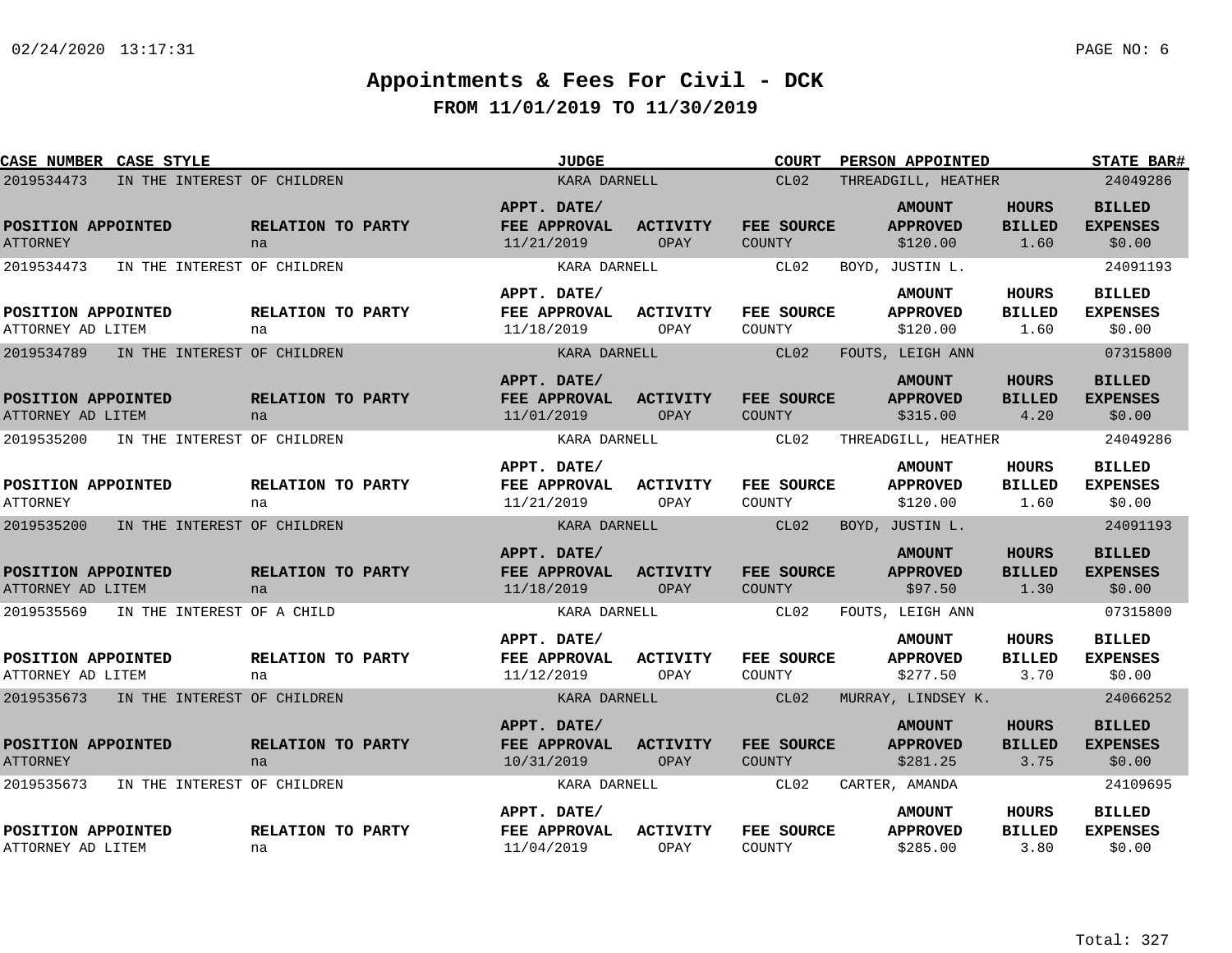| CASE NUMBER CASE STYLE                    |                         | <b>JUDGE</b>                              |                                | <b>COURT</b>                | <b>PERSON APPOINTED</b>                      |                                        | STATE BAR#                                 |
|-------------------------------------------|-------------------------|-------------------------------------------|--------------------------------|-----------------------------|----------------------------------------------|----------------------------------------|--------------------------------------------|
| 2019535721<br>IN THE INTEREST OF CHILDREN |                         | KARA DARNELL                              |                                | CL02                        | EBELING, DELLINDA JO                         |                                        | 06384700                                   |
| POSITION APPOINTED<br>ATTORNEY AD LITEM   | RELATION TO PARTY<br>na | APPT. DATE/<br>FEE APPROVAL<br>11/20/2019 | <b>ACTIVITY</b><br>OPAY        | FEE SOURCE<br><b>COUNTY</b> | <b>AMOUNT</b><br><b>APPROVED</b><br>\$735.00 | <b>HOURS</b><br><b>BILLED</b><br>9.80  | <b>BILLED</b><br><b>EXPENSES</b><br>\$0.00 |
| 2019535721<br>IN THE INTEREST OF CHILDREN |                         | KARA DARNELL                              |                                | CL02                        | JOHNSTON, J CRAIG                            |                                        | 00787784                                   |
| POSITION APPOINTED<br>ATTORNEY AD LITEM   | RELATION TO PARTY<br>na | APPT. DATE/<br>FEE APPROVAL<br>11/21/2019 | <b>ACTIVITY</b><br>OPAY        | FEE SOURCE<br>COUNTY        | <b>AMOUNT</b><br><b>APPROVED</b><br>\$855.57 | HOURS<br><b>BILLED</b><br>9.50         | <b>BILLED</b><br><b>EXPENSES</b><br>\$0.00 |
| 2019537159<br>IN THE INTEREST OF A CHILD  |                         | KARA DARNELL                              |                                | CL02                        | DICKERSON, BARBARA                           |                                        | 05821700                                   |
| POSITION APPOINTED<br>ATTORNEY AD LITEM   | RELATION TO PARTY<br>na | APPT. DATE/<br>FEE APPROVAL<br>11/04/2019 | <b>ACTIVITY</b><br>OPAY        | FEE SOURCE<br><b>COUNTY</b> | <b>AMOUNT</b><br><b>APPROVED</b><br>\$412.50 | <b>HOURS</b><br><b>BILLED</b><br>5.50  | <b>BILLED</b><br><b>EXPENSES</b><br>\$0.00 |
| 2019537334<br>IN THE INTEREST OF A CHILD  |                         | KARA DARNELL                              |                                | CL02                        | MURRAY, LINDSEY K.                           |                                        | 24066252                                   |
| POSITION APPOINTED<br><b>ATTORNEY</b>     | RELATION TO PARTY<br>na | APPT. DATE/<br>FEE APPROVAL<br>10/31/2019 | <b>ACTIVITY</b><br>OPAY        | FEE SOURCE<br>COUNTY        | <b>AMOUNT</b><br><b>APPROVED</b><br>\$206.25 | <b>HOURS</b><br><b>BILLED</b><br>2.75  | <b>BILLED</b><br><b>EXPENSES</b><br>\$0.00 |
| 2010551921<br>IN THE INTEREST OF A CHILD  |                         | MEG JORDAN                                |                                | CL <sub>03</sub>            | BOTROS, DANNIE B                             |                                        | 02687910                                   |
| POSITION APPOINTED<br><b>ATTORNEY</b>     | RELATION TO PARTY<br>na | APPT. DATE/<br>FEE APPROVAL<br>11/05/2019 | <b>ACTIVITY</b><br><b>OAPT</b> | FEE SOURCE<br>na            | <b>AMOUNT</b><br><b>APPROVED</b><br>\$0.00   | <b>HOURS</b><br><b>BILLED</b><br>0.00  | <b>BILLED</b><br><b>EXPENSES</b><br>\$0.00 |
| 2010553933<br>IN THE INTEREST OF CHILDREN |                         | KELLY TESCH                               |                                | CL03                        | MIRLL, JENNIFER                              |                                        | 24085477                                   |
| POSITION APPOINTED<br>ATTORNEY AD LITEM   | RELATION TO PARTY<br>na | APPT. DATE/<br>FEE APPROVAL<br>11/12/2019 | <b>ACTIVITY</b><br>OPAY        | FEE SOURCE<br>COUNTY        | <b>AMOUNT</b><br><b>APPROVED</b><br>\$270.00 | <b>HOURS</b><br><b>BILLED</b><br>3.60  | <b>BILLED</b><br><b>EXPENSES</b><br>\$0.00 |
| 2015515688<br>IN THE INTEREST OF A CHILD  |                         | KELLY TESCH                               |                                | CL03                        | RATLIFF, THERESA H.                          |                                        | 24090690                                   |
| POSITION APPOINTED<br>ATTORNEY AD LITEM   | RELATION TO PARTY<br>na | APPT. DATE/<br>FEE APPROVAL<br>11/12/2019 | <b>ACTIVITY</b><br>OPAY        | FEE SOURCE<br>COUNTY        | <b>AMOUNT</b><br><b>APPROVED</b><br>\$682.50 | <b>HOURS</b><br><b>BILLED</b><br>9.10  | <b>BILLED</b><br><b>EXPENSES</b><br>\$0.00 |
| 2015515940<br>IN THE INTEREST OF A CHILD  |                         | KELLY TESCH                               |                                | CL03                        | RATLIFF, THERESA H.                          |                                        | 24090690                                   |
| POSITION APPOINTED<br>ATTORNEY AD LITEM   | RELATION TO PARTY<br>na | APPT. DATE/<br>FEE APPROVAL<br>11/12/2019 | <b>ACTIVITY</b><br>OPAY        | FEE SOURCE<br>COUNTY        | <b>AMOUNT</b><br><b>APPROVED</b><br>\$825.00 | <b>HOURS</b><br><b>BILLED</b><br>11.00 | <b>BILLED</b><br><b>EXPENSES</b><br>\$0.00 |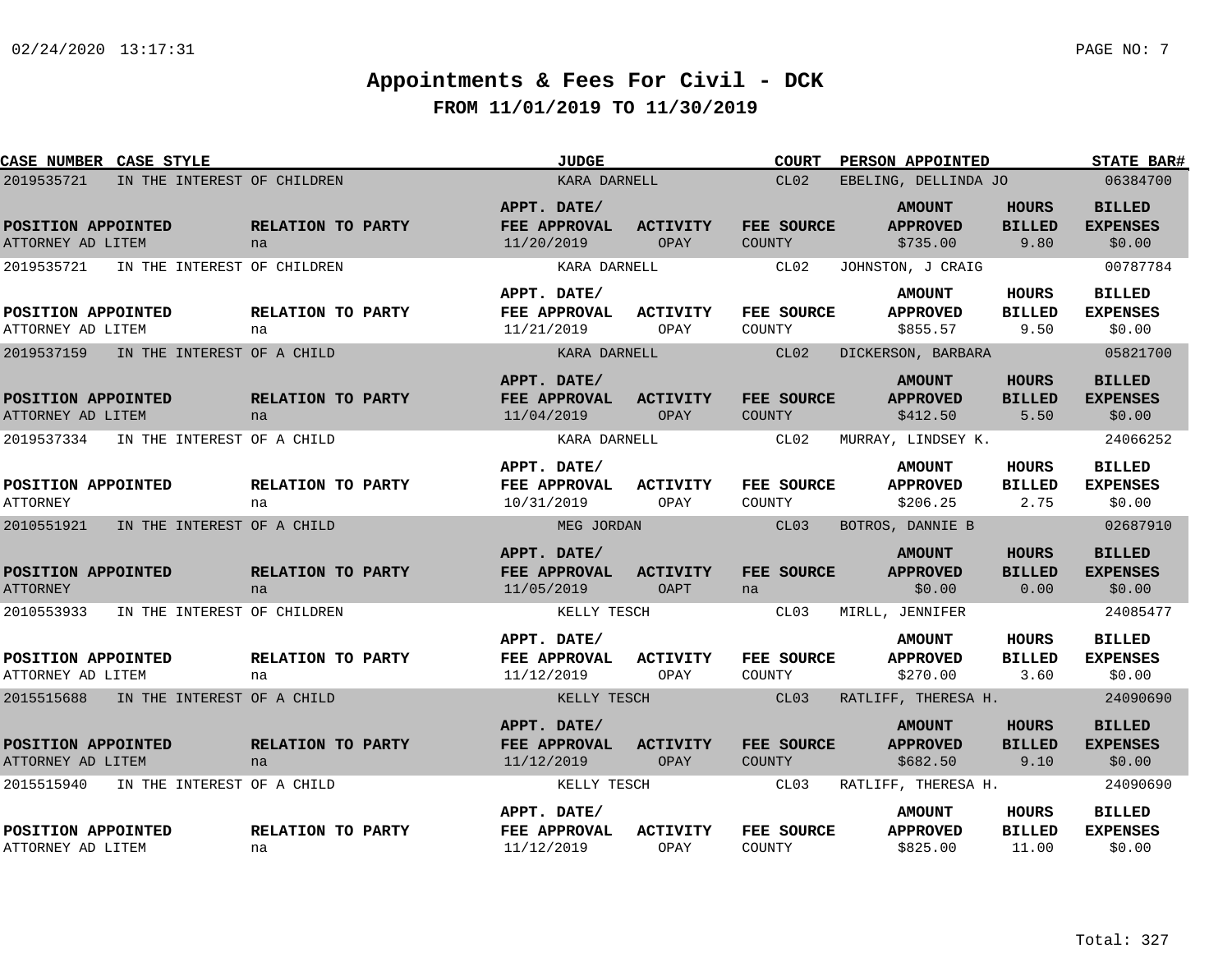| <b>CASE NUMBER CASE STYLE</b>           |                                      | <b>JUDGE</b>                              |                         | <b>COURT</b>                      | <b>PERSON APPOINTED</b>                        |                                        | STATE BAR#                                   |
|-----------------------------------------|--------------------------------------|-------------------------------------------|-------------------------|-----------------------------------|------------------------------------------------|----------------------------------------|----------------------------------------------|
| 2015517923                              | IN THE INTEREST OF CHLDREN           |                                           | ANN-MARIE CARRUTH       | CL03                              | MURRAY, LINDSEY K.                             |                                        | 24066252                                     |
| POSITION APPOINTED<br><b>ATTORNEY</b>   | RELATION TO PARTY<br>na              | APPT. DATE/<br>FEE APPROVAL<br>11/12/2019 | <b>ACTIVITY</b><br>OPAY | FEE SOURCE<br>COUNTY              | <b>AMOUNT</b><br><b>APPROVED</b><br>\$75.00    | <b>HOURS</b><br><b>BILLED</b><br>1.00  | <b>BILLED</b><br><b>EXPENSES</b><br>\$0.00   |
| 2016520164                              | IN THE INTEREST OF A CHILD           | KELLY TESCH                               |                         | CL03                              | RICKER, ANNA J.                                |                                        | 16882090                                     |
| POSITION APPOINTED<br><b>ATTORNEY</b>   | <b>RELATION TO PARTY</b><br>na       | APPT. DATE/<br>FEE APPROVAL<br>11/18/2019 | <b>ACTIVITY</b><br>OPAY | <b>FEE SOURCE</b><br>COUNTY       | <b>AMOUNT</b><br><b>APPROVED</b><br>\$247.50   | HOURS<br><b>BILLED</b><br>3.30         | <b>BILLED</b><br><b>EXPENSES</b><br>\$0.00   |
| 2018530744                              | IN THE INTEREST OF A CHILD           | KELLY TESCH                               |                         | CL03                              | RICKER, ANNA J.                                |                                        | 16882090                                     |
| POSITION APPOINTED<br><b>ATTORNEY</b>   | RELATION TO PARTY<br>na              | APPT. DATE/<br>FEE APPROVAL<br>11/18/2019 | <b>ACTIVITY</b><br>OPAY | FEE SOURCE<br><b>COUNTY</b>       | <b>AMOUNT</b><br><b>APPROVED</b><br>\$382.50   | <b>HOURS</b><br><b>BILLED</b><br>5.10  | <b>BILLED</b><br><b>EXPENSES</b><br>\$0.00   |
| 2018531967                              | IN THE INTEREST OF CHILDREN          | KELLY TESCH                               |                         | CL03                              | RATLIFF, THERESA H.                            |                                        | 24090690                                     |
| POSITION APPOINTED<br>ATTORNEY AD LITEM | RELATION TO PARTY<br>na              | APPT. DATE/<br>FEE APPROVAL<br>11/12/2019 | <b>ACTIVITY</b><br>OPAY | FEE SOURCE<br>COUNTY              | <b>AMOUNT</b><br><b>APPROVED</b><br>\$1,065.00 | <b>HOURS</b><br><b>BILLED</b><br>14.20 | <b>BILLED</b><br><b>EXPENSES</b><br>\$0.00   |
| 2018532446                              | IN THE INTEREST OF A CHILD           | KELLY TESCH                               |                         | CL <sub>03</sub>                  | RATLIFF, THERESA H.                            |                                        | 24090690                                     |
| POSITION APPOINTED<br>ATTORNEY AD LITEM | RELATION TO PARTY<br>na              | APPT. DATE/<br>FEE APPROVAL<br>11/12/2019 | <b>ACTIVITY</b><br>OPAY | FEE SOURCE<br><b>COUNTY</b>       | <b>AMOUNT</b><br><b>APPROVED</b><br>\$600.00   | <b>HOURS</b><br><b>BILLED</b><br>8.00  | <b>BILLED</b><br><b>EXPENSES</b><br>\$0.00   |
| 2018532446                              | IN THE INTEREST OF A CHILD           | KELLY TESCH                               |                         | CL03                              | RATLIFF, THERESA H.                            |                                        | 24090690                                     |
| POSITION APPOINTED<br>ATTORNEY AD LITEM | <b>RELATION TO PARTY</b><br>ATTORNEY | APPT. DATE/<br>FEE APPROVAL<br>11/18/2019 | <b>ACTIVITY</b><br>OPAY | FEE SOURCE<br>COUNTY              | <b>AMOUNT</b><br><b>APPROVED</b><br>\$712.50   | HOURS<br><b>BILLED</b><br>9.50         | <b>BILLED</b><br><b>EXPENSES</b><br>\$0.00   |
| 2018532912 IN THE INTEREST OF A CHILD   |                                      | KELLY TESCH                               |                         | CL <sub>03</sub>                  | OLIBAS-YANEZ, LINDSAY M.                       |                                        | 24071119                                     |
| POSITION APPOINTED<br><b>ATTORNEY</b>   | RELATION TO PARTY<br>na              | APPT. DATE/<br>FEE APPROVAL<br>11/18/2019 | <b>ACTIVITY</b><br>OPAY | FEE SOURCE<br><b>COUNTY</b>       | <b>AMOUNT</b><br><b>APPROVED</b><br>\$120.00   | <b>HOURS</b><br><b>BILLED</b><br>1.60  | <b>BILLED</b><br><b>EXPENSES</b><br>\$0.00   |
| 2018533081                              | IN THE INTEREST OF CHILDREN          | KELLY TESCH                               |                         | CL03                              | JONES, DENIECE                                 |                                        | 10937420                                     |
| POSITION APPOINTED<br>ATTORNEY AD LITEM | RELATION TO PARTY<br><b>ATTORNEY</b> | APPT. DATE/<br>FEE APPROVAL<br>11/22/2019 | <b>ACTIVITY</b><br>OPAY | FEE SOURCE<br><b>GENERAL FUND</b> | <b>AMOUNT</b><br><b>APPROVED</b><br>\$735.00   | HOURS<br><b>BILLED</b><br>9.80         | <b>BILLED</b><br><b>EXPENSES</b><br>\$735.00 |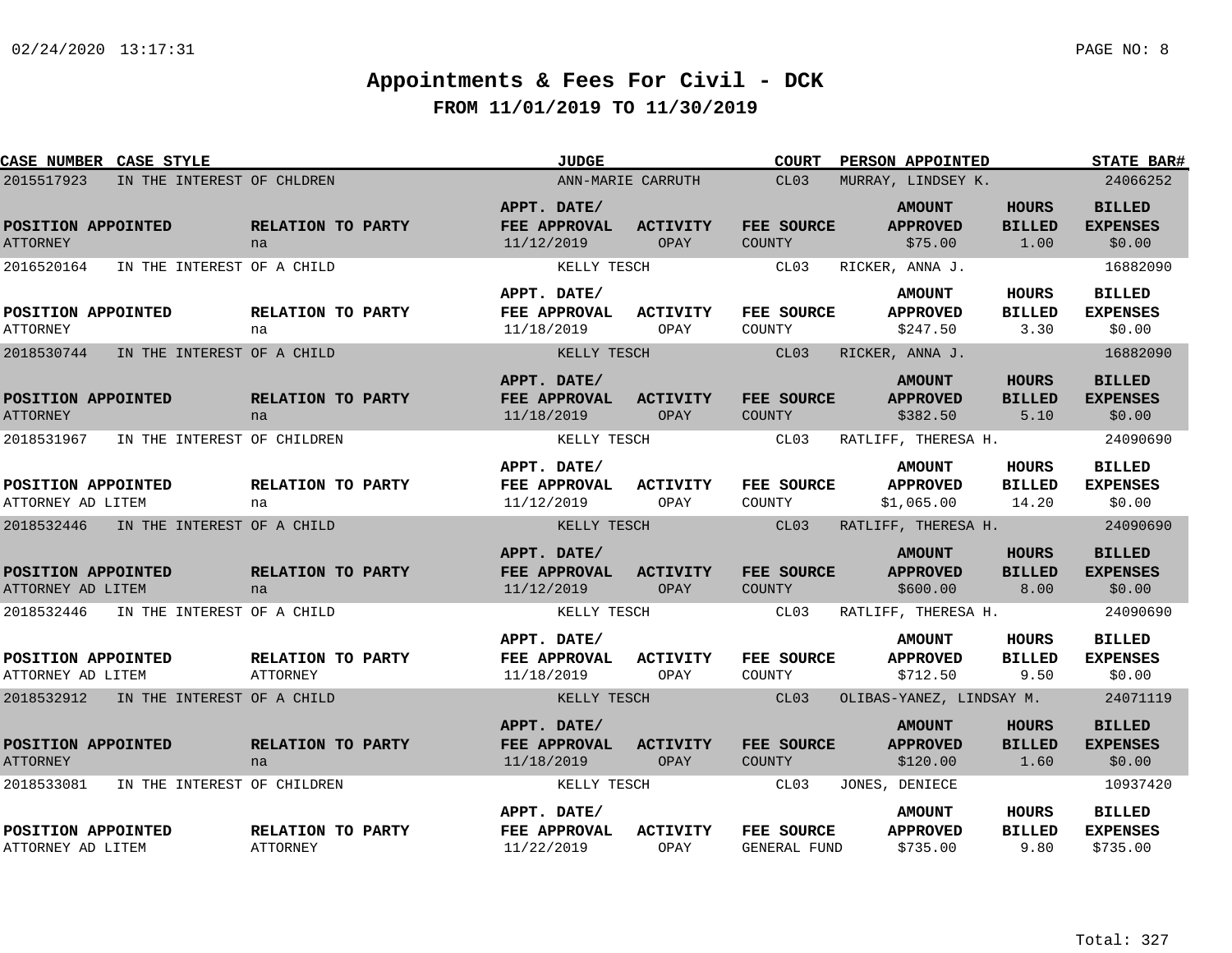| <b>CASE NUMBER CASE STYLE</b>           |                             |                                      | JUDGE                                     |                         | <b>COURT</b>                       | <b>PERSON APPOINTED</b>                      |                                        | <b>STATE BAR#</b>                          |
|-----------------------------------------|-----------------------------|--------------------------------------|-------------------------------------------|-------------------------|------------------------------------|----------------------------------------------|----------------------------------------|--------------------------------------------|
| 2018533089                              | IN THE INTEREST OF CHILDREN |                                      | KELLY TESCH                               |                         | CL03                               | OLIBAS, LEZLIE D.                            |                                        | 24067352                                   |
| POSITION APPOINTED<br><b>ATTORNEY</b>   |                             | RELATION TO PARTY<br><b>ATTORNEY</b> | APPT. DATE/<br>FEE APPROVAL<br>11/18/2019 | <b>ACTIVITY</b><br>OPAY | FEE SOURCE<br>COUNTY               | <b>AMOUNT</b><br><b>APPROVED</b><br>\$142.50 | <b>HOURS</b><br><b>BILLED</b><br>1.90  | <b>BILLED</b><br><b>EXPENSES</b><br>\$0.00 |
| 2019533690                              | IN THE INTEREST OF CHILDREN |                                      | KELLY TESCH                               |                         | CL03                               | OLIBAS, LEZLIE D.                            |                                        | 24067352                                   |
| POSITION APPOINTED<br><b>ATTORNEY</b>   |                             | RELATION TO PARTY<br>ATTORNEY        | APPT. DATE/<br>FEE APPROVAL<br>11/18/2019 | ACTIVITY<br>OPAY        | FEE SOURCE<br>COUNTY               | <b>AMOUNT</b><br><b>APPROVED</b><br>\$262.50 | HOURS<br><b>BILLED</b><br>3.50         | <b>BILLED</b><br><b>EXPENSES</b><br>\$0.00 |
| 2019533690                              | IN THE INTEREST OF CHILDREN |                                      | KELLY TESCH                               |                         | CL03                               | SRINIVASAN, JANANI                           |                                        | 24108611                                   |
| POSITION APPOINTED<br><b>ATTORNEY</b>   |                             | RELATION TO PARTY<br>ATTORNEY        | APPT. DATE/<br>FEE APPROVAL<br>11/27/2019 | <b>ACTIVITY</b><br>OPAY | <b>FEE SOURCE</b><br><b>COUNTY</b> | <b>AMOUNT</b><br><b>APPROVED</b><br>\$427.50 | <b>HOURS</b><br><b>BILLED</b><br>5.70  | <b>BILLED</b><br><b>EXPENSES</b><br>\$0.00 |
| 2019533844                              | IN THE INTEREST OF CHILDREN |                                      | KELLY TESCH                               |                         | CL03                               | RICKER, ANNA J.                              |                                        | 16882090                                   |
| POSITION APPOINTED<br><b>ATTORNEY</b>   |                             | RELATION TO PARTY<br>na              | APPT. DATE/<br>FEE APPROVAL<br>11/18/2019 | <b>ACTIVITY</b><br>OPAY | FEE SOURCE<br>COUNTY               | <b>AMOUNT</b><br><b>APPROVED</b><br>\$210.00 | HOURS<br><b>BILLED</b><br>2.80         | <b>BILLED</b><br><b>EXPENSES</b><br>\$0.00 |
| 2019533927                              | IN THE INTEREST OF A CHILD  |                                      | KELLY TESCH                               |                         | CL03                               | RATLIFF, THERESA H.                          |                                        | 24090690                                   |
| POSITION APPOINTED<br>ATTORNEY AD LITEM |                             | RELATION TO PARTY<br>na              | APPT. DATE/<br>FEE APPROVAL<br>11/12/2019 | <b>ACTIVITY</b><br>OPAY | <b>FEE SOURCE</b><br><b>COUNTY</b> | <b>AMOUNT</b><br><b>APPROVED</b><br>\$937.50 | <b>HOURS</b><br><b>BILLED</b><br>12.50 | <b>BILLED</b><br><b>EXPENSES</b><br>\$0.00 |
| 2019534410                              | IN THE INTEREST OF A CHILD  |                                      | KELLY TESCH                               |                         | CL03                               | OLIBAS, LEZLIE D.                            |                                        | 24067352                                   |
| POSITION APPOINTED<br><b>ATTORNEY</b>   |                             | RELATION TO PARTY<br><b>ATTORNEY</b> | APPT. DATE/<br>FEE APPROVAL<br>11/18/2019 | ACTIVITY<br>OPAY        | FEE SOURCE<br>COUNTY               | <b>AMOUNT</b><br><b>APPROVED</b><br>\$60.00  | HOURS<br><b>BILLED</b><br>0.80         | <b>BILLED</b><br><b>EXPENSES</b><br>\$0.00 |
| 2019535107                              | IN THE INTEREST OF CHILDREN |                                      | KELLY TESCH                               |                         | CL03                               | OLIBAS, LEZLIE D.                            |                                        | 24067352                                   |
| POSITION APPOINTED<br><b>ATTORNEY</b>   |                             | RELATION TO PARTY<br><b>ATTORNEY</b> | APPT. DATE/<br>FEE APPROVAL<br>11/18/2019 | <b>ACTIVITY</b><br>OPAY | <b>FEE SOURCE</b><br><b>COUNTY</b> | <b>AMOUNT</b><br><b>APPROVED</b><br>\$337.50 | <b>HOURS</b><br><b>BILLED</b><br>4.50  | <b>BILLED</b><br><b>EXPENSES</b><br>\$0.00 |
| 2019535307                              | IN THE INTEREST OF CHILDREN |                                      | KELLY TESCH                               |                         | CL03                               | RICKER, ANNA J.                              |                                        | 16882090                                   |
| POSITION APPOINTED<br><b>ATTORNEY</b>   |                             | RELATION TO PARTY<br>ATTORNEY        | APPT. DATE/<br>FEE APPROVAL<br>11/18/2019 | <b>ACTIVITY</b><br>OPAY | FEE SOURCE<br>COUNTY               | <b>AMOUNT</b><br><b>APPROVED</b><br>\$202.50 | HOURS<br><b>BILLED</b><br>2.70         | <b>BILLED</b><br><b>EXPENSES</b><br>\$0.00 |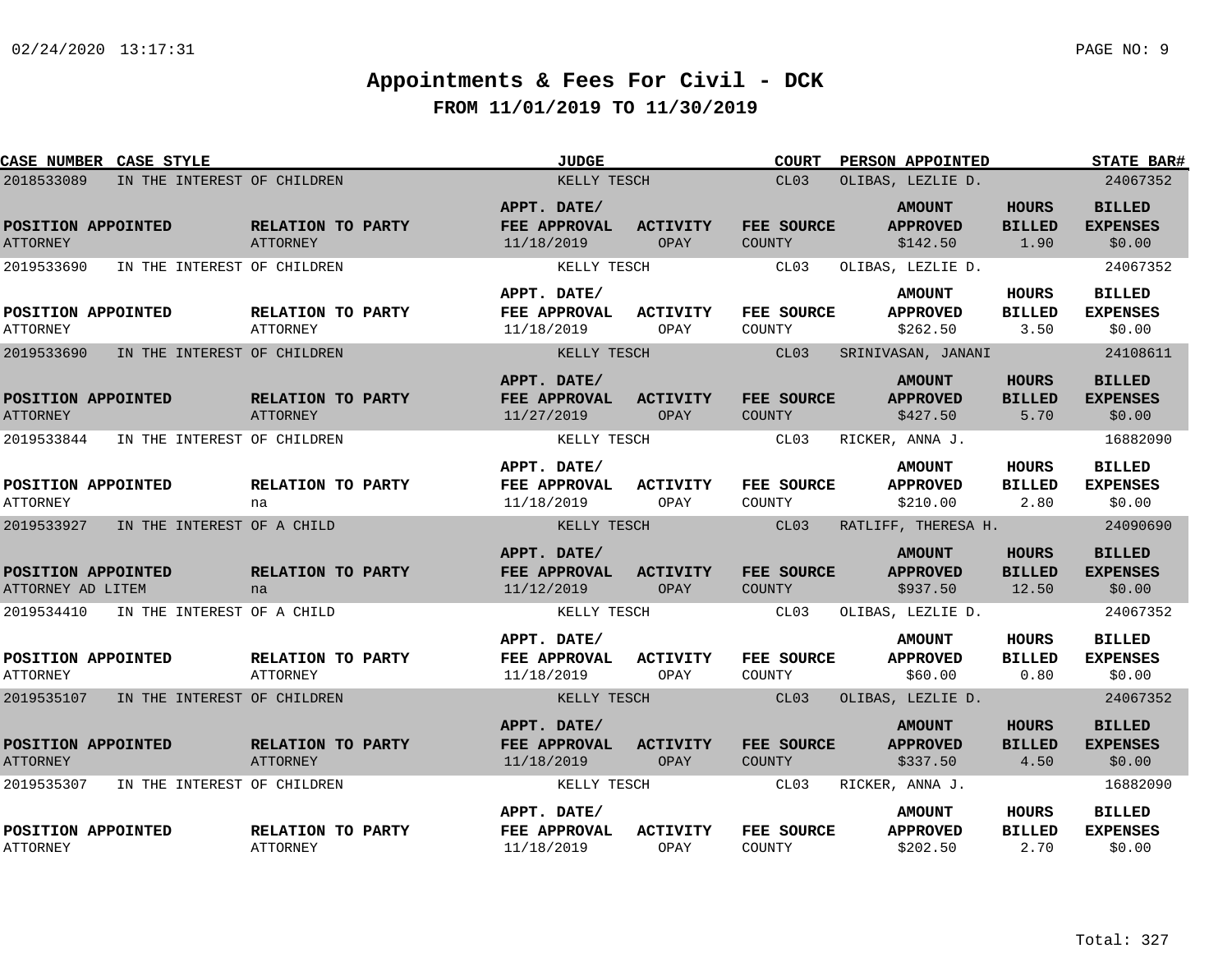| <b>CASE NUMBER CASE STYLE</b>           |                            |                                      | <b>JUDGE</b>                                     |                                | <b>COURT</b>                | PERSON APPOINTED                             |                                       | <b>STATE BAR#</b>                            |
|-----------------------------------------|----------------------------|--------------------------------------|--------------------------------------------------|--------------------------------|-----------------------------|----------------------------------------------|---------------------------------------|----------------------------------------------|
| 2019535599                              | IN THE INTEREST OF A CHILD |                                      | KELLY TESCH                                      |                                | CL03                        | AGUILAR, ARTIE                               |                                       | 24004427                                     |
| POSITION APPOINTED<br>ATTORNEY AD LITEM |                            | <b>RELATION TO PARTY</b><br>ATTORNEY | APPT. DATE/<br>FEE APPROVAL<br>11/22/2019        | <b>ACTIVITY</b><br>OPAY        | FEE SOURCE<br>GENERAL FUND  | <b>AMOUNT</b><br><b>APPROVED</b><br>\$112.50 | <b>HOURS</b><br><b>BILLED</b><br>1.50 | <b>BILLED</b><br><b>EXPENSES</b><br>\$112.50 |
| 2019536166                              | IN THE INTEREST OF A CHILD |                                      | KELLY TESCH                                      |                                | CL03                        | TREVINO, LIZA                                |                                       | 24081755                                     |
| POSITION APPOINTED<br><b>ATTORNEY</b>   |                            | RELATION TO PARTY<br>na              | APPT. DATE/<br>FEE APPROVAL<br>11/12/2019        | ACTIVITY<br>OPAY               | FEE SOURCE<br>COUNTY        | <b>AMOUNT</b><br><b>APPROVED</b><br>\$660.00 | <b>HOURS</b><br><b>BILLED</b><br>8.80 | <b>BILLED</b><br><b>EXPENSES</b><br>\$0.00   |
| 2019537197                              | IN THE INTEREST OF A CHILD |                                      | KELLY TESCH                                      |                                | CL03                        | FERRARO, MARITZA GAMBOA                      |                                       | 24053216                                     |
| POSITION APPOINTED<br><b>ATTORNEY</b>   |                            | RELATION TO PARTY<br><b>ATTORNEY</b> | APPT. DATE/<br>FEE APPROVAL<br>11/25/2019        | <b>ACTIVITY</b><br>OPAY        | FEE SOURCE<br>APPLICANT     | <b>AMOUNT</b><br><b>APPROVED</b><br>\$570.00 | HOURS<br><b>BILLED</b><br>7.60        | <b>BILLED</b><br><b>EXPENSES</b><br>\$0.00   |
| 2019537197                              | IN THE INTEREST OF A CHILD |                                      | KELLY TESCH                                      |                                | CL03                        | OLIBAS, LEZLIE D.                            |                                       | 24067352                                     |
| POSITION APPOINTED<br><b>ATTORNEY</b>   |                            | RELATION TO PARTY<br>na              | APPT. DATE/<br>FEE APPROVAL<br>11/27/2019        | <b>ACTIVITY</b><br>OAPT        | FEE SOURCE<br>na            | <b>AMOUNT</b><br><b>APPROVED</b><br>\$0.00   | <b>HOURS</b><br><b>BILLED</b><br>0.00 | <b>BILLED</b><br><b>EXPENSES</b><br>\$0.00   |
| 2019537197                              | IN THE INTEREST OF A CHILD |                                      | KELLY TESCH                                      |                                | CL03                        | SRINIVASAN, JANANI                           |                                       | 24108611                                     |
| POSITION APPOINTED<br><b>ATTORNEY</b>   |                            | RELATION TO PARTY<br>ATTORNEY        | APPT. DATE/<br>FEE APPROVAL<br>11/27/2019        | <b>ACTIVITY</b><br>OPAY        | FEE SOURCE<br><b>COUNTY</b> | <b>AMOUNT</b><br><b>APPROVED</b><br>\$682.50 | <b>HOURS</b><br><b>BILLED</b><br>9.10 | <b>BILLED</b><br><b>EXPENSES</b><br>\$0.00   |
| 2009547566                              | IN THE INTEREST OF A CHILD |                                      | KARA DARNELL                                     |                                | D072                        | MURRAY, LINDSEY K.                           |                                       | 24066252                                     |
| POSITION APPOINTED<br><b>ATTORNEY</b>   |                            | RELATION TO PARTY<br>ATTORNEY        | APPT. DATE/<br><b>FEE APPROVAL</b><br>10/31/2019 | ACTIVITY<br>OPAY               | FEE SOURCE<br>COUNTY        | <b>AMOUNT</b><br><b>APPROVED</b><br>\$93.75  | <b>HOURS</b><br><b>BILLED</b><br>1.25 | <b>BILLED</b><br><b>EXPENSES</b><br>\$0.00   |
| 2010553682                              | IN THE INTEREST OF A CHILD |                                      | KARA DARNELL                                     |                                | D072                        | BOYD, JUSTIN L.                              |                                       | 24091193                                     |
| POSITION APPOINTED<br>ATTORNEY AD LITEM |                            | RELATION TO PARTY<br><b>ATTORNEY</b> | APPT. DATE/<br>FEE APPROVAL<br>11/18/2019        | <b>ACTIVITY</b><br><b>OPAY</b> | FEE SOURCE<br><b>COUNTY</b> | <b>AMOUNT</b><br><b>APPROVED</b><br>\$150.00 | HOURS<br><b>BILLED</b><br>2.00        | <b>BILLED</b><br><b>EXPENSES</b><br>\$0.00   |
| 2013509220                              | IN THE INTEREST OF A CHILD |                                      | KARA DARNELL                                     |                                | D072                        | MURRAY, LINDSEY K.                           |                                       | 24066252                                     |
| POSITION APPOINTED<br><b>ATTORNEY</b>   |                            | RELATION TO PARTY<br><b>ATTORNEY</b> | APPT. DATE/<br>FEE APPROVAL<br>11/14/2019        | <b>ACTIVITY</b><br>OPAY        | FEE SOURCE<br>COUNTY        | <b>AMOUNT</b><br><b>APPROVED</b><br>\$240.00 | HOURS<br><b>BILLED</b><br>2.75        | <b>BILLED</b><br><b>EXPENSES</b><br>\$33.75  |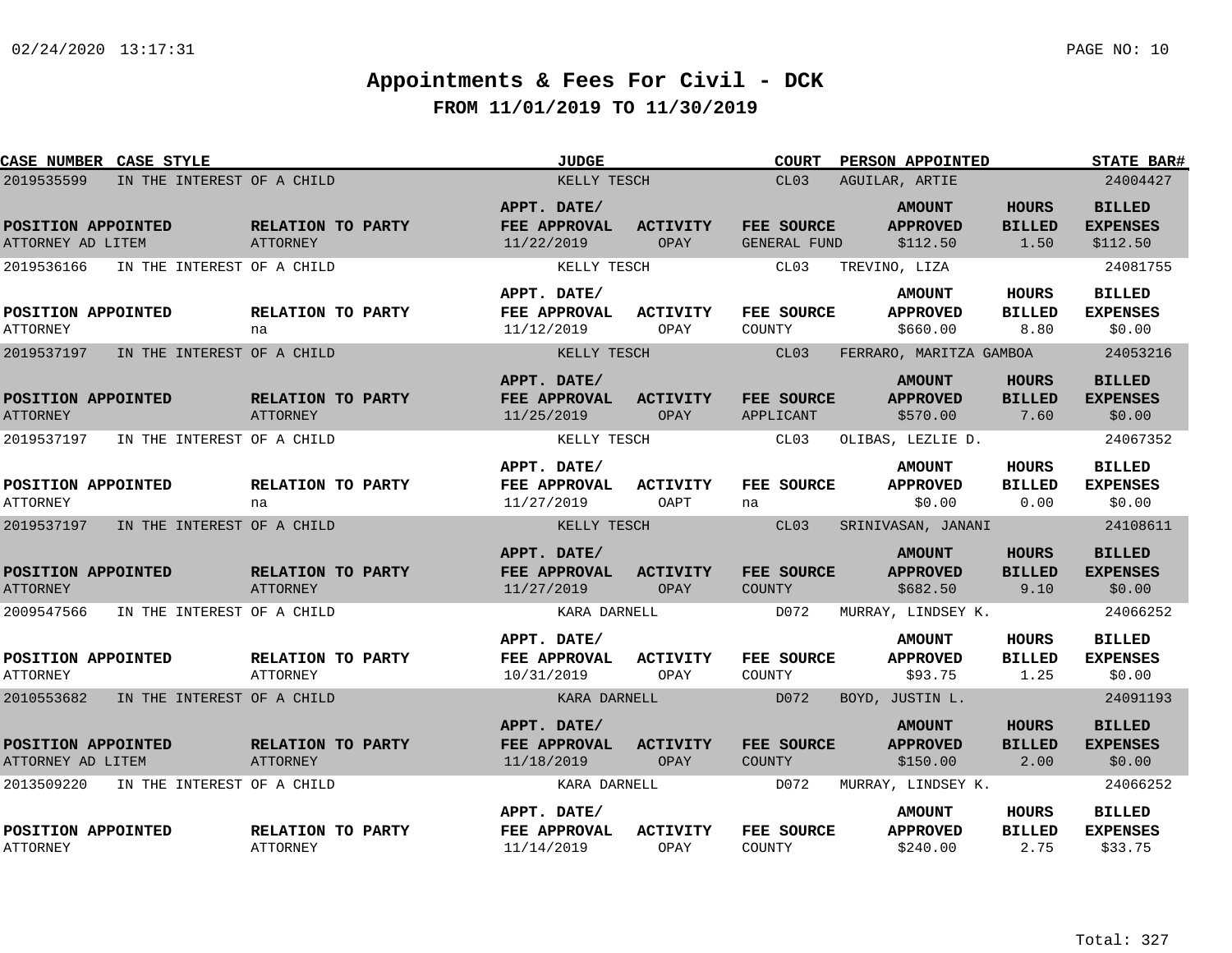| CASE NUMBER CASE STYLE                     |                                      | <b>JUDGE</b>                              |                         | <b>COURT</b>                | <b>PERSON APPOINTED</b>                      |                                        | <b>STATE BAR#</b>                          |
|--------------------------------------------|--------------------------------------|-------------------------------------------|-------------------------|-----------------------------|----------------------------------------------|----------------------------------------|--------------------------------------------|
| 2014513337<br>IN THE INTEREST OF CHILDREN  |                                      | KARA DARNELL                              |                         | D072                        | WIMBERLEY, KAYLA R.                          |                                        | 24085662                                   |
| POSITION APPOINTED<br>ATTORNEY AD LITEM    | RELATION TO PARTY<br><b>ATTORNEY</b> | APPT. DATE/<br>FEE APPROVAL<br>11/21/2019 | ACTIVITY<br>OPAY        | FEE SOURCE<br>COUNTY        | <b>AMOUNT</b><br><b>APPROVED</b><br>\$37.50  | <b>HOURS</b><br><b>BILLED</b><br>0.50  | <b>BILLED</b><br><b>EXPENSES</b><br>\$0.00 |
| 2014725789<br>LCAD VS FLORES ROBERT ET AL, |                                      | RUBEN G. REYES                            |                         | D072                        | NELSON, GEORGE H                             |                                        | 14894000                                   |
|                                            |                                      | APPT. DATE/                               |                         |                             | <b>AMOUNT</b>                                | HOURS                                  | <b>BILLED</b>                              |
| POSITION APPOINTED<br>ATTORNEY AD LITEM    | RELATION TO PARTY<br>na              | FEE APPROVAL<br>11/08/2019                | ACTIVITY<br>OAPT        | FEE SOURCE<br>na            | <b>APPROVED</b><br>\$0.00                    | <b>BILLED</b><br>0.00                  | <b>EXPENSES</b><br>\$0.00                  |
| 2014725789<br>LCAD VS FLORES ROBERT ET AL, |                                      | RUBEN G. REYES                            |                         | D072                        | NELSON, GEORGE H                             |                                        | 14894000                                   |
| POSITION APPOINTED<br>na                   | RELATION TO PARTY<br>na              | APPT. DATE/<br>FEE APPROVAL<br>11/19/2019 | <b>ACTIVITY</b><br>OPAY | FEE SOURCE<br>na            | <b>AMOUNT</b><br><b>APPROVED</b><br>\$0.00   | <b>HOURS</b><br><b>BILLED</b><br>0.00  | <b>BILLED</b><br><b>EXPENSES</b><br>\$0.00 |
| 2015725950<br>LCAD VS BOYD DON ET AL,      |                                      | RUBEN G. REYES                            |                         | D072                        | NELSON, GEORGE H                             |                                        | 14894000                                   |
| POSITION APPOINTED<br>ATTORNEY AD LITEM    | <b>RELATION TO PARTY</b><br>na       | APPT. DATE/<br>FEE APPROVAL<br>11/08/2019 | ACTIVITY<br>OAPT        | FEE SOURCE<br>na            | <b>AMOUNT</b><br><b>APPROVED</b><br>\$0.00   | <b>HOURS</b><br><b>BILLED</b><br>0.00  | <b>BILLED</b><br><b>EXPENSES</b><br>\$0.00 |
| 2016518903<br>IN THE INTEREST OF A CHILD   |                                      | KARA DARNELL                              |                         | D072                        | MURRAY, LINDSEY K.                           |                                        | 24066252                                   |
| POSITION APPOINTED<br><b>ATTORNEY</b>      | RELATION TO PARTY<br><b>ATTORNEY</b> | APPT. DATE/<br>FEE APPROVAL<br>11/12/2019 | <b>ACTIVITY</b><br>OPAY | FEE SOURCE<br>COUNTY        | <b>AMOUNT</b><br><b>APPROVED</b><br>\$75.00  | <b>HOURS</b><br><b>BILLED</b><br>1.00  | <b>BILLED</b><br><b>EXPENSES</b><br>\$0.00 |
| 2017526978<br>IN THE INTEREST OF CHILDREN  |                                      | KARA DARNELL                              |                         | D072                        | DICKERSON, BARBARA                           |                                        | 05821700                                   |
| POSITION APPOINTED<br>ATTORNEY AD LITEM    | RELATION TO PARTY<br>ATTORNEY        | APPT. DATE/<br>FEE APPROVAL<br>11/12/2019 | <b>ACTIVITY</b><br>OPAY | FEE SOURCE<br>COUNTY        | <b>AMOUNT</b><br><b>APPROVED</b><br>\$881.25 | <b>HOURS</b><br><b>BILLED</b><br>11.75 | <b>BILLED</b><br><b>EXPENSES</b><br>\$0.00 |
| 2017526978 IN THE INTEREST OF CHILDREN     |                                      | KARA DARNELL                              |                         | D072                        | SHAW, JIM                                    |                                        | 18144800                                   |
| POSITION APPOINTED<br><b>ATTORNEY</b>      | RELATION TO PARTY<br>ATTORNEY        | APPT. DATE/<br>FEE APPROVAL<br>11/12/2019 | ACTIVITY<br>OPAY        | FEE SOURCE<br><b>COUNTY</b> | <b>AMOUNT</b><br><b>APPROVED</b><br>\$600.00 | <b>HOURS</b><br><b>BILLED</b><br>8.00  | <b>BILLED</b><br><b>EXPENSES</b><br>\$0.00 |
| 2017526978<br>IN THE INTEREST OF CHILDREN  |                                      | KARA DARNELL                              |                         | D072                        | THREADGILL, HEATHER                          |                                        | 24049286                                   |
| POSITION APPOINTED<br>ATTORNEY AD LITEM    | RELATION TO PARTY<br><b>ATTORNEY</b> | APPT. DATE/<br>FEE APPROVAL<br>11/21/2019 | <b>ACTIVITY</b><br>OPAY | FEE SOURCE<br>COUNTY        | <b>AMOUNT</b><br><b>APPROVED</b><br>\$945.00 | HOURS<br><b>BILLED</b><br>12.60        | <b>BILLED</b><br><b>EXPENSES</b><br>\$0.00 |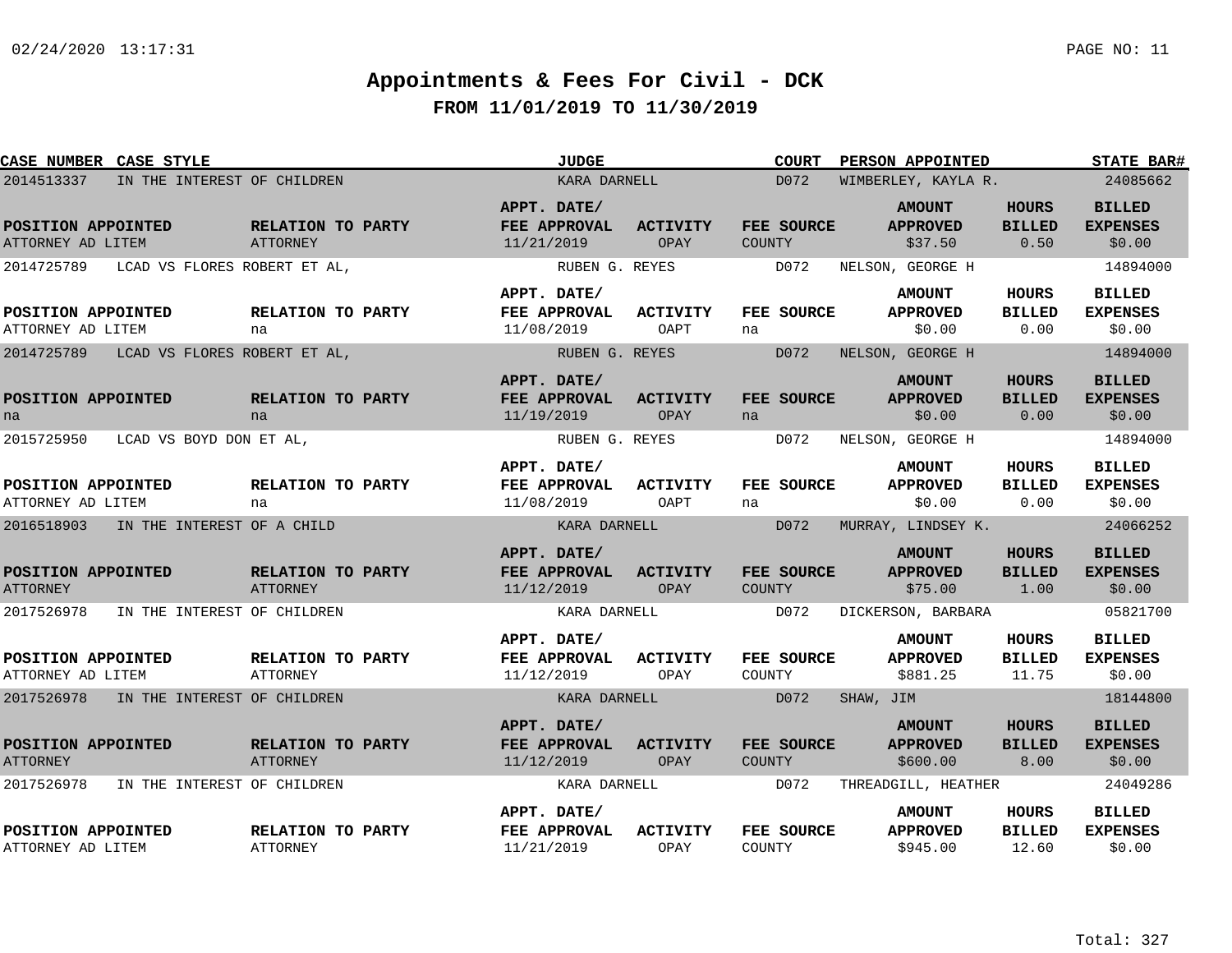| <b>CASE NUMBER CASE STYLE</b>                         |                                                                   |                                      |            | <b>JUDGE</b>                                |                                | <b>COURT</b>                       | PERSON APPOINTED                                              |                                        | <b>STATE BAR#</b>                                      |
|-------------------------------------------------------|-------------------------------------------------------------------|--------------------------------------|------------|---------------------------------------------|--------------------------------|------------------------------------|---------------------------------------------------------------|----------------------------------------|--------------------------------------------------------|
| 2017528627                                            | IN THE INTEREST OF CHILDREN                                       |                                      |            | KARA DARNELL                                |                                | D072                               | JOHNSTON, J CRAIG                                             |                                        | 00787784                                               |
| POSITION APPOINTED<br><b>ATTORNEY</b>                 |                                                                   | RELATION TO PARTY<br>ATTORNEY        | 11/14/2019 | APPT. DATE/<br>FEE APPROVAL                 | <b>ACTIVITY</b><br>OPAY        | <b>FEE SOURCE</b><br><b>COUNTY</b> | <b>AMOUNT</b><br><b>APPROVED</b><br>\$247.50                  | <b>HOURS</b><br><b>BILLED</b><br>3.30  | <b>BILLED</b><br><b>EXPENSES</b><br>\$0.00             |
| 2018529370                                            | FRANCIS MARRION CARROLL, JULIE SUTHERLAND, FRANCES RUBEN G. REYES |                                      |            |                                             |                                | D072                               | PRICE, J EDWIN                                                |                                        | 16300300                                               |
| POSITION APPOINTED<br>GUARDIAN AD LITEM               |                                                                   | RELATION TO PARTY<br>na              |            | APPT. DATE/<br>FEE APPROVAL<br>11/15/2019   | <b>ACTIVITY</b><br>OAPT        | <b>FEE SOURCE</b><br>na            | <b>AMOUNT</b><br><b>APPROVED</b><br>\$0.00                    | <b>HOURS</b><br><b>BILLED</b><br>0.00  | <b>BILLED</b><br><b>EXPENSES</b><br>\$0.00             |
| 2018529832                                            | IN THE INTEREST OF CHILDREN                                       |                                      |            | KARA DARNELL                                |                                | D072                               | MURRAY, LINDSEY K.                                            |                                        | 24066252                                               |
| POSITION APPOINTED<br><b>ATTORNEY</b>                 |                                                                   | RELATION TO PARTY<br><b>ATTORNEY</b> |            | APPT. DATE/<br>FEE APPROVAL<br>11/14/2019   | <b>ACTIVITY</b><br>OPAY        | FEE SOURCE<br><b>COUNTY</b>        | <b>AMOUNT</b><br><b>APPROVED</b><br>\$93.75                   | <b>HOURS</b><br><b>BILLED</b><br>1.25  | <b>BILLED</b><br><b>EXPENSES</b><br>\$0.00             |
| 2018530668                                            | IN THE INTEREST OF A CHILD                                        |                                      |            | KARA DARNELL                                |                                | D072                               | RADER, BONNIE                                                 |                                        | 24061067                                               |
| POSITION APPOINTED<br><b>ATTORNEY</b>                 |                                                                   | RELATION TO PARTY<br>na              |            | APPT. DATE/<br>FEE APPROVAL<br>11/04/2019   | <b>ACTIVITY</b><br>OPAY        | FEE SOURCE<br>COUNTY               | <b>AMOUNT</b><br><b>APPROVED</b><br>\$443.50                  | <b>HOURS</b><br><b>BILLED</b><br>5.30  | <b>BILLED</b><br><b>EXPENSES</b><br>\$0.00             |
| 2018530843                                            | IN THE INTEREST OF CHILDREN                                       |                                      |            | KARA DARNELL                                |                                | D072                               | WHITE, STEVE                                                  |                                        | 21339500                                               |
| POSITION APPOINTED<br>ATTORNEY AD LITEM<br>2018530843 | IN THE INTEREST OF CHILDREN                                       | RELATION TO PARTY<br>ATTORNEY        | 10/31/2019 | APPT. DATE/<br>FEE APPROVAL<br>KARA DARNELL | <b>ACTIVITY</b><br>OPAY        | FEE SOURCE<br><b>STATE</b><br>D072 | <b>AMOUNT</b><br><b>APPROVED</b><br>\$975.00<br>RADER, BONNIE | <b>HOURS</b><br><b>BILLED</b><br>13.00 | <b>BILLED</b><br><b>EXPENSES</b><br>\$0.00<br>24061067 |
|                                                       |                                                                   |                                      |            |                                             |                                |                                    |                                                               |                                        |                                                        |
| POSITION APPOINTED<br><b>ATTORNEY</b>                 |                                                                   | RELATION TO PARTY<br>ATTORNEY        | 11/04/2019 | APPT. DATE/<br><b>FEE APPROVAL</b>          | ACTIVITY<br>OPAY               | <b>FEE SOURCE</b><br>COUNTY        | <b>AMOUNT</b><br><b>APPROVED</b><br>\$1,147.50                | <b>HOURS</b><br><b>BILLED</b><br>15.30 | <b>BILLED</b><br><b>EXPENSES</b><br>\$0.00             |
| 2018530843                                            | IN THE INTEREST OF CHILDREN                                       |                                      |            | KARA DARNELL                                |                                | D072                               | RADER, BONNIE                                                 |                                        | 24061067                                               |
| POSITION APPOINTED<br><b>ATTORNEY</b>                 |                                                                   | RELATION TO PARTY<br>na              | 11/04/2019 | APPT. DATE/<br>FEE APPROVAL                 | <b>ACTIVITY</b><br><b>OPAY</b> | FEE SOURCE<br><b>COUNTY</b>        | <b>AMOUNT</b><br><b>APPROVED</b><br>\$1,028.50                | <b>HOURS</b><br><b>BILLED</b><br>13.10 | <b>BILLED</b><br><b>EXPENSES</b><br>\$0.00             |
| 2018530857                                            | IN THE INTEREST OF A CHILD                                        |                                      |            | KARA DARNELL                                |                                | D072                               | CONN, TANYA BOUCHER                                           |                                        | 24034737                                               |
| POSITION APPOINTED<br><b>ATTORNEY</b>                 |                                                                   | RELATION TO PARTY<br><b>ATTORNEY</b> |            | APPT. DATE/<br>FEE APPROVAL<br>11/12/2019   | <b>ACTIVITY</b><br>OPAY        | FEE SOURCE<br>COUNTY               | <b>AMOUNT</b><br><b>APPROVED</b><br>\$352.50                  | HOURS<br><b>BILLED</b><br>4.70         | <b>BILLED</b><br><b>EXPENSES</b><br>\$0.00             |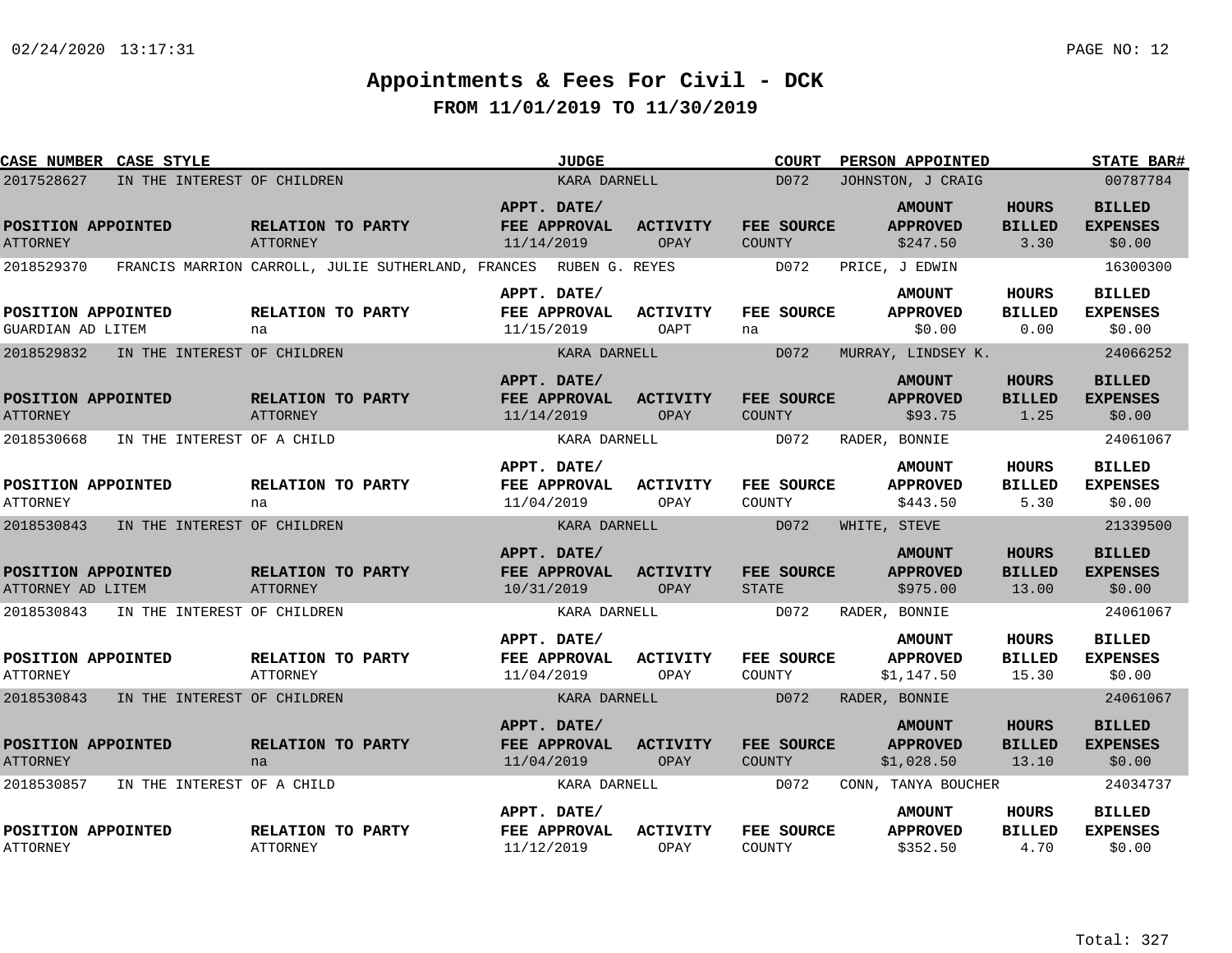| CASE NUMBER CASE STYLE                    |                                      | JUDGE                                     |                         | <b>COURT</b>                | PERSON APPOINTED                               |                                        | <b>STATE BAR#</b>                          |
|-------------------------------------------|--------------------------------------|-------------------------------------------|-------------------------|-----------------------------|------------------------------------------------|----------------------------------------|--------------------------------------------|
| 2018531157<br>IN THE INTEREST OF CHILDREN |                                      | KARA DARNELL                              |                         | D072                        | THREADGILL, HEATHER                            |                                        | 24049286                                   |
| POSITION APPOINTED<br><b>ATTORNEY</b>     | RELATION TO PARTY<br><b>ATTORNEY</b> | APPT. DATE/<br>FEE APPROVAL<br>11/14/2019 | <b>ACTIVITY</b><br>OPAY | FEE SOURCE<br><b>COUNTY</b> | <b>AMOUNT</b><br><b>APPROVED</b><br>\$1,042.50 | <b>HOURS</b><br><b>BILLED</b><br>13.90 | <b>BILLED</b><br><b>EXPENSES</b><br>\$0.00 |
| 2018531188<br>IN THE INTEREST OF A CHILD  |                                      | KARA DARNELL                              |                         | D072                        | JOHNSTON, J CRAIG                              |                                        | 00787784                                   |
| POSITION APPOINTED<br><b>ATTORNEY</b>     | RELATION TO PARTY<br>ATTORNEY        | APPT. DATE/<br>FEE APPROVAL<br>11/14/2019 | <b>ACTIVITY</b><br>OPAY | FEE SOURCE<br>COUNTY        | <b>AMOUNT</b><br><b>APPROVED</b><br>\$735.00   | <b>HOURS</b><br><b>BILLED</b><br>9.80  | <b>BILLED</b><br><b>EXPENSES</b><br>\$0.00 |
| 2018531188<br>IN THE INTEREST OF A CHILD  |                                      | KARA DARNELL                              |                         | D072                        | FOUTS, LEIGH ANN                               |                                        | 07315800                                   |
| POSITION APPOINTED<br>MEDIATOR            | RELATION TO PARTY<br>ATTORNEY        | APPT. DATE/<br>FEE APPROVAL<br>11/25/2019 | <b>ACTIVITY</b><br>OPAY | FEE SOURCE<br><b>COUNTY</b> | <b>AMOUNT</b><br><b>APPROVED</b><br>\$150.00   | <b>HOURS</b><br><b>BILLED</b><br>2.00  | <b>BILLED</b><br><b>EXPENSES</b><br>\$0.00 |
| 2018531188<br>IN THE INTEREST OF A CHILD  |                                      | KARA DARNELL                              |                         | D072                        | CARTER, AARON                                  |                                        | 24058331                                   |
| POSITION APPOINTED<br><b>ATTORNEY</b>     | RELATION TO PARTY<br><b>ATTORNEY</b> | APPT. DATE/<br>FEE APPROVAL<br>11/18/2019 | <b>ACTIVITY</b><br>OPAY | <b>FEE SOURCE</b><br>COUNTY | <b>AMOUNT</b><br><b>APPROVED</b><br>\$1,147.50 | <b>HOURS</b><br><b>BILLED</b><br>15.30 | <b>BILLED</b><br><b>EXPENSES</b><br>\$0.00 |
| 2018532019<br>IN THE INTEREST OF A CHILD  |                                      | KARA DARNELL                              |                         | D072                        | THREADGILL, HEATHER                            |                                        | 24049286                                   |
| POSITION APPOINTED<br><b>ATTORNEY</b>     | RELATION TO PARTY<br><b>ATTORNEY</b> | APPT. DATE/<br>FEE APPROVAL<br>11/21/2019 | <b>ACTIVITY</b><br>OPAY | <b>FEE SOURCE</b><br>COUNTY | <b>AMOUNT</b><br><b>APPROVED</b><br>\$90.00    | <b>HOURS</b><br><b>BILLED</b><br>1.20  | <b>BILLED</b><br><b>EXPENSES</b><br>\$0.00 |
| 2018532019<br>IN THE INTEREST OF A CHILD  |                                      | KARA DARNELL                              |                         | D072                        | BOYD, JUSTIN L.                                |                                        | 24091193                                   |
| POSITION APPOINTED<br>ATTORNEY AD LITEM   | RELATION TO PARTY<br>ATTORNEY        | APPT. DATE/<br>FEE APPROVAL<br>11/18/2019 | <b>ACTIVITY</b><br>OPAY | FEE SOURCE<br>COUNTY        | <b>AMOUNT</b><br><b>APPROVED</b><br>\$82.50    | <b>HOURS</b><br><b>BILLED</b><br>1.10  | <b>BILLED</b><br><b>EXPENSES</b><br>\$0.00 |
| 2018532493 IN THE INTEREST OF A CHILD     |                                      | KARA DARNELL                              |                         | D072                        | THREADGILL, HEATHER                            |                                        | 24049286                                   |
| POSITION APPOINTED<br><b>ATTORNEY</b>     | RELATION TO PARTY<br>ATTORNEY        | APPT. DATE/<br>FEE APPROVAL<br>11/21/2019 | <b>ACTIVITY</b><br>OPAY | FEE SOURCE<br><b>COUNTY</b> | <b>AMOUNT</b><br><b>APPROVED</b><br>\$105.00   | <b>HOURS</b><br><b>BILLED</b><br>1.40  | <b>BILLED</b><br><b>EXPENSES</b><br>\$0.00 |
| 2018532493<br>IN THE INTEREST OF A CHILD  |                                      | KELLY TESCH                               |                         | D072                        | BOYD, JUSTIN L.                                |                                        | 24091193                                   |
| POSITION APPOINTED<br>ATTORNEY AD LITEM   | RELATION TO PARTY<br><b>ATTORNEY</b> | APPT. DATE/<br>FEE APPROVAL<br>11/18/2019 | <b>ACTIVITY</b><br>OPAY | FEE SOURCE<br>COUNTY        | <b>AMOUNT</b><br><b>APPROVED</b><br>\$322.50   | HOURS<br><b>BILLED</b><br>4.30         | <b>BILLED</b><br><b>EXPENSES</b><br>\$0.00 |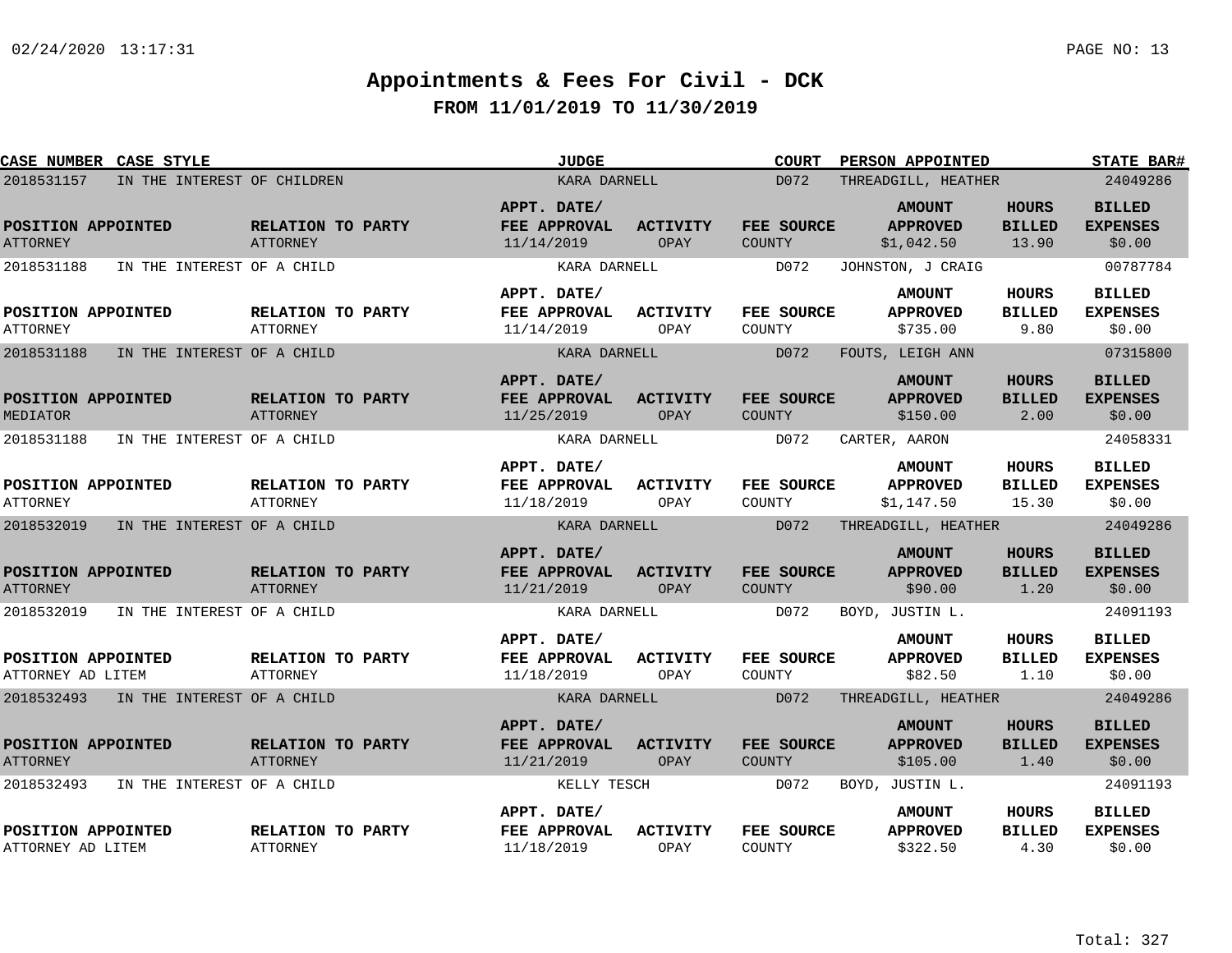| CASE NUMBER CASE STYLE                   | <b>JUDGE</b>                         |                                           | <b>COURT</b><br><b>PERSON APPOINTED</b> | <b>STATE BAR#</b>           |                                                |                                        |                                            |
|------------------------------------------|--------------------------------------|-------------------------------------------|-----------------------------------------|-----------------------------|------------------------------------------------|----------------------------------------|--------------------------------------------|
| 2018532570                               | IN THE INTEREST OF A CHILD           | KARA DARNELL                              |                                         | D072                        | THREADGILL, HEATHER                            |                                        | 24049286                                   |
| POSITION APPOINTED<br>ATTORNEY AD LITEM  | RELATION TO PARTY<br><b>ATTORNEY</b> | APPT. DATE/<br>FEE APPROVAL<br>11/21/2019 | <b>ACTIVITY</b><br>OPAY                 | FEE SOURCE<br><b>COUNTY</b> | <b>AMOUNT</b><br><b>APPROVED</b><br>\$105.00   | <b>HOURS</b><br><b>BILLED</b><br>1.40  | <b>BILLED</b><br><b>EXPENSES</b><br>\$0.00 |
| IN THE INTEREST OF A CHILD<br>2018532570 |                                      | KARA DARNELL                              |                                         | D072                        | BOYD, JUSTIN L.                                |                                        | 24091193                                   |
| POSITION APPOINTED<br>ATTORNEY AD LITEM  | <b>RELATION TO PARTY</b><br>ATTORNEY | APPT. DATE/<br>FEE APPROVAL<br>11/18/2019 | ACTIVITY<br>OPAY                        | FEE SOURCE<br>COUNTY        | <b>AMOUNT</b><br><b>APPROVED</b><br>\$97.50    | HOURS<br><b>BILLED</b><br>1.30         | <b>BILLED</b><br><b>EXPENSES</b><br>\$0.00 |
| 2018533493<br>IN THE INTEREST OF A CHILD |                                      | KARA DARNELL                              |                                         | D072                        | JOHNSTON, J CRAIG                              |                                        | 00787784                                   |
| POSITION APPOINTED<br><b>ATTORNEY</b>    | RELATION TO PARTY<br>ATTORNEY        | APPT. DATE/<br>FEE APPROVAL<br>11/14/2019 | <b>ACTIVITY</b><br>OPAY                 | FEE SOURCE<br><b>COUNTY</b> | <b>AMOUNT</b><br><b>APPROVED</b><br>\$300.00   | <b>HOURS</b><br><b>BILLED</b><br>4.00  | <b>BILLED</b><br><b>EXPENSES</b><br>\$0.00 |
| 2018533493                               | IN THE INTEREST OF A CHILD           | KARA DARNELL                              |                                         | D072                        | CONN, TANYA BOUCHER                            |                                        | 24034737                                   |
| POSITION APPOINTED<br><b>ATTORNEY</b>    | RELATION TO PARTY<br><b>ATTORNEY</b> | APPT. DATE/<br>FEE APPROVAL<br>11/12/2019 | <b>ACTIVITY</b><br>OPAY                 | FEE SOURCE<br>COUNTY        | <b>AMOUNT</b><br><b>APPROVED</b><br>\$1,050.00 | <b>HOURS</b><br><b>BILLED</b><br>14.00 | <b>BILLED</b><br><b>EXPENSES</b><br>\$0.00 |
| 2019533788<br>IN THE INTEREST OF A CHILD |                                      | KARA DARNELL                              |                                         | D072                        | MURRAY, LINDSEY K.                             |                                        | 24066252                                   |
| POSITION APPOINTED<br><b>ATTORNEY</b>    | RELATION TO PARTY<br><b>ATTORNEY</b> | APPT. DATE/<br>FEE APPROVAL<br>10/31/2019 | <b>ACTIVITY</b><br><b>OPAY</b>          | FEE SOURCE<br><b>COUNTY</b> | <b>AMOUNT</b><br><b>APPROVED</b><br>\$225.00   | <b>HOURS</b><br><b>BILLED</b><br>3.00  | <b>BILLED</b><br><b>EXPENSES</b><br>\$0.00 |
| 2019534373<br>IN THE INTEREST OF A CHILD |                                      | KARA DARNELL                              |                                         | D072                        | EBELING, DELLINDA JO                           |                                        | 06384700                                   |
| POSITION APPOINTED<br>ATTORNEY AD LITEM  | RELATION TO PARTY<br>na              | APPT. DATE/<br>FEE APPROVAL<br>11/13/2019 | <b>ACTIVITY</b><br>OAPT                 | FEE SOURCE<br>na            | <b>AMOUNT</b><br><b>APPROVED</b><br>\$0.00     | HOURS<br><b>BILLED</b><br>0.00         | <b>BILLED</b><br><b>EXPENSES</b><br>\$0.00 |
| 2019534745 IN THE INTEREST OF A CHILD    |                                      | KARA DARNELL                              |                                         | D072                        | SHAW, JIM                                      |                                        | 18144800                                   |
| POSITION APPOINTED<br><b>ATTORNEY</b>    | RELATION TO PARTY<br>ATTORNEY        | APPT. DATE/<br>FEE APPROVAL<br>11/12/2019 | <b>ACTIVITY</b><br>OPAY                 | FEE SOURCE<br><b>COUNTY</b> | <b>AMOUNT</b><br><b>APPROVED</b><br>\$112.50   | <b>HOURS</b><br><b>BILLED</b><br>1.50  | <b>BILLED</b><br><b>EXPENSES</b><br>\$0.00 |
| 2019534814<br>IN THE INTEREST OF A CHILD |                                      | KARA DARNELL                              |                                         | D072                        | CONN, TANYA BOUCHER                            |                                        | 24034737                                   |
| POSITION APPOINTED<br><b>ATTORNEY</b>    | RELATION TO PARTY<br><b>ATTORNEY</b> | APPT. DATE/<br>FEE APPROVAL<br>11/12/2019 | <b>ACTIVITY</b><br>OPAY                 | FEE SOURCE<br>COUNTY        | <b>AMOUNT</b><br><b>APPROVED</b><br>\$270.00   | HOURS<br><b>BILLED</b><br>3.60         | <b>BILLED</b><br><b>EXPENSES</b><br>\$0.00 |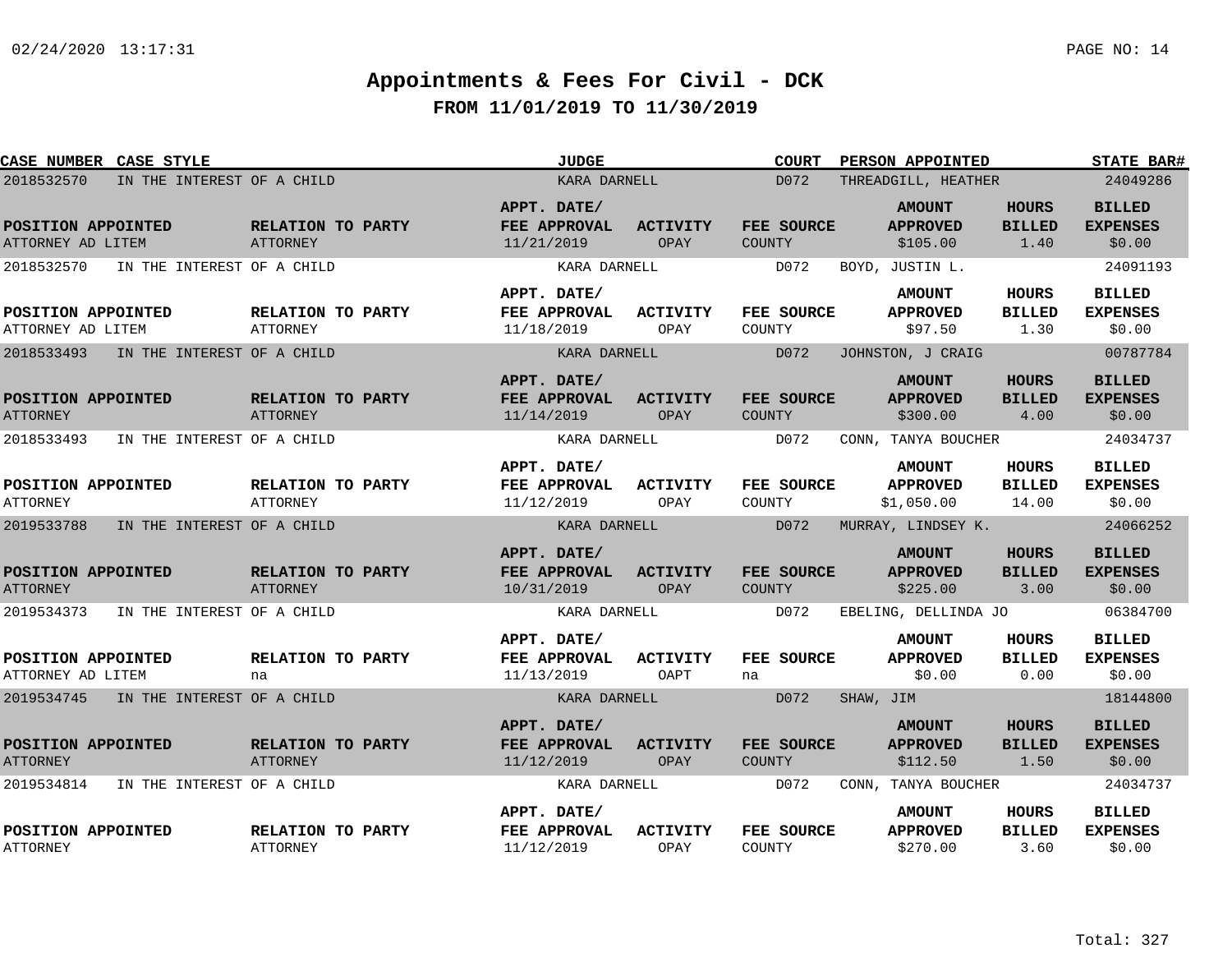| CASE NUMBER CASE STYLE                    | <b>JUDGE</b>                         |                                           | <b>COURT</b><br><b>PERSON APPOINTED</b> | <b>STATE BAR#</b>           |                                                |                                       |                                            |
|-------------------------------------------|--------------------------------------|-------------------------------------------|-----------------------------------------|-----------------------------|------------------------------------------------|---------------------------------------|--------------------------------------------|
| 2019534830<br>IN THE INTEREST OF A CHILD  |                                      | KARA DARNELL                              |                                         | D072                        | THREADGILL, HEATHER                            |                                       | 24049286                                   |
| POSITION APPOINTED<br><b>ATTORNEY</b>     | RELATION TO PARTY<br>ATTORNEY        | APPT. DATE/<br>FEE APPROVAL<br>11/21/2019 | <b>ACTIVITY</b><br>OPAY                 | FEE SOURCE<br><b>COUNTY</b> | <b>AMOUNT</b><br><b>APPROVED</b><br>\$247.50   | <b>HOURS</b><br><b>BILLED</b><br>3.30 | <b>BILLED</b><br><b>EXPENSES</b><br>\$0.00 |
| 2019534830<br>IN THE INTEREST OF A CHILD  |                                      | KARA DARNELL                              |                                         | D072                        | BOYD, JUSTIN L.                                |                                       | 24091193                                   |
| POSITION APPOINTED<br>ATTORNEY AD LITEM   | RELATION TO PARTY<br>ATTORNEY        | APPT. DATE/<br>FEE APPROVAL<br>11/18/2019 | <b>ACTIVITY</b><br>OPAY                 | FEE SOURCE<br>COUNTY        | <b>AMOUNT</b><br><b>APPROVED</b><br>\$225.00   | HOURS<br><b>BILLED</b><br>3.00        | <b>BILLED</b><br><b>EXPENSES</b><br>\$0.00 |
| 2019535289<br>IN THE INTEREST OF CHILDREN |                                      | KARA DARNELL                              |                                         | D072                        | BOYD, JUSTIN L.                                |                                       | 24091193                                   |
| POSITION APPOINTED<br>ATTORNEY AD LITEM   | RELATION TO PARTY<br>ATTORNEY        | APPT. DATE/<br>FEE APPROVAL<br>11/18/2019 | <b>ACTIVITY</b><br>OPAY                 | FEE SOURCE<br>COUNTY        | <b>AMOUNT</b><br><b>APPROVED</b><br>\$360.00   | <b>HOURS</b><br><b>BILLED</b><br>4.80 | <b>BILLED</b><br><b>EXPENSES</b><br>\$0.00 |
| IN THE INTEREST OF A CHILD<br>2019535630  |                                      | KARA DARNELL                              |                                         | D072                        | WATSON, CARDINE                                |                                       | 24084842                                   |
| POSITION APPOINTED<br>ATTORNEY AD LITEM   | RELATION TO PARTY<br><b>ATTORNEY</b> | APPT. DATE/<br>FEE APPROVAL<br>11/14/2019 | <b>ACTIVITY</b><br>OPAY                 | FEE SOURCE<br>COUNTY        | <b>AMOUNT</b><br><b>APPROVED</b><br>\$1,050.00 | HOURS<br><b>BILLED</b><br>14.00       | <b>BILLED</b><br><b>EXPENSES</b><br>\$0.00 |
| 2019535882<br>IN THE INTEREST OF A CHILD  |                                      | KARA DARNELL                              |                                         | D072                        | THREADGILL, HEATHER                            |                                       | 24049286                                   |
| POSITION APPOINTED<br>ATTORNEY AD LITEM   | RELATION TO PARTY<br>ATTORNEY        | APPT. DATE/<br>FEE APPROVAL<br>11/21/2019 | <b>ACTIVITY</b><br>OPAY                 | FEE SOURCE<br><b>COUNTY</b> | <b>AMOUNT</b><br><b>APPROVED</b><br>\$367.50   | <b>HOURS</b><br><b>BILLED</b><br>4.90 | <b>BILLED</b><br><b>EXPENSES</b><br>\$0.00 |
| 2019535927<br>IN THE INTEREST OF A CHILD  |                                      | KARA DARNELL                              |                                         | D072                        | ADAMS, BARBARA SUE                             |                                       | 24009855                                   |
| POSITION APPOINTED<br>ATTORNEY AD LITEM   | RELATION TO PARTY<br><b>ATTORNEY</b> | APPT. DATE/<br>FEE APPROVAL<br>11/25/2019 | ACTIVITY<br>OPAY                        | FEE SOURCE<br>COUNTY        | <b>AMOUNT</b><br><b>APPROVED</b><br>\$375.00   | <b>HOURS</b><br><b>BILLED</b><br>5.00 | <b>BILLED</b><br><b>EXPENSES</b><br>\$0.00 |
| 2019536090<br>IN THE INTEREST OF A CHILD  |                                      | KARA DARNELL                              |                                         | D072                        | JOHNSTON, J CRAIG                              |                                       | 00787784                                   |
| POSITION APPOINTED<br><b>ATTORNEY</b>     | RELATION TO PARTY<br><b>ATTORNEY</b> | APPT. DATE/<br>FEE APPROVAL<br>11/21/2019 | <b>ACTIVITY</b><br>OPAY                 | FEE SOURCE<br><b>COUNTY</b> | <b>AMOUNT</b><br><b>APPROVED</b><br>\$367.50   | <b>HOURS</b><br><b>BILLED</b><br>4.90 | <b>BILLED</b><br><b>EXPENSES</b><br>\$0.00 |
| 2019536157<br>IN THE INTEREST OF CHILDREN |                                      | KARA DARNELL                              |                                         | D072                        | SHAW, JIM                                      |                                       | 18144800                                   |
| POSITION APPOINTED<br>ATTORNEY AD LITEM   | RELATION TO PARTY<br>na              | APPT. DATE/<br>FEE APPROVAL<br>11/19/2019 | <b>ACTIVITY</b><br>OAPT                 | FEE SOURCE<br>na            | <b>AMOUNT</b><br><b>APPROVED</b><br>\$0.00     | HOURS<br><b>BILLED</b><br>0.00        | <b>BILLED</b><br><b>EXPENSES</b><br>\$0.00 |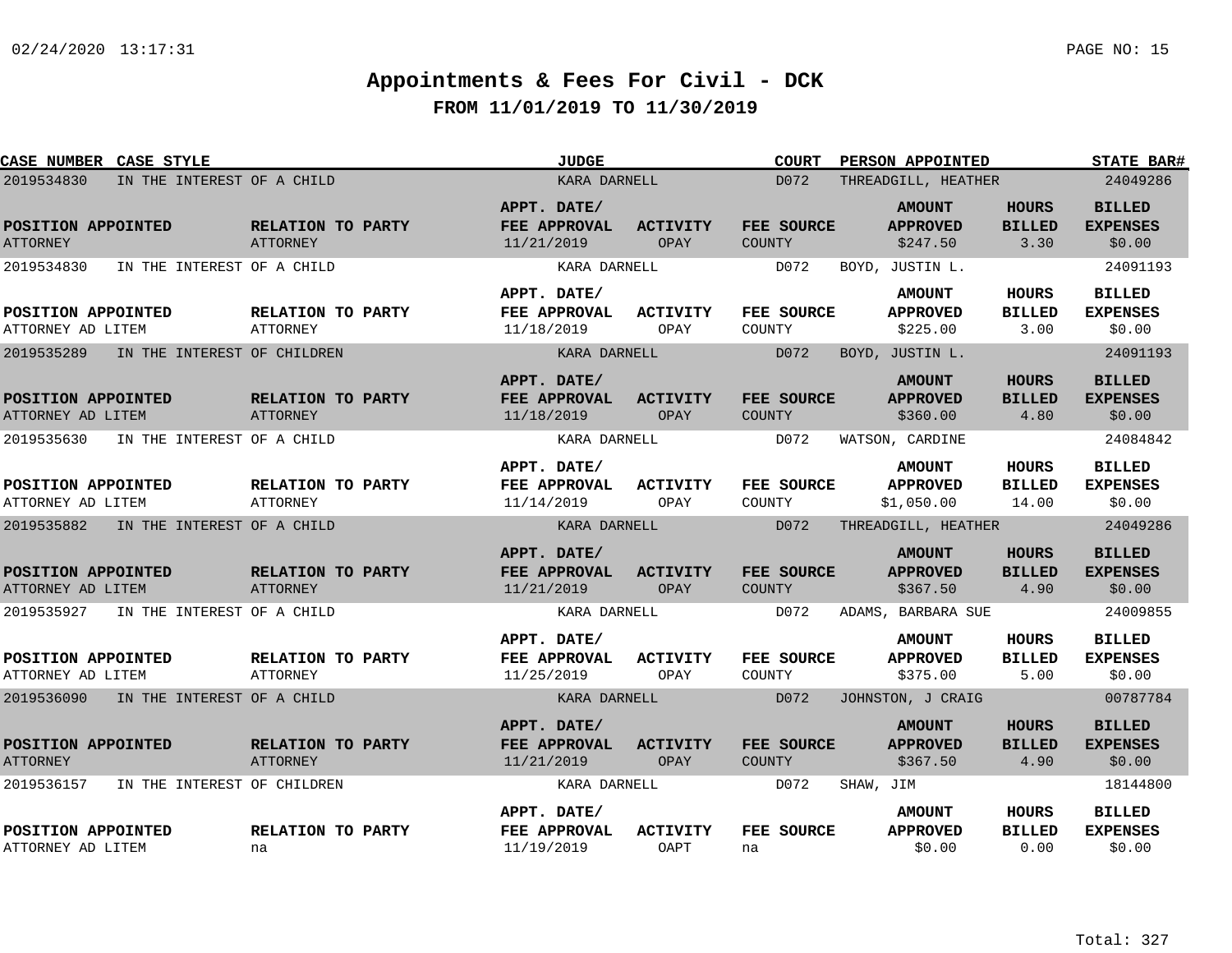| <b>CASE NUMBER CASE STYLE</b>                  |                              |                                      |                                                                              |                           | <b>JUDGE</b>   |                                |               | <b>COURT</b> |           | PERSON APPOINTED                             |                                       | <b>STATE BAR#</b>                          |
|------------------------------------------------|------------------------------|--------------------------------------|------------------------------------------------------------------------------|---------------------------|----------------|--------------------------------|---------------|--------------|-----------|----------------------------------------------|---------------------------------------|--------------------------------------------|
| 2019536649                                     | IN THE INTEREST OF A CHILD   |                                      |                                                                              |                           | KARA DARNELL   |                                |               | D072         | SHAW, JIM |                                              |                                       | 18144800                                   |
| POSITION APPOINTED<br><b>ATTORNEY</b>          |                              | RELATION TO PARTY<br><b>ATTORNEY</b> |                                                                              | APPT. DATE/<br>11/12/2019 | FEE APPROVAL   | <b>ACTIVITY</b><br>OPAY        | COUNTY        | FEE SOURCE   |           | <b>AMOUNT</b><br><b>APPROVED</b><br>\$127.50 | <b>HOURS</b><br><b>BILLED</b><br>1.70 | <b>BILLED</b><br><b>EXPENSES</b><br>\$0.00 |
| 2019536740                                     |                              |                                      | VERONICA AGUILAR, LEYLA AGUILAR VS EMMA POND, TEXAS RUBEN G. REYES           |                           |                |                                |               | D072         |           | WEBB, BENJAMIN A.                            |                                       | 24044204                                   |
| POSITION APPOINTED<br>GUARDIAN AD LITEM        |                              | RELATION TO PARTY<br>na              |                                                                              | APPT. DATE/<br>11/19/2019 | FEE APPROVAL   | <b>ACTIVITY</b><br>OAPT        | na            | FEE SOURCE   |           | <b>AMOUNT</b><br><b>APPROVED</b><br>\$0.00   | <b>HOURS</b><br><b>BILLED</b><br>0.00 | <b>BILLED</b><br><b>EXPENSES</b><br>\$0.00 |
| 2019536879                                     | IN THE INTEREST OF A CHILD   |                                      |                                                                              |                           | KARA DARNELL   |                                |               | D072         |           | MURRAY, LINDSEY K.                           |                                       | 24066252                                   |
| POSITION APPOINTED<br><b>ATTORNEY</b>          |                              | RELATION TO PARTY<br>ATTORNEY        |                                                                              | APPT. DATE/<br>11/01/2019 | FEE APPROVAL   | <b>ACTIVITY</b><br>OPAY        | COUNTY        | FEE SOURCE   |           | <b>AMOUNT</b><br><b>APPROVED</b><br>\$93.75  | <b>HOURS</b><br><b>BILLED</b><br>1.25 | <b>BILLED</b><br><b>EXPENSES</b><br>\$0.00 |
| 2019537082                                     | IN THE INTEREST OF A CHILD   |                                      |                                                                              |                           | RUBEN G. REYES |                                |               | D072         |           | HAYS, J PHILLIP                              |                                       | 09303200                                   |
| POSITION APPOINTED<br>AMICUS ATTORNEY          |                              | RELATION TO PARTY<br>na              |                                                                              | APPT. DATE/<br>11/06/2019 | FEE APPROVAL   | <b>ACTIVITY</b><br>OAPT        | na            | FEE SOURCE   |           | <b>AMOUNT</b><br><b>APPROVED</b><br>\$0.00   | HOURS<br><b>BILLED</b><br>0.00        | <b>BILLED</b><br><b>EXPENSES</b><br>\$0.00 |
| 2019537092                                     | IN THE INTEREST OF A CHILD   |                                      |                                                                              |                           | KELLY TESCH    |                                |               | D072         |           | AGUILAR, ARTIE                               |                                       | 24004427                                   |
| POSITION APPOINTED<br>ATTORNEY AD LITEM        |                              | <b>RELATION TO PARTY</b><br>ATTORNEY |                                                                              | APPT. DATE/<br>11/22/2019 | FEE APPROVAL   | <b>ACTIVITY</b><br>OPAY        | <b>COUNTY</b> | FEE SOURCE   |           | <b>AMOUNT</b><br><b>APPROVED</b><br>\$112.50 | <b>HOURS</b><br><b>BILLED</b><br>1.50 | <b>BILLED</b><br><b>EXPENSES</b><br>\$0.00 |
| 2019537568                                     |                              |                                      | KRISTI WHITE VS DUSTIN ODOM AND WALTER ODOM                                  |                           | RUBEN G. REYES |                                |               | D072         |           | CURTIS, ANDREW B.                            |                                       | 24052013                                   |
| POSITION APPOINTED<br>GUARDIAN AD LITEM        |                              | RELATION TO PARTY<br>na              |                                                                              | APPT. DATE/<br>11/04/2019 | FEE APPROVAL   | <b>ACTIVITY</b><br>OAPT        | na            | FEE SOURCE   |           | <b>AMOUNT</b><br><b>APPROVED</b><br>\$0.00   | HOURS<br><b>BILLED</b><br>0.00        | <b>BILLED</b><br><b>EXPENSES</b><br>\$0.00 |
|                                                |                              |                                      | 2019537774 ABRAHAM CHAMBERS VS ALLSTATE FIRE AND CASUALTY INS RUBEN G. REYES |                           |                |                                |               | D072         |           | GREASER, W. JARET                            |                                       | 24045974                                   |
| POSITION APPOINTED<br><b>GUARDIAN AD LITEM</b> |                              | RELATION TO PARTY<br>na              |                                                                              | APPT. DATE/<br>11/25/2019 | FEE APPROVAL   | <b>ACTIVITY</b><br><b>OAPT</b> | na            | FEE SOURCE   |           | <b>AMOUNT</b><br><b>APPROVED</b><br>\$0.00   | <b>HOURS</b><br><b>BILLED</b><br>0.00 | <b>BILLED</b><br><b>EXPENSES</b><br>\$0.00 |
| 2019537825                                     | IN RE: NOVATION FUNDING, LLC |                                      |                                                                              |                           | RUBEN G. REYES |                                |               | D072         |           | TOMBS, JOSEPH W                              |                                       | 20116250                                   |
| POSITION APPOINTED<br>GUARDIAN AD LITEM        |                              | RELATION TO PARTY<br>na              |                                                                              | APPT. DATE/<br>11/25/2019 | FEE APPROVAL   | <b>ACTIVITY</b><br>OAPT        | na            | FEE SOURCE   |           | <b>AMOUNT</b><br><b>APPROVED</b><br>\$0.00   | HOURS<br><b>BILLED</b><br>0.00        | <b>BILLED</b><br><b>EXPENSES</b><br>\$0.00 |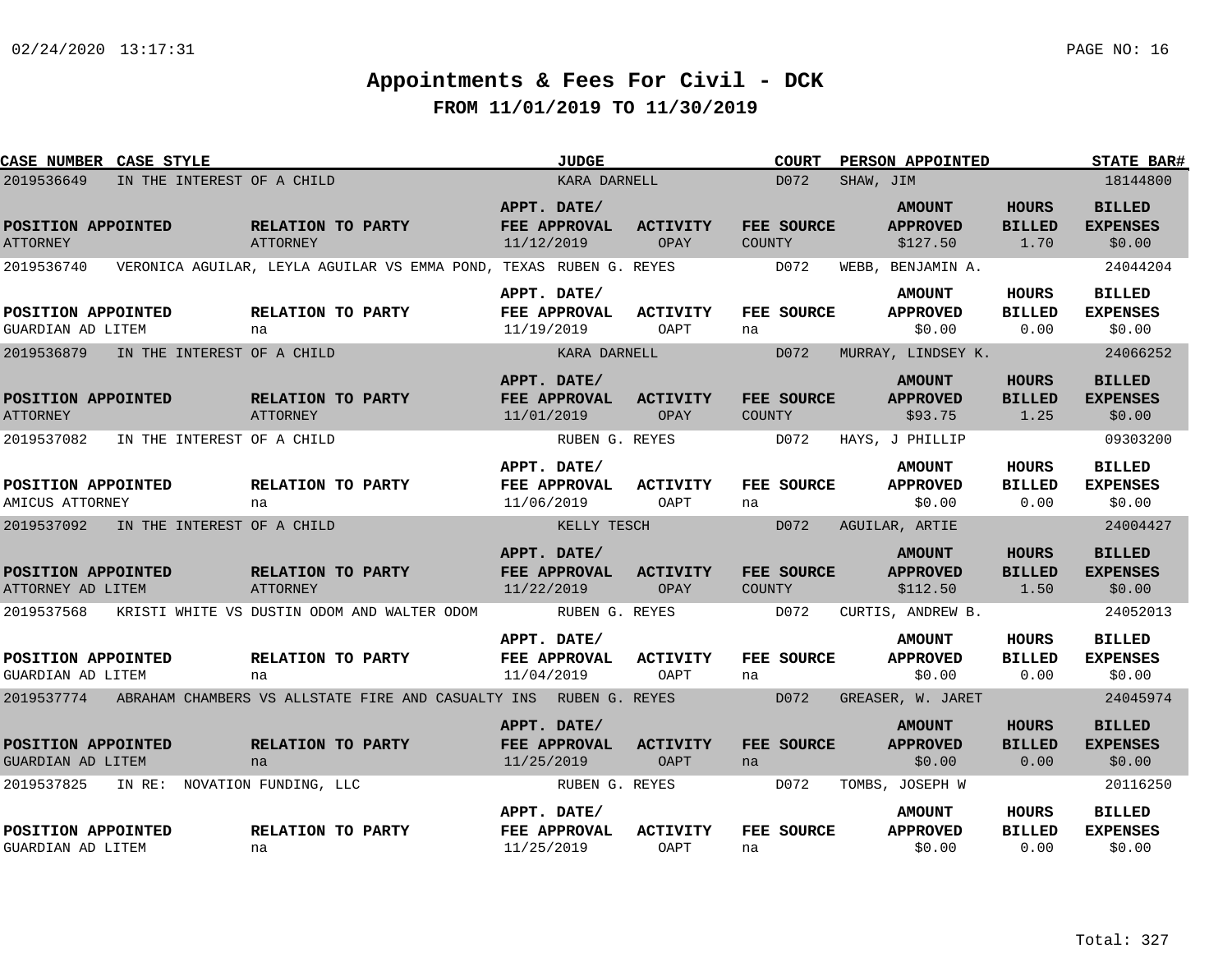| CASE NUMBER CASE STYLE                  |                            |                                      | JUDGE                                     |                                | <b>COURT</b><br>PERSON APPOINTED | <b>STATE BAR#</b>                              |                                        |                                                |
|-----------------------------------------|----------------------------|--------------------------------------|-------------------------------------------|--------------------------------|----------------------------------|------------------------------------------------|----------------------------------------|------------------------------------------------|
| 2005530889                              |                            | IN THE INTEREST OF CHILDREN          | KARA DARNELL                              |                                | D <sub>099</sub>                 | HAWKINS, MATTHEW                               |                                        | 24038948                                       |
| POSITION APPOINTED<br><b>ATTORNEY</b>   |                            | RELATION TO PARTY<br><b>ATTORNEY</b> | APPT. DATE/<br>FEE APPROVAL<br>11/12/2019 | <b>ACTIVITY</b><br>OPAY        | FEE SOURCE<br><b>COUNTY</b>      | <b>AMOUNT</b><br><b>APPROVED</b><br>\$1,087.50 | <b>HOURS</b><br><b>BILLED</b><br>14.50 | <b>BILLED</b><br><b>EXPENSES</b><br>\$0.00     |
| 2005530889                              |                            | IN THE INTEREST OF CHILDREN          | KARA DARNELL                              |                                | D099                             | MORROW, MATT K.                                |                                        | 24081053                                       |
| POSITION APPOINTED<br>ATTORNEY AD LITEM |                            | RELATION TO PARTY<br><b>ATTORNEY</b> | APPT. DATE/<br>FEE APPROVAL<br>11/12/2019 | ACTIVITY<br>OPAY               | FEE SOURCE<br>COUNTY             | <b>AMOUNT</b><br><b>APPROVED</b><br>\$637.50   | HOURS<br><b>BILLED</b><br>8.50         | <b>BILLED</b><br><b>EXPENSES</b><br>\$0.00     |
| 2006535003                              |                            | IN THE INTEREST OF A CHILD           | KARA DARNELL                              |                                | D099                             | SHAW, JIM                                      |                                        | 18144800                                       |
| POSITION APPOINTED<br>GUARDIAN AD LITEM |                            | RELATION TO PARTY<br>ATTORNEY        | APPT. DATE/<br>FEE APPROVAL<br>11/12/2019 | <b>ACTIVITY</b><br><b>OPAY</b> | FEE SOURCE<br><b>COUNTY</b>      | <b>AMOUNT</b><br><b>APPROVED</b><br>\$105.00   | <b>HOURS</b><br><b>BILLED</b><br>1.40  | <b>BILLED</b><br><b>EXPENSES</b><br>\$0.00     |
| 2010550636                              |                            | IN THE INTEREST OF A CHILD           | KARA DARNELL                              |                                | D099                             | HARRIS, HUNTER                                 |                                        | 24087672                                       |
| POSITION APPOINTED<br>ATTORNEY AD LITEM |                            | RELATION TO PARTY<br><b>ATTORNEY</b> | APPT. DATE/<br>FEE APPROVAL<br>11/12/2019 | <b>ACTIVITY</b><br>OPAY        | FEE SOURCE<br>COUNTY             | <b>AMOUNT</b><br><b>APPROVED</b><br>\$165.00   | <b>HOURS</b><br><b>BILLED</b><br>2.20  | <b>BILLED</b><br><b>EXPENSES</b><br>\$0.00     |
| 2012501799                              | IN THE INTEREST OF A CHILD |                                      | KARA DARNELL                              |                                | D099                             | FOUTS, LEIGH ANN                               |                                        | 07315800                                       |
| POSITION APPOINTED<br>ATTORNEY AD LITEM |                            | RELATION TO PARTY<br><b>ATTORNEY</b> | APPT. DATE/<br>FEE APPROVAL<br>11/12/2019 | <b>ACTIVITY</b><br><b>OPAY</b> | FEE SOURCE<br><b>COUNTY</b>      | <b>AMOUNT</b><br><b>APPROVED</b><br>\$210.00   | <b>HOURS</b><br><b>BILLED</b><br>2.80  | <b>BILLED</b><br><b>EXPENSES</b><br>\$0.00     |
| 2017526972                              | IN THE INTEREST OF A CHILD |                                      | KARA DARNELL                              |                                | D099                             | RADER, BONNIE                                  |                                        | 24061067                                       |
| POSITION APPOINTED<br><b>ATTORNEY</b>   |                            | RELATION TO PARTY<br>ATTORNEY        | APPT. DATE/<br>FEE APPROVAL<br>11/05/2019 | <b>ACTIVITY</b><br>OPAY        | FEE SOURCE<br>GENERAL FUND       | <b>AMOUNT</b><br><b>APPROVED</b><br>\$1,222.50 | <b>HOURS</b><br><b>BILLED</b><br>16.30 | <b>BILLED</b><br><b>EXPENSES</b><br>\$1,222.50 |
| 2017527816                              |                            | IN THE INTEREST OF A CHILD           | KARA DARNELL                              |                                | D099                             | CONN, TANYA BOUCHER                            |                                        | 24034737                                       |
| POSITION APPOINTED<br><b>ATTORNEY</b>   |                            | RELATION TO PARTY<br>ATTORNEY        | APPT. DATE/<br>FEE APPROVAL<br>11/12/2019 | <b>ACTIVITY</b><br>OPAY        | FEE SOURCE<br><b>COUNTY</b>      | <b>AMOUNT</b><br><b>APPROVED</b><br>\$787.50   | <b>HOURS</b><br><b>BILLED</b><br>10.50 | <b>BILLED</b><br><b>EXPENSES</b><br>\$0.00     |
| 2018528762                              |                            | IN THE INTEREST OF A CHILD           | KARA DARNELL                              |                                | D099                             | THREADGILL, HEATHER                            |                                        | 24049286                                       |
| POSITION APPOINTED<br><b>ATTORNEY</b>   |                            | RELATION TO PARTY<br><b>ATTORNEY</b> | APPT. DATE/<br>FEE APPROVAL<br>11/26/2019 | <b>ACTIVITY</b><br>OPAY        | FEE SOURCE<br>COUNTY             | <b>AMOUNT</b><br><b>APPROVED</b><br>\$90.00    | <b>HOURS</b><br><b>BILLED</b><br>1.20  | <b>BILLED</b><br><b>EXPENSES</b><br>\$0.00     |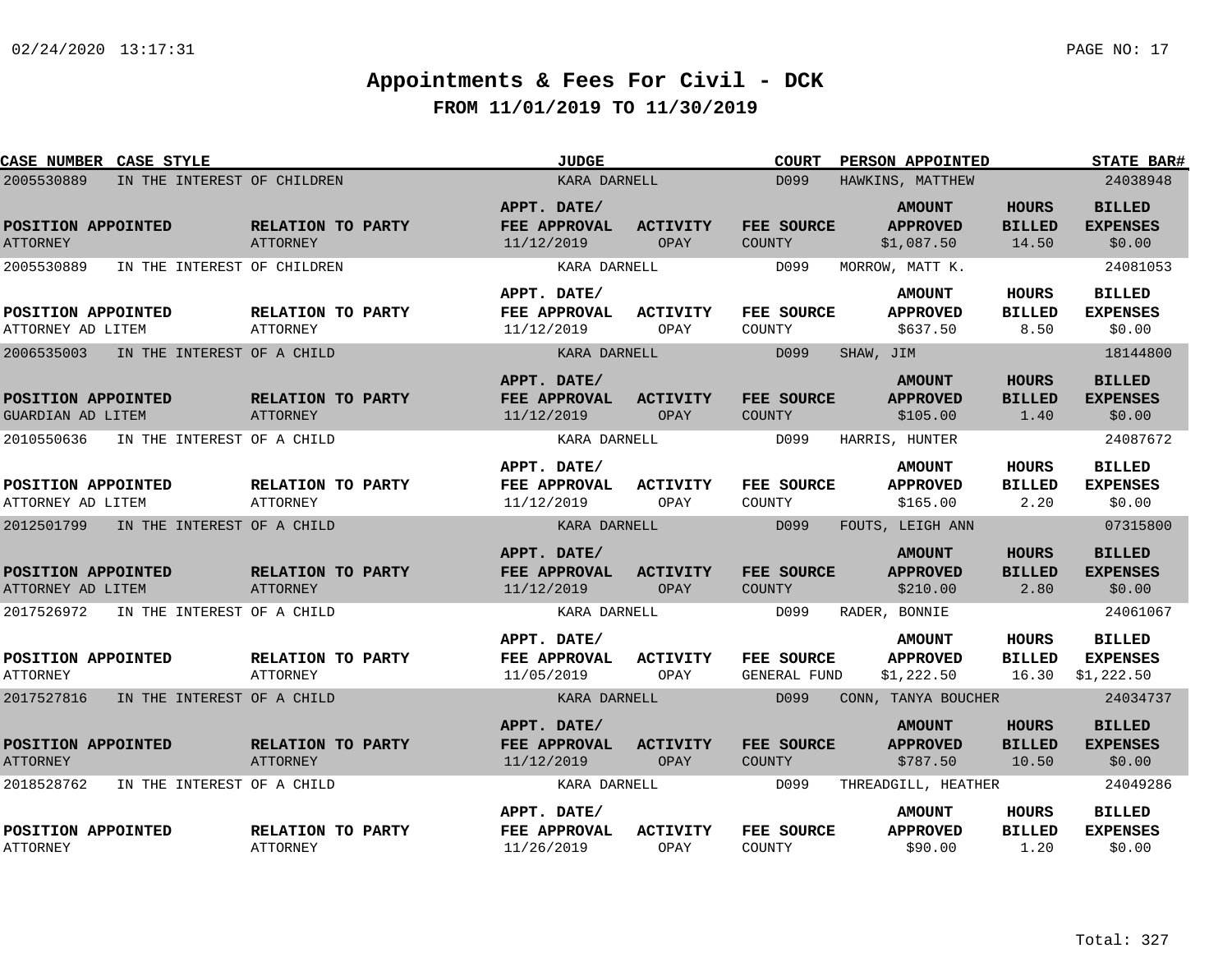| <b>CASE NUMBER CASE STYLE</b>           |                                       |                                      | <b>JUDGE</b>                                     |                         | <b>COURT</b>                      | PERSON APPOINTED                             |                                       | <b>STATE BAR#</b>                            |
|-----------------------------------------|---------------------------------------|--------------------------------------|--------------------------------------------------|-------------------------|-----------------------------------|----------------------------------------------|---------------------------------------|----------------------------------------------|
| 2018528762                              | IN THE INTEREST OF A CHILD            |                                      | KARA DARNELL                                     |                         | D099                              | BOYD, JUSTIN L.                              |                                       | 24091193                                     |
| POSITION APPOINTED<br><b>ATTORNEY</b>   |                                       | RELATION TO PARTY<br>ATTORNEY        | APPT. DATE/<br>FEE APPROVAL<br>11/18/2019        | <b>ACTIVITY</b><br>OPAY | FEE SOURCE<br>GENERAL FUND        | <b>AMOUNT</b><br><b>APPROVED</b><br>\$285.00 | <b>HOURS</b><br><b>BILLED</b><br>3.80 | <b>BILLED</b><br><b>EXPENSES</b><br>\$285.00 |
| 2018529209                              | IN THE INTEREST OF CHILDREN           |                                      | KARA DARNELL                                     |                         | D099                              | THREADGILL, HEATHER                          |                                       | 24049286                                     |
| POSITION APPOINTED<br><b>ATTORNEY</b>   |                                       | RELATION TO PARTY<br><b>ATTORNEY</b> | APPT. DATE/<br>FEE APPROVAL<br>11/21/2019        | ACTIVITY<br>OPAY        | FEE SOURCE<br>GENERAL FUND        | <b>AMOUNT</b><br><b>APPROVED</b><br>\$90.00  | <b>HOURS</b><br><b>BILLED</b><br>1.20 | <b>BILLED</b><br><b>EXPENSES</b><br>\$90.00  |
| 2018529209                              | IN THE INTEREST OF CHILDREN           |                                      | KARA DARNELL                                     |                         | D099                              | BOYD, JUSTIN L.                              |                                       | 24091193                                     |
| POSITION APPOINTED<br><b>ATTORNEY</b>   |                                       | RELATION TO PARTY<br><b>ATTORNEY</b> | APPT. DATE/<br>FEE APPROVAL<br>11/18/2019        | <b>ACTIVITY</b><br>OPAY | FEE SOURCE<br><b>GENERAL FUND</b> | <b>AMOUNT</b><br><b>APPROVED</b><br>\$232.50 | <b>HOURS</b><br><b>BILLED</b><br>3.10 | <b>BILLED</b><br><b>EXPENSES</b><br>\$232.50 |
| 2018529884                              | IN THE INTEREST OF A CHILD            |                                      | KARA DARNELL                                     |                         | D099<br>SHAW, JIM                 |                                              |                                       | 18144800                                     |
| POSITION APPOINTED<br><b>ATTORNEY</b>   |                                       | RELATION TO PARTY<br><b>ATTORNEY</b> | APPT. DATE/<br>FEE APPROVAL<br>11/12/2019        | <b>ACTIVITY</b><br>OPAY | FEE SOURCE<br>COUNTY              | <b>AMOUNT</b><br><b>APPROVED</b><br>\$412.50 | HOURS<br><b>BILLED</b><br>5.50        | <b>BILLED</b><br><b>EXPENSES</b><br>\$0.00   |
| 2018529884                              | IN THE INTEREST OF A CHILD            |                                      | KARA DARNELL                                     |                         | D099                              | THREADGILL, HEATHER                          |                                       | 24049286                                     |
| POSITION APPOINTED<br>ATTORNEY AD LITEM |                                       | RELATION TO PARTY<br><b>ATTORNEY</b> | APPT. DATE/<br>FEE APPROVAL<br>11/21/2019        | <b>ACTIVITY</b><br>OPAY | FEE SOURCE<br>GENERAL FUND        | <b>AMOUNT</b><br><b>APPROVED</b><br>\$187.50 | <b>HOURS</b><br><b>BILLED</b><br>2.50 | <b>BILLED</b><br><b>EXPENSES</b><br>\$187.50 |
|                                         | 2018531697 IN THE INTEREST OF A CHILD |                                      | KARA DARNELL                                     |                         | D099                              | BOYD, JUSTIN L.                              |                                       | 24091193                                     |
| POSITION APPOINTED<br>ATTORNEY AD LITEM |                                       | RELATION TO PARTY<br>ATTORNEY        | APPT. DATE/<br><b>FEE APPROVAL</b><br>11/18/2019 | ACTIVITY<br>OPAY        | <b>FEE SOURCE</b><br>COUNTY       | <b>AMOUNT</b><br><b>APPROVED</b><br>\$247.50 | <b>HOURS</b><br><b>BILLED</b><br>3.30 | <b>BILLED</b><br><b>EXPENSES</b><br>\$0.00   |
|                                         | 2018532792 IN THE INTEREST OF A CHILD |                                      | KARA DARNELL                                     |                         | D099                              | BOYD, JUSTIN L.                              |                                       | 24091193                                     |
| POSITION APPOINTED<br>ATTORNEY AD LITEM |                                       | RELATION TO PARTY<br><b>ATTORNEY</b> | APPT. DATE/<br>FEE APPROVAL<br>11/18/2019        | <b>ACTIVITY</b><br>OPAY | FEE SOURCE<br>GENERAL FUND        | <b>AMOUNT</b><br><b>APPROVED</b><br>\$135.00 | HOURS<br><b>BILLED</b><br>1.80        | <b>BILLED</b><br><b>EXPENSES</b><br>\$135.00 |
| 2018532815                              | IN THE INTEREST OF A CHILD            |                                      | KARA DARNELL                                     |                         | D099                              | CONN, TANYA BOUCHER                          |                                       | 24034737                                     |
| POSITION APPOINTED<br><b>ATTORNEY</b>   |                                       | RELATION TO PARTY<br><b>ATTORNEY</b> | APPT. DATE/<br>FEE APPROVAL<br>11/12/2019        | <b>ACTIVITY</b><br>OPAY | FEE SOURCE<br>COUNTY              | <b>AMOUNT</b><br><b>APPROVED</b><br>\$720.00 | HOURS<br><b>BILLED</b><br>9.60        | <b>BILLED</b><br><b>EXPENSES</b><br>\$0.00   |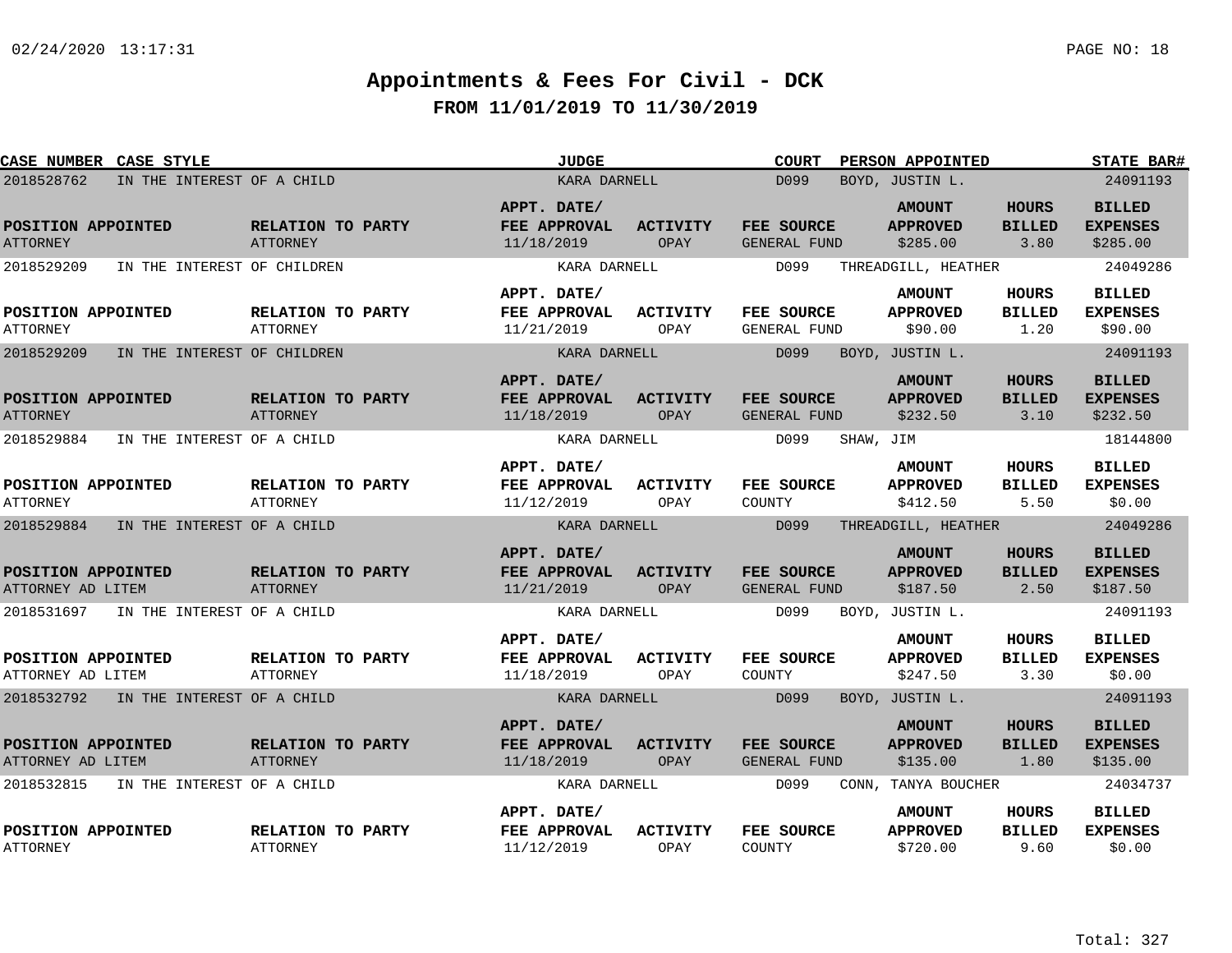| CASE NUMBER CASE STYLE                         |                                      | <b>JUDGE</b>                              |                                | <b>COURT</b>                | <b>PERSON APPOINTED</b>                      |                                        | <b>STATE BAR#</b>                          |
|------------------------------------------------|--------------------------------------|-------------------------------------------|--------------------------------|-----------------------------|----------------------------------------------|----------------------------------------|--------------------------------------------|
| 2018533164<br>IN THE INTEREST OF CHILDREN      |                                      | KARA DARNELL                              |                                | D <sub>099</sub>            | MORROW, MATT K.                              |                                        | 24081053                                   |
| POSITION APPOINTED<br>ATTORNEY AD LITEM        | RELATION TO PARTY<br><b>ATTORNEY</b> | APPT. DATE/<br>FEE APPROVAL<br>11/12/2019 | <b>ACTIVITY</b><br>OPAY        | FEE SOURCE<br><b>COUNTY</b> | <b>AMOUNT</b><br><b>APPROVED</b><br>\$472.50 | <b>HOURS</b><br><b>BILLED</b><br>6.30  | <b>BILLED</b><br><b>EXPENSES</b><br>\$0.00 |
| 2018533498<br>IN THE INTEREST OF A CHILD       |                                      | WILLIAM SOWDER                            |                                | D099                        | HAYS, J PHILLIP                              |                                        | 09303200                                   |
| POSITION APPOINTED<br>ATTORNEY AD LITEM        | RELATION TO PARTY<br><b>ATTORNEY</b> | APPT. DATE/<br>FEE APPROVAL<br>11/11/2019 | ACTIVITY<br>OPAY               | FEE SOURCE<br>COUNTY        | <b>AMOUNT</b><br><b>APPROVED</b><br>\$608.00 | HOURS<br><b>BILLED</b><br>8.00         | <b>BILLED</b><br><b>EXPENSES</b><br>\$0.00 |
| 2019535140<br>IN THE INTEREST OF A CHILD       |                                      | KARA DARNELL                              |                                | D099                        | SHAW, JIM                                    |                                        | 18144800                                   |
| POSITION APPOINTED<br><b>GUARDIAN AD LITEM</b> | RELATION TO PARTY<br><b>ATTORNEY</b> | APPT. DATE/<br>FEE APPROVAL<br>11/12/2019 | <b>ACTIVITY</b><br>OPAY        | FEE SOURCE<br><b>COUNTY</b> | <b>AMOUNT</b><br><b>APPROVED</b><br>\$292.50 | <b>HOURS</b><br><b>BILLED</b><br>3.90  | <b>BILLED</b><br><b>EXPENSES</b><br>\$0.00 |
| 2019535352<br>IN THE INTEREST OF CHILDREN      |                                      | KARA DARNELL                              |                                | D099                        | EBELING, DELLINDA JO                         |                                        | 06384700                                   |
| POSITION APPOINTED<br>ATTORNEY AD LITEM        | RELATION TO PARTY<br><b>ATTORNEY</b> | APPT. DATE/<br>FEE APPROVAL<br>11/26/2019 | ACTIVITY<br>OPAY               | FEE SOURCE<br>COUNTY        | <b>AMOUNT</b><br><b>APPROVED</b><br>\$427.50 | HOURS<br><b>BILLED</b><br>5.70         | <b>BILLED</b><br><b>EXPENSES</b><br>\$0.00 |
| 2019535352<br>IN THE INTEREST OF CHILDREN      |                                      | KARA DARNELL                              |                                | D099                        | JOHNSTON, J CRAIG                            |                                        | 00787784                                   |
| POSITION APPOINTED<br>ATTORNEY AD LITEM        | RELATION TO PARTY<br>ATTORNEY        | APPT. DATE/<br>FEE APPROVAL<br>11/26/2019 | <b>ACTIVITY</b><br><b>OPAY</b> | FEE SOURCE<br><b>COUNTY</b> | <b>AMOUNT</b><br><b>APPROVED</b><br>\$780.00 | <b>HOURS</b><br><b>BILLED</b><br>10.40 | <b>BILLED</b><br><b>EXPENSES</b><br>\$0.00 |
| 2019535352<br>IN THE INTEREST OF CHILDREN      |                                      | KARA DARNELL                              |                                | D099                        | SKELTON, D MARK                              |                                        | 00794645                                   |
| POSITION APPOINTED<br><b>ATTORNEY</b>          | RELATION TO PARTY<br>na              | APPT. DATE/<br>FEE APPROVAL<br>11/04/2019 | <b>ACTIVITY</b><br>OAPT        | FEE SOURCE<br>na            | <b>AMOUNT</b><br><b>APPROVED</b><br>\$0.00   | <b>HOURS</b><br><b>BILLED</b><br>0.00  | <b>BILLED</b><br><b>EXPENSES</b><br>\$0.00 |
| 2019535748<br>IN THE INTEREST OF A CHILD       |                                      | KARA DARNELL                              |                                | D099                        | FOUTS, LEIGH ANN                             |                                        | 07315800                                   |
| POSITION APPOINTED<br>ATTORNEY AD LITEM        | RELATION TO PARTY<br><b>ATTORNEY</b> | APPT. DATE/<br>FEE APPROVAL<br>11/22/2019 | <b>ACTIVITY</b><br>OPAY        | FEE SOURCE<br><b>COUNTY</b> | <b>AMOUNT</b><br><b>APPROVED</b><br>\$427.50 | <b>HOURS</b><br><b>BILLED</b><br>5.70  | <b>BILLED</b><br><b>EXPENSES</b><br>\$0.00 |
| 2019535764<br>IN THE INTEREST OF A CHILD       |                                      | KARA DARNELL                              |                                | D099                        | MORROW, MATT K.                              |                                        | 24081053                                   |
| POSITION APPOINTED<br>ATTORNEY AD LITEM        | RELATION TO PARTY<br><b>ATTORNEY</b> | APPT. DATE/<br>FEE APPROVAL<br>11/12/2019 | <b>ACTIVITY</b><br>OPAY        | FEE SOURCE<br>COUNTY        | <b>AMOUNT</b><br><b>APPROVED</b><br>\$330.00 | HOURS<br><b>BILLED</b><br>4.40         | <b>BILLED</b><br><b>EXPENSES</b><br>\$0.00 |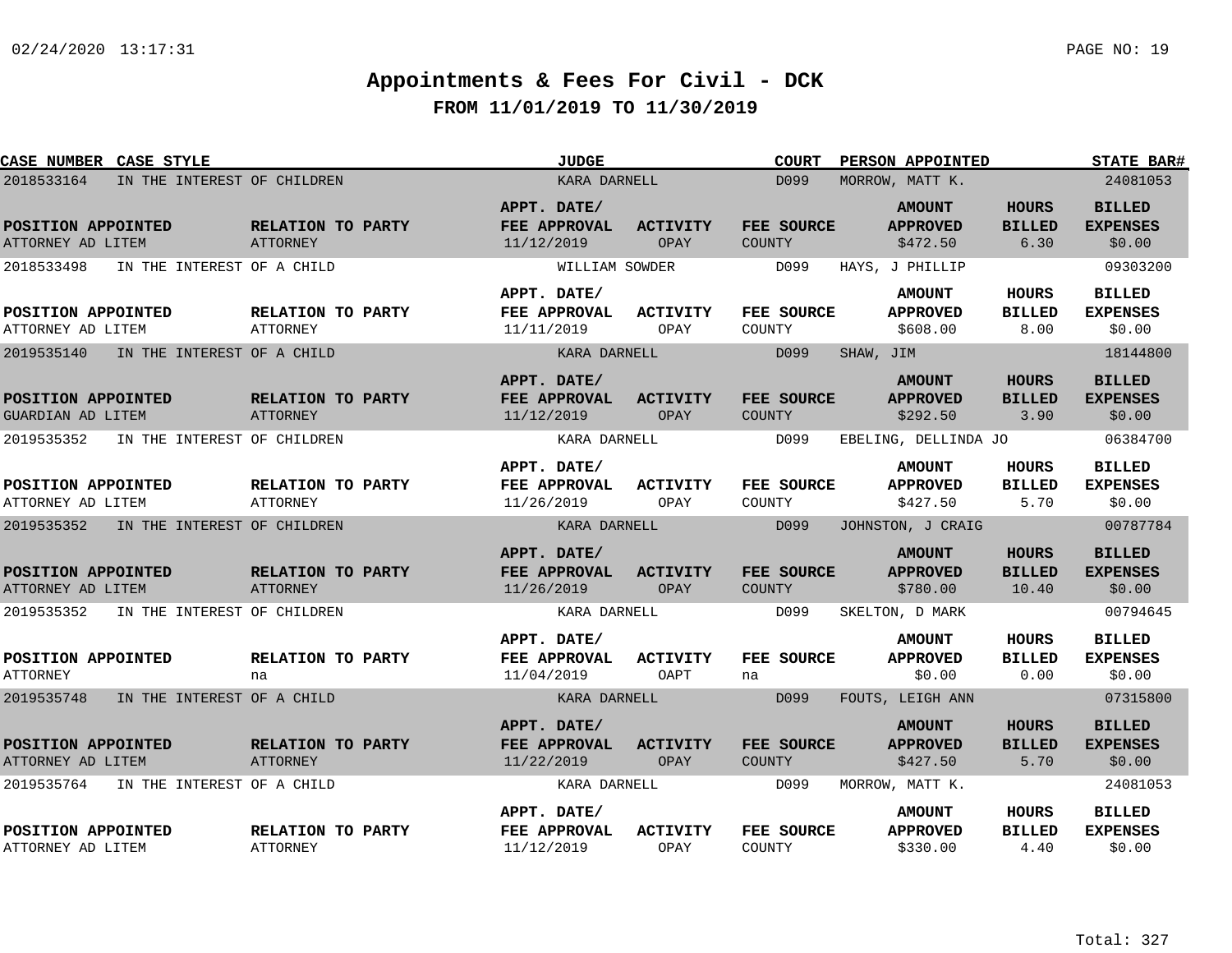| CASE NUMBER CASE STYLE                    |                                      | JUDGE                                     |                                | <b>COURT</b>                      | <b>PERSON APPOINTED</b>                      |                                       | <b>STATE BAR#</b>                           |
|-------------------------------------------|--------------------------------------|-------------------------------------------|--------------------------------|-----------------------------------|----------------------------------------------|---------------------------------------|---------------------------------------------|
| 2019535938<br>IN THE INTEREST OF CHILDREN |                                      | KARA DARNELL                              |                                | D099                              | JOHNSTON, J CRAIG                            |                                       | 00787784                                    |
| POSITION APPOINTED<br><b>ATTORNEY</b>     | RELATION TO PARTY<br>na              | APPT. DATE/<br>FEE APPROVAL<br>11/12/2019 | <b>ACTIVITY</b><br><b>OAPT</b> | FEE SOURCE<br>na                  | <b>AMOUNT</b><br><b>APPROVED</b><br>\$0.00   | <b>HOURS</b><br><b>BILLED</b><br>0.00 | <b>BILLED</b><br><b>EXPENSES</b><br>\$0.00  |
| 2019535938<br>IN THE INTEREST OF CHILDREN |                                      | KARA DARNELL                              |                                | D099                              | JOHNSTON, J CRAIG                            |                                       | 00787784                                    |
| POSITION APPOINTED<br><b>ATTORNEY</b>     | RELATION TO PARTY<br><b>ATTORNEY</b> | APPT. DATE/<br>FEE APPROVAL<br>11/21/2019 | <b>ACTIVITY</b><br>OPAY        | FEE SOURCE<br>COUNTY              | <b>AMOUNT</b><br><b>APPROVED</b><br>\$360.00 | HOURS<br><b>BILLED</b><br>4.80        | <b>BILLED</b><br><b>EXPENSES</b><br>\$0.00  |
| 2019535938<br>IN THE INTEREST OF CHILDREN |                                      | KARA DARNELL                              |                                | D099                              | HUDMAN, SARA J.                              |                                       | 24052021                                    |
| POSITION APPOINTED<br><b>ATTORNEY</b>     | RELATION TO PARTY<br>na              | APPT. DATE/<br>FEE APPROVAL<br>11/13/2019 | <b>ACTIVITY</b><br><b>OAPT</b> | FEE SOURCE<br>na                  | <b>AMOUNT</b><br><b>APPROVED</b><br>\$0.00   | <b>HOURS</b><br><b>BILLED</b><br>0.00 | <b>BILLED</b><br><b>EXPENSES</b><br>\$0.00  |
| 2019536733<br>IN THE INTEREST OF A CHILD  |                                      | KARA DARNELL                              |                                | D099                              | CARTER, AMANDA                               |                                       | 24109695                                    |
| POSITION APPOINTED<br>ATTORNEY AD LITEM   | RELATION TO PARTY<br><b>ATTORNEY</b> | APPT. DATE/<br>FEE APPROVAL<br>11/01/2019 | <b>ACTIVITY</b><br>OPAY        | <b>FEE SOURCE</b><br>COUNTY       | <b>AMOUNT</b><br><b>APPROVED</b><br>\$532.50 | <b>HOURS</b><br><b>BILLED</b><br>7.10 | <b>BILLED</b><br><b>EXPENSES</b><br>\$0.00  |
| 2019536952<br>IN THE INTEREST OF A CHILD  |                                      | KARA DARNELL                              |                                | D099                              | JOHNSTON, J CRAIG                            |                                       | 00787784                                    |
| POSITION APPOINTED<br><b>ATTORNEY</b>     | RELATION TO PARTY<br><b>ATTORNEY</b> | APPT. DATE/<br>FEE APPROVAL<br>11/21/2019 | <b>ACTIVITY</b><br>OPAY        | <b>FEE SOURCE</b><br>COUNTY       | <b>AMOUNT</b><br><b>APPROVED</b><br>\$307.50 | <b>HOURS</b><br><b>BILLED</b><br>4.10 | <b>BILLED</b><br><b>EXPENSES</b><br>\$0.00  |
| 2019536952<br>IN THE INTEREST OF A CHILD  |                                      | KARA DARNELL                              |                                | D099                              | ADAMS, BARBARA SUE                           |                                       | 24009855                                    |
| POSITION APPOINTED<br>ATTORNEY AD LITEM   | RELATION TO PARTY<br>ATTORNEY        | APPT. DATE/<br>FEE APPROVAL<br>11/26/2019 | <b>ACTIVITY</b><br>OPAY        | FEE SOURCE<br>COUNTY              | <b>AMOUNT</b><br><b>APPROVED</b><br>\$315.00 | <b>HOURS</b><br><b>BILLED</b><br>4.20 | <b>BILLED</b><br><b>EXPENSES</b><br>\$0.00  |
| 2019536952 IN THE INTEREST OF A CHILD     |                                      | KARA DARNELL                              |                                | D099                              | MORROW, MATT K.                              |                                       | 24081053                                    |
| POSITION APPOINTED<br>ATTORNEY AD LITEM   | RELATION TO PARTY<br>ATTORNEY        | APPT. DATE/<br>FEE APPROVAL<br>11/25/2019 | <b>ACTIVITY</b><br>OPAY        | FEE SOURCE<br><b>COUNTY</b>       | <b>AMOUNT</b><br><b>APPROVED</b><br>\$405.00 | <b>HOURS</b><br><b>BILLED</b><br>5.40 | <b>BILLED</b><br><b>EXPENSES</b><br>\$0.00  |
| 2019537063<br>IN THE INTEREST OF A CHILD  |                                      | KARA DARNELL                              |                                | D099                              | THREADGILL, HEATHER                          |                                       | 24049286                                    |
| POSITION APPOINTED<br>ATTORNEY AD LITEM   | RELATION TO PARTY<br><b>ATTORNEY</b> | APPT. DATE/<br>FEE APPROVAL<br>11/21/2019 | <b>ACTIVITY</b><br>OPAY        | FEE SOURCE<br><b>GENERAL FUND</b> | <b>AMOUNT</b><br><b>APPROVED</b><br>\$97.50  | HOURS<br><b>BILLED</b><br>1.30        | <b>BILLED</b><br><b>EXPENSES</b><br>\$97.50 |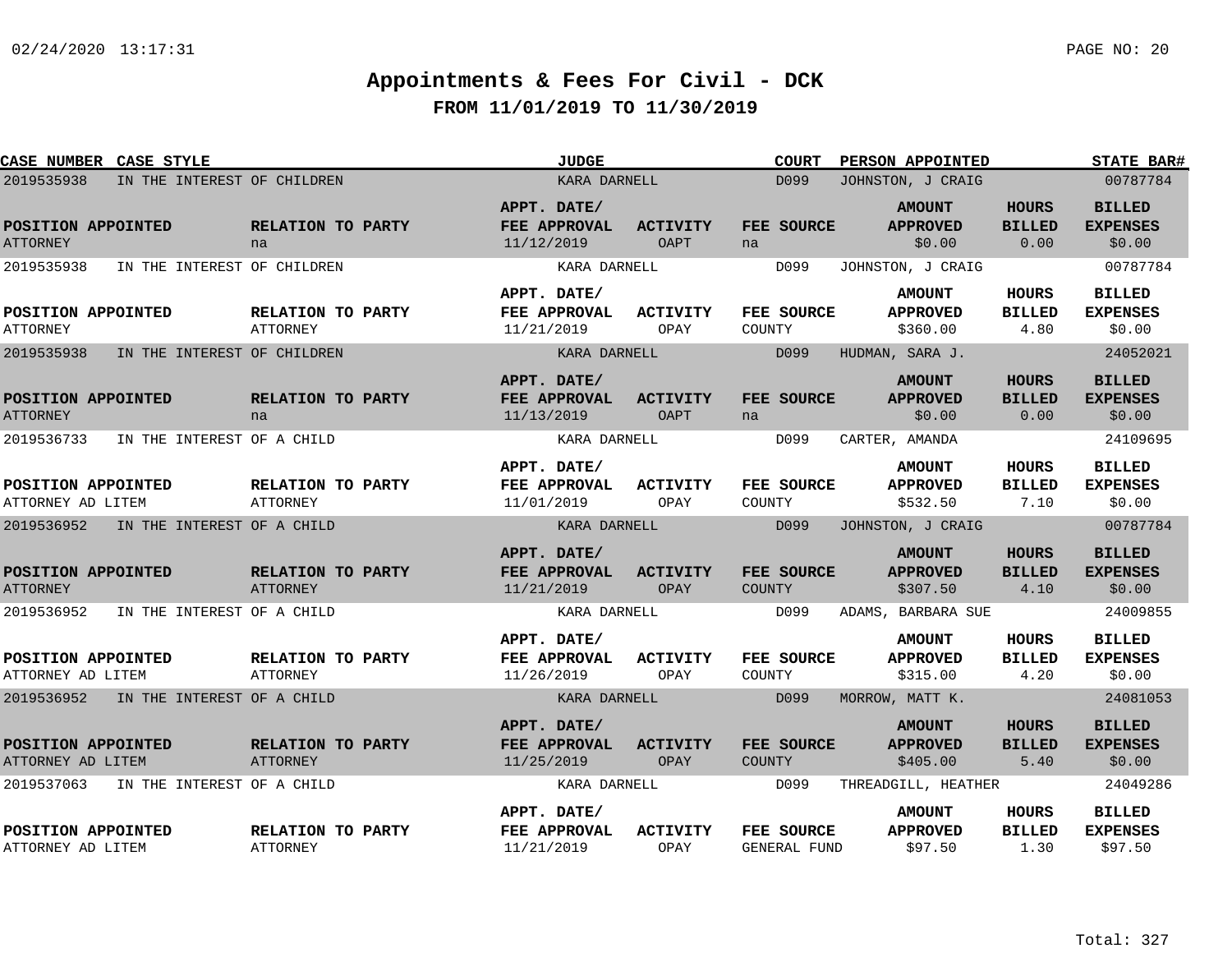| CASE NUMBER CASE STYLE                   |                             |                                      | <b>JUDGE</b>                              |                                | <b>COURT</b>                      | <b>PERSON APPOINTED</b>                      |                                       | <b>STATE BAR#</b>                            |
|------------------------------------------|-----------------------------|--------------------------------------|-------------------------------------------|--------------------------------|-----------------------------------|----------------------------------------------|---------------------------------------|----------------------------------------------|
| 2019537106<br>IN THE INTEREST OF A CHILD |                             |                                      | KARA DARNELL                              |                                | D099                              | FOUTS, LEIGH ANN                             |                                       | 07315800                                     |
| POSITION APPOINTED<br>ATTORNEY AD LITEM  |                             | RELATION TO PARTY<br><b>ATTORNEY</b> | APPT. DATE/<br>FEE APPROVAL<br>11/25/2019 | <b>ACTIVITY</b><br>OPAY        | FEE SOURCE<br>COUNTY              | <b>AMOUNT</b><br><b>APPROVED</b><br>\$652.50 | <b>HOURS</b><br><b>BILLED</b><br>8.70 | <b>BILLED</b><br><b>EXPENSES</b><br>\$0.00   |
| 2019537388                               | IN THE INTEREST OF A CHILD  |                                      | WILLIAM SOWDER                            |                                | D099                              | FOUTS, LEIGH ANN                             |                                       | 07315800                                     |
| POSITION APPOINTED<br>na                 |                             | RELATION TO PARTY<br>na              | APPT. DATE/<br>FEE APPROVAL<br>11/25/2019 | ACTIVITY<br>OPAY               | FEE SOURCE<br>na                  | <b>AMOUNT</b><br><b>APPROVED</b><br>\$0.00   | <b>HOURS</b><br><b>BILLED</b><br>0.00 | <b>BILLED</b><br><b>EXPENSES</b><br>\$0.00   |
| 2019537520                               | IN THE INTEREST OF A CHILD  |                                      | KARA DARNELL                              |                                | D099                              | MURRAY, LINDSEY K.                           |                                       | 24066252                                     |
| POSITION APPOINTED<br><b>ATTORNEY</b>    |                             | RELATION TO PARTY<br>ATTORNEY        | APPT. DATE/<br>FEE APPROVAL<br>11/19/2019 | <b>ACTIVITY</b><br>OPAY        | FEE SOURCE<br><b>COUNTY</b>       | <b>AMOUNT</b><br><b>APPROVED</b><br>\$581.25 | <b>HOURS</b><br><b>BILLED</b><br>7.75 | <b>BILLED</b><br><b>EXPENSES</b><br>\$0.00   |
| 2007538958                               | IN THE INTEREST OF A CHILD  |                                      | MEG JORDAN                                |                                | D137                              | CARTER, AARON                                |                                       | 24058331                                     |
| POSITION APPOINTED<br><b>ATTORNEY</b>    |                             | RELATION TO PARTY<br>na              | APPT. DATE/<br>FEE APPROVAL<br>11/05/2019 | <b>ACTIVITY</b><br>OAPT        | FEE SOURCE<br>na                  | <b>AMOUNT</b><br><b>APPROVED</b><br>\$0.00   | <b>HOURS</b><br><b>BILLED</b><br>0.00 | <b>BILLED</b><br><b>EXPENSES</b><br>\$0.00   |
| 2008542892                               | IN THE INTEREST OF A CHILD  |                                      | KARA DARNELL                              |                                | D137                              | FOUTS, LEIGH ANN                             |                                       | 07315800                                     |
| POSITION APPOINTED<br>ATTORNEY AD LITEM  |                             | RELATION TO PARTY<br><b>ATTORNEY</b> | APPT. DATE/<br>FEE APPROVAL<br>11/22/2019 | <b>ACTIVITY</b><br><b>OPAY</b> | FEE SOURCE<br><b>GENERAL FUND</b> | <b>AMOUNT</b><br><b>APPROVED</b><br>\$517.50 | <b>HOURS</b><br><b>BILLED</b><br>6.90 | <b>BILLED</b><br><b>EXPENSES</b><br>\$517.50 |
| 2008542892                               | IN THE INTEREST OF A CHILD  |                                      | KARA DARNELL                              |                                | D137                              | MURRAY, LINDSEY K.                           |                                       | 24066252                                     |
| POSITION APPOINTED<br><b>ATTORNEY</b>    |                             | RELATION TO PARTY<br>ATTORNEY        | APPT. DATE/<br>FEE APPROVAL<br>11/19/2019 | <b>ACTIVITY</b><br>OPAY        | FEE SOURCE<br>COUNTY              | <b>AMOUNT</b><br><b>APPROVED</b><br>\$168.75 | <b>HOURS</b><br><b>BILLED</b><br>2.25 | <b>BILLED</b><br><b>EXPENSES</b><br>\$0.00   |
| 2010555268                               | IN THE INTEREST OF A CHILD  |                                      | KELLY TESCH                               |                                | D137                              | COOPER, BRIANA PARRAMORE                     |                                       | 24079107                                     |
| POSITION APPOINTED<br><b>ATTORNEY</b>    |                             | RELATION TO PARTY<br><b>ATTORNEY</b> | APPT. DATE/<br>FEE APPROVAL<br>11/18/2019 | <b>ACTIVITY</b><br>OPAY        | FEE SOURCE<br><b>COUNTY</b>       | <b>AMOUNT</b><br><b>APPROVED</b><br>\$427.50 | <b>HOURS</b><br><b>BILLED</b><br>5.70 | <b>BILLED</b><br><b>EXPENSES</b><br>\$0.00   |
| 2016521847                               | IN THE INTEREST OF CHILDREN |                                      | KELLY TESCH                               |                                | D137                              | AGUILAR, ARTIE                               |                                       | 24004427                                     |
| POSITION APPOINTED<br>ATTORNEY AD LITEM  |                             | RELATION TO PARTY<br><b>ATTORNEY</b> | APPT. DATE/<br>FEE APPROVAL<br>11/04/2019 | <b>ACTIVITY</b><br>OPAY        | FEE SOURCE<br>COUNTY              | <b>AMOUNT</b><br><b>APPROVED</b><br>\$37.50  | <b>HOURS</b><br><b>BILLED</b><br>0.50 | <b>BILLED</b><br><b>EXPENSES</b><br>\$0.00   |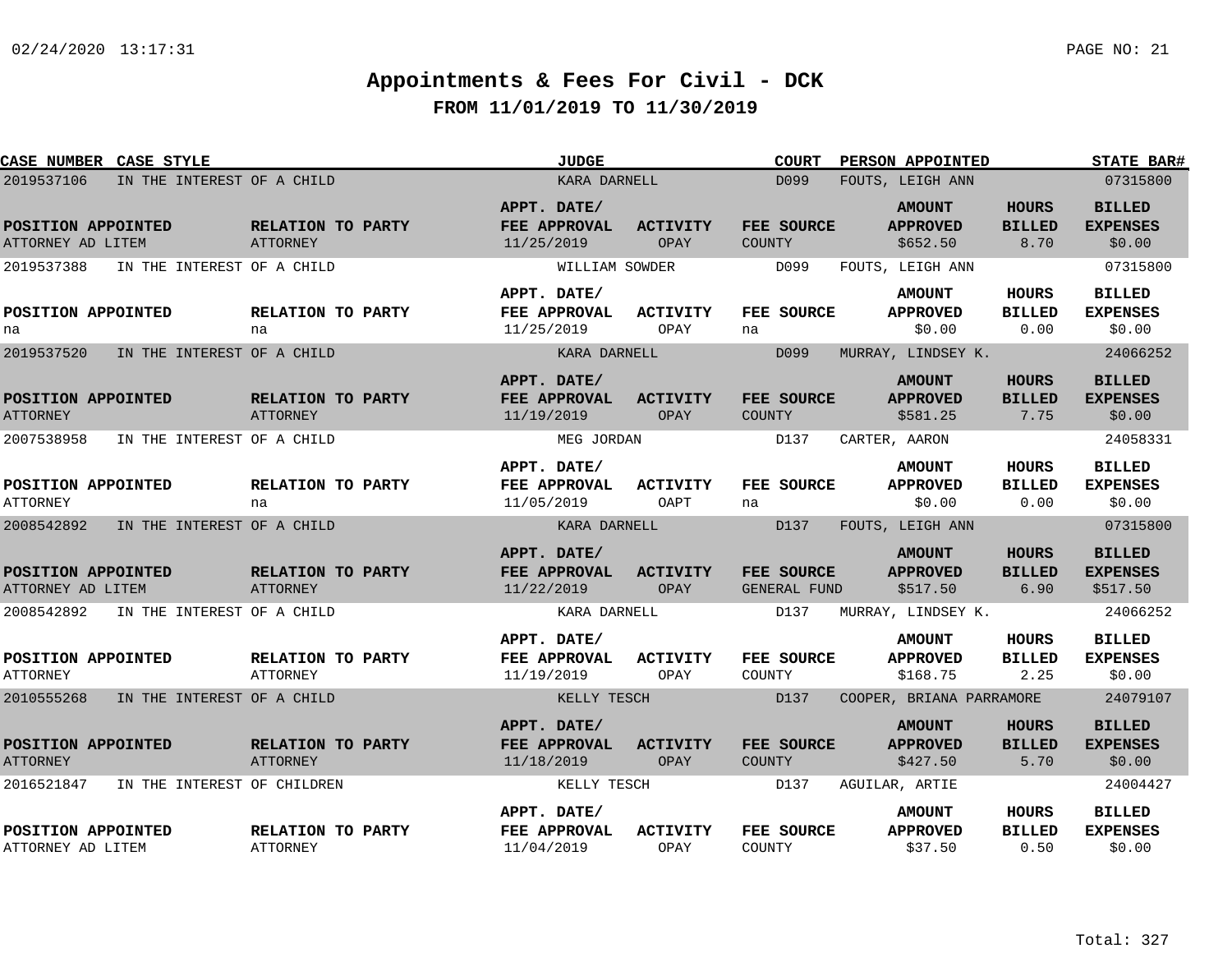| <b>CASE NUMBER CASE STYLE</b>                         |                             |                                      |                                                   |                           | <b>JUDGE</b>                |                         |               | <b>COURT</b>                             | PERSON APPOINTED                                             |                                       | <b>STATE BAR#</b>                                      |
|-------------------------------------------------------|-----------------------------|--------------------------------------|---------------------------------------------------|---------------------------|-----------------------------|-------------------------|---------------|------------------------------------------|--------------------------------------------------------------|---------------------------------------|--------------------------------------------------------|
| 2016521847                                            | IN THE INTEREST OF CHILDREN |                                      |                                                   |                           | KELLY TESCH                 |                         |               | D137                                     | OLIBAS, LEZLIE D.                                            |                                       | 24067352                                               |
| POSITION APPOINTED<br><b>ATTORNEY</b>                 |                             | RELATION TO PARTY<br>ATTORNEY        |                                                   | APPT. DATE/<br>11/18/2019 | FEE APPROVAL                | <b>ACTIVITY</b><br>OPAY | COUNTY        | FEE SOURCE                               | <b>AMOUNT</b><br><b>APPROVED</b><br>\$457.50                 | <b>HOURS</b><br><b>BILLED</b><br>6.10 | <b>BILLED</b><br><b>EXPENSES</b><br>\$0.00             |
| 2016522633                                            | IN THE INTEREST OF CHILDREN |                                      |                                                   |                           | KELLY TESCH                 |                         |               | D137                                     | HARRIS, HUNTER                                               |                                       | 24087672                                               |
| POSITION APPOINTED<br>ATTORNEY AD LITEM               |                             | RELATION TO PARTY<br>ATTORNEY        |                                                   | APPT. DATE/<br>11/12/2019 | FEE APPROVAL                | <b>ACTIVITY</b><br>OPAY | COUNTY        | FEE SOURCE                               | <b>AMOUNT</b><br><b>APPROVED</b><br>\$105.00                 | <b>HOURS</b><br><b>BILLED</b><br>1.40 | <b>BILLED</b><br><b>EXPENSES</b><br>\$0.00             |
| 2017527744                                            | IN THE INTEREST OF CHILDREN |                                      |                                                   |                           | KELLY TESCH                 |                         |               | D137                                     | AGUILAR, ARTIE                                               |                                       | 24004427                                               |
| POSITION APPOINTED<br><b>ATTORNEY</b>                 |                             | RELATION TO PARTY<br>ATTORNEY        |                                                   | APPT. DATE/<br>11/05/2019 | FEE APPROVAL                | <b>ACTIVITY</b><br>OPAY |               | FEE SOURCE<br><b>GENERAL FUND</b>        | <b>AMOUNT</b><br><b>APPROVED</b><br>\$225.00                 | HOURS<br><b>BILLED</b><br>3.00        | <b>BILLED</b><br><b>EXPENSES</b><br>\$225.00           |
| 2017527744                                            | IN THE INTEREST OF CHILDREN |                                      |                                                   |                           |                             | JOHN J. MC CLENDON      |               | I D137                                   | FERRARO, MARITZA GAMBOA                                      |                                       | 24053216                                               |
| POSITION APPOINTED<br><b>ATTORNEY</b>                 |                             | RELATION TO PARTY<br><b>ATTORNEY</b> |                                                   | APPT. DATE/<br>11/06/2019 | FEE APPROVAL                | <b>ACTIVITY</b><br>OPAY |               | <b>FEE SOURCE</b><br><b>GENERAL FUND</b> | <b>AMOUNT</b><br><b>APPROVED</b><br>\$1,072.50               | HOURS<br><b>BILLED</b><br>12.70       | <b>BILLED</b><br><b>EXPENSES</b><br>\$1,072.50         |
| 2018530911                                            | IN THE INTEREST OF A CHILD  |                                      |                                                   |                           | KELLY TESCH                 |                         |               | D137                                     | DUFFY, CHRISTINA WOODS                                       |                                       | 24077254                                               |
| POSITION APPOINTED<br>ATTORNEY AD LITEM<br>2018531614 | IN THE INTEREST OF CHILDREN | RELATION TO PARTY<br>na              |                                                   | APPT. DATE/<br>11/07/2019 | FEE APPROVAL<br>KELLY TESCH | <b>ACTIVITY</b><br>OAPT | na            | <b>FEE SOURCE</b><br>D137                | <b>AMOUNT</b><br><b>APPROVED</b><br>\$0.00<br>JONES, DENIECE | <b>HOURS</b><br><b>BILLED</b><br>0.00 | <b>BILLED</b><br><b>EXPENSES</b><br>\$0.00<br>10937420 |
|                                                       |                             |                                      |                                                   |                           |                             |                         |               |                                          |                                                              |                                       |                                                        |
| POSITION APPOINTED<br>ATTORNEY AD LITEM               |                             | RELATION TO PARTY<br>ATTORNEY        |                                                   | APPT. DATE/<br>11/22/2019 | FEE APPROVAL                | <b>ACTIVITY</b><br>OPAY |               | FEE SOURCE<br>GENERAL FUND               | <b>AMOUNT</b><br><b>APPROVED</b><br>\$292.50                 | <b>HOURS</b><br><b>BILLED</b><br>3.90 | <b>BILLED</b><br><b>EXPENSES</b><br>\$292.50           |
| 2018532401                                            |                             |                                      | IN THE MATTER OF THE MARRIAGE OF ALEXA WIGLEY AND |                           | KELLY TESCH                 |                         |               | D137                                     | AGUILAR, ARTIE                                               |                                       | 24004427                                               |
| POSITION APPOINTED<br>ATTORNEY AD LITEM               |                             | RELATION TO PARTY<br>ATTORNEY        |                                                   | APPT. DATE/<br>11/04/2019 | <b>FEE APPROVAL</b>         | <b>ACTIVITY</b><br>OPAY | <b>COUNTY</b> | FEE SOURCE                               | <b>AMOUNT</b><br><b>APPROVED</b><br>\$75.00                  | <b>HOURS</b><br><b>BILLED</b><br>1.00 | <b>BILLED</b><br><b>EXPENSES</b><br>\$0.00             |
| 2018532401                                            |                             |                                      | IN THE MATTER OF THE MARRIAGE OF ALEXA WIGLEY AND |                           | KELLY TESCH                 |                         |               | D137                                     | TREVINO, LIZA                                                |                                       | 24081755                                               |
| POSITION APPOINTED<br>ATTORNEY AD LITEM               |                             | RELATION TO PARTY<br><b>ATTORNEY</b> |                                                   | APPT. DATE/<br>11/12/2019 | FEE APPROVAL                | <b>ACTIVITY</b><br>OPAY | COUNTY        | FEE SOURCE                               | <b>AMOUNT</b><br><b>APPROVED</b><br>\$577.50                 | HOURS<br><b>BILLED</b><br>7.70        | <b>BILLED</b><br><b>EXPENSES</b><br>\$0.00             |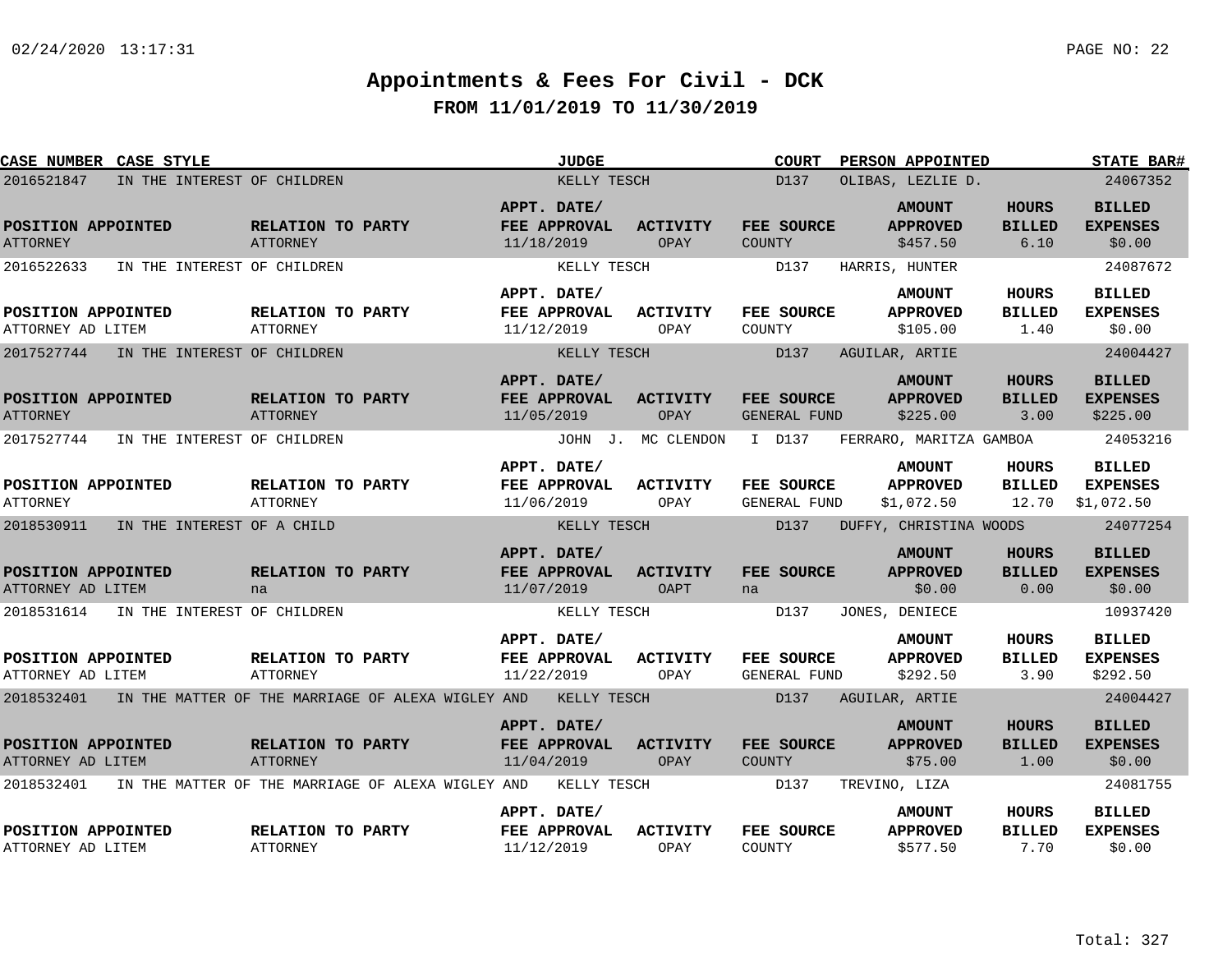| CASE NUMBER CASE STYLE                  |                             |                                      | <b>JUDGE</b>                              |                         | <b>COURT</b>               | PERSON APPOINTED                             |                                        | <b>STATE BAR#</b>                            |
|-----------------------------------------|-----------------------------|--------------------------------------|-------------------------------------------|-------------------------|----------------------------|----------------------------------------------|----------------------------------------|----------------------------------------------|
| 2018533128                              | IN THE INTEREST OF A CHILD  |                                      | KELLY TESCH                               |                         | D137                       | JONES, DENIECE                               |                                        | 10937420                                     |
| POSITION APPOINTED<br>ATTORNEY AD LITEM |                             | RELATION TO PARTY<br>ATTORNEY        | APPT. DATE/<br>FEE APPROVAL<br>11/22/2019 | <b>ACTIVITY</b><br>OPAY | FEE SOURCE<br>GENERAL FUND | <b>AMOUNT</b><br><b>APPROVED</b><br>\$765.00 | <b>HOURS</b><br><b>BILLED</b><br>10.20 | <b>BILLED</b><br><b>EXPENSES</b><br>\$765.00 |
| 2018533128                              | IN THE INTEREST OF A CHILD  |                                      | KELLY TESCH                               |                         | D137                       | HERNANDEZ, NATALIO                           |                                        | 24032412                                     |
| POSITION APPOINTED<br>ATTORNEY AD LITEM |                             | RELATION TO PARTY<br><b>ATTORNEY</b> | APPT. DATE/<br>FEE APPROVAL<br>11/22/2019 | <b>ACTIVITY</b><br>OPAY | FEE SOURCE<br>GENERAL FUND | <b>AMOUNT</b><br><b>APPROVED</b><br>\$885.00 | <b>HOURS</b><br><b>BILLED</b><br>11.80 | <b>BILLED</b><br><b>EXPENSES</b><br>\$885.00 |
| 2019533619                              | IN THE INTEREST OF A CHILD  |                                      | KELLY TESCH                               |                         | D137                       | AGUILAR, ARTIE                               |                                        | 24004427                                     |
| POSITION APPOINTED<br>ATTORNEY AD LITEM |                             | RELATION TO PARTY<br><b>ATTORNEY</b> | APPT. DATE/<br>FEE APPROVAL<br>11/04/2019 | <b>ACTIVITY</b><br>OPAY | FEE SOURCE<br>COUNTY       | <b>AMOUNT</b><br><b>APPROVED</b><br>\$37.50  | <b>HOURS</b><br><b>BILLED</b><br>0.50  | <b>BILLED</b><br><b>EXPENSES</b><br>\$0.00   |
| 2019533699                              | IN THE INTEREST OF CHILDREN |                                      | KELLY TESCH                               |                         | D137                       | OLIBAS, LEZLIE D.                            |                                        | 24067352                                     |
| POSITION APPOINTED<br><b>ATTORNEY</b>   |                             | RELATION TO PARTY<br><b>ATTORNEY</b> | APPT. DATE/<br>FEE APPROVAL<br>11/18/2019 | <b>ACTIVITY</b><br>OPAY | FEE SOURCE<br>COUNTY       | <b>AMOUNT</b><br><b>APPROVED</b><br>\$397.50 | <b>HOURS</b><br><b>BILLED</b><br>5.30  | <b>BILLED</b><br><b>EXPENSES</b><br>\$0.00   |
| 2019534071                              | IN THE INTEREST OF CHILDREN |                                      | KELLY TESCH                               |                         | D137                       | OLIBAS, LEZLIE D.                            |                                        | 24067352                                     |
| POSITION APPOINTED<br><b>ATTORNEY</b>   |                             | RELATION TO PARTY<br><b>ATTORNEY</b> | APPT. DATE/<br>FEE APPROVAL<br>11/18/2019 | <b>ACTIVITY</b><br>OPAY | FEE SOURCE<br>COUNTY       | <b>AMOUNT</b><br><b>APPROVED</b><br>\$97.50  | <b>HOURS</b><br><b>BILLED</b><br>1.30  | <b>BILLED</b><br><b>EXPENSES</b><br>\$0.00   |
| 2019534244                              | IN THE INTEREST OF A CHILD  |                                      | KELLY TESCH                               |                         | D137                       | OLIBAS, LEZLIE D.                            |                                        | 24067352                                     |
| POSITION APPOINTED<br><b>ATTORNEY</b>   |                             | RELATION TO PARTY<br><b>ATTORNEY</b> | APPT. DATE/<br>FEE APPROVAL<br>11/18/2019 | <b>ACTIVITY</b><br>OPAY | FEE SOURCE<br>COUNTY       | <b>AMOUNT</b><br><b>APPROVED</b><br>\$15.00  | <b>HOURS</b><br><b>BILLED</b><br>0.20  | <b>BILLED</b><br><b>EXPENSES</b><br>\$0.00   |
| 2019534884                              | IN THE INTEREST OF A CHILD  |                                      | KELLY TESCH                               |                         | D137                       | OLIBAS-YANEZ, LINDSAY M.                     |                                        | 24071119                                     |
| POSITION APPOINTED<br><b>ATTORNEY</b>   |                             | RELATION TO PARTY<br><b>ATTORNEY</b> | APPT. DATE/<br>FEE APPROVAL<br>11/18/2019 | <b>ACTIVITY</b><br>OPAY | FEE SOURCE<br>COUNTY       | <b>AMOUNT</b><br><b>APPROVED</b><br>\$82.50  | <b>HOURS</b><br><b>BILLED</b><br>1.10  | <b>BILLED</b><br><b>EXPENSES</b><br>\$0.00   |
| 2019535624                              | IN THE INTEREST OF A CHILD  |                                      | KELLY TESCH                               |                         | D137                       | KRAYNOK, AMANDA                              |                                        | 24107838                                     |
| POSITION APPOINTED<br><b>ATTORNEY</b>   |                             | RELATION TO PARTY<br><b>ATTORNEY</b> | APPT. DATE/<br>FEE APPROVAL<br>11/04/2019 | <b>ACTIVITY</b><br>OPAY | FEE SOURCE<br>GENERAL FUND | <b>AMOUNT</b><br><b>APPROVED</b><br>\$209.30 | HOURS<br><b>BILLED</b><br>2.70         | <b>BILLED</b><br><b>EXPENSES</b><br>\$209.30 |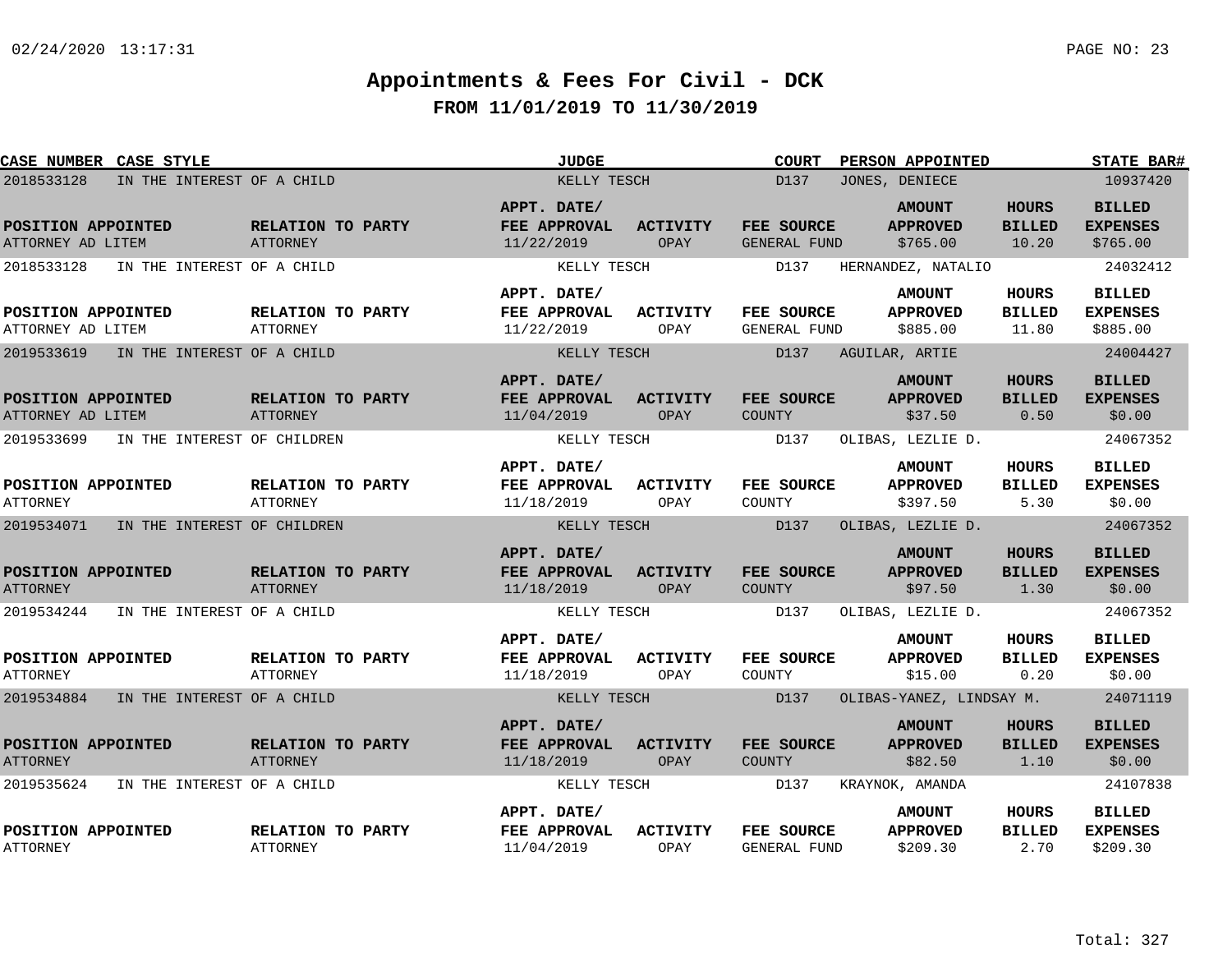| <b>CASE NUMBER CASE STYLE</b>             |                                      | <b>JUDGE</b>                                     |                                | <b>COURT</b>               | PERSON APPOINTED                             |                                       | <b>STATE BAR#</b>                            |
|-------------------------------------------|--------------------------------------|--------------------------------------------------|--------------------------------|----------------------------|----------------------------------------------|---------------------------------------|----------------------------------------------|
| 2019535756<br>IN THE INTEREST OF CHILDREN |                                      |                                                  | JOHN J. MC CLENDON             | I D137                     | VALDEZ, LUCINDA GARICA                       |                                       | 24040952                                     |
| POSITION APPOINTED<br><b>ATTORNEY</b>     | RELATION TO PARTY<br><b>ATTORNEY</b> | APPT. DATE/<br>FEE APPROVAL<br>11/19/2019        | <b>ACTIVITY</b><br>OPAY        | FEE SOURCE<br>COUNTY       | <b>AMOUNT</b><br><b>APPROVED</b><br>\$240.00 | <b>HOURS</b><br><b>BILLED</b><br>3.20 | <b>BILLED</b><br><b>EXPENSES</b><br>\$0.00   |
| 2019535792<br>IN THE INTEREST OF A CHILD  |                                      | KELLY TESCH                                      |                                | D137                       | RICKER, ANNA J.                              |                                       | 16882090                                     |
| POSITION APPOINTED<br><b>ATTORNEY</b>     | RELATION TO PARTY<br>ATTORNEY        | APPT. DATE/<br>FEE APPROVAL<br>11/18/2019        | ACTIVITY<br>OPAY               | FEE SOURCE<br>COUNTY       | <b>AMOUNT</b><br><b>APPROVED</b><br>\$15.00  | HOURS<br><b>BILLED</b><br>0.20        | <b>BILLED</b><br><b>EXPENSES</b><br>\$0.00   |
| 2019537223<br>IN THE INTEREST OF A CHILD  |                                      |                                                  | JOHN J. MC CLENDON             | I D137                     | FERRARO, MARITZA GAMBOA                      |                                       | 24053216                                     |
| POSITION APPOINTED<br><b>ATTORNEY</b>     | RELATION TO PARTY<br><b>ATTORNEY</b> | APPT. DATE/<br><b>FEE APPROVAL</b><br>11/05/2019 | <b>ACTIVITY</b><br>OPAY        | FEE SOURCE<br>GENERAL FUND | <b>AMOUNT</b><br><b>APPROVED</b><br>\$577.50 | HOURS<br><b>BILLED</b><br>7.70        | <b>BILLED</b><br><b>EXPENSES</b><br>\$577.50 |
| 2019537637<br>IN THE INTEREST OF A CHILD  |                                      | KELLY TESCH                                      |                                | D137                       | HERNANDEZ, NATALIO                           |                                       | 24032412                                     |
| POSITION APPOINTED<br>ATTORNEY AD LITEM   | RELATION TO PARTY<br>na              | APPT. DATE/<br>FEE APPROVAL<br>11/06/2019        | <b>ACTIVITY</b><br>OAPT        | FEE SOURCE<br>na           | <b>AMOUNT</b><br><b>APPROVED</b><br>\$0.00   | <b>HOURS</b><br><b>BILLED</b><br>0.00 | <b>BILLED</b><br><b>EXPENSES</b><br>\$0.00   |
| 2019537637<br>IN THE INTEREST OF A CHILD  |                                      | KELLY TESCH                                      |                                | D137                       | GARCIA, ELIAS J.                             |                                       | 24083046                                     |
| POSITION APPOINTED<br>ATTORNEY AD LITEM   | RELATION TO PARTY<br>na              | APPT. DATE/<br>FEE APPROVAL<br>11/06/2019        | <b>ACTIVITY</b><br><b>OAPT</b> | FEE SOURCE<br>na           | <b>AMOUNT</b><br><b>APPROVED</b><br>\$0.00   | <b>HOURS</b><br><b>BILLED</b><br>0.00 | <b>BILLED</b><br><b>EXPENSES</b><br>\$0.00   |
| 2019537637<br>IN THE INTEREST OF A CHILD  |                                      | KARA DARNELL                                     |                                | D137                       | TREVINO, LIZA                                |                                       | 24081755                                     |
| POSITION APPOINTED<br>ATTORNEY AD LITEM   | RELATION TO PARTY<br>na              | APPT. DATE/<br>FEE APPROVAL<br>11/05/2019        | <b>ACTIVITY</b><br>OAPT        | FEE SOURCE<br>na           | <b>AMOUNT</b><br><b>APPROVED</b><br>\$0.00   | HOURS<br><b>BILLED</b><br>0.00        | <b>BILLED</b><br><b>EXPENSES</b><br>\$0.00   |
| 2019537646<br>IN THE INTEREST OF CHILDREN |                                      | KELLY TESCH                                      |                                | D137                       | DEHAAS, WILLIAM D                            |                                       | 00793603                                     |
| POSITION APPOINTED<br>ATTORNEY AD LITEM   | RELATION TO PARTY<br>na              | APPT. DATE/<br><b>FEE APPROVAL</b><br>11/06/2019 | <b>ACTIVITY</b><br><b>OAPT</b> | FEE SOURCE<br>na           | <b>AMOUNT</b><br><b>APPROVED</b><br>\$0.00   | <b>HOURS</b><br><b>BILLED</b><br>0.00 | <b>BILLED</b><br><b>EXPENSES</b><br>\$0.00   |
| 2019537646<br>IN THE INTEREST OF CHILDREN |                                      |                                                  | JOHN J. MC CLENDON             | I D137                     | FERRARO, MARITZA GAMBOA                      |                                       | 24053216                                     |
| POSITION APPOINTED<br>ATTORNEY AD LITEM   | RELATION TO PARTY<br>na              | APPT. DATE/<br>FEE APPROVAL<br>11/06/2019        | <b>ACTIVITY</b><br><b>OAPT</b> | FEE SOURCE<br>na           | <b>AMOUNT</b><br><b>APPROVED</b><br>\$0.00   | HOURS<br><b>BILLED</b><br>0.00        | <b>BILLED</b><br><b>EXPENSES</b><br>\$0.00   |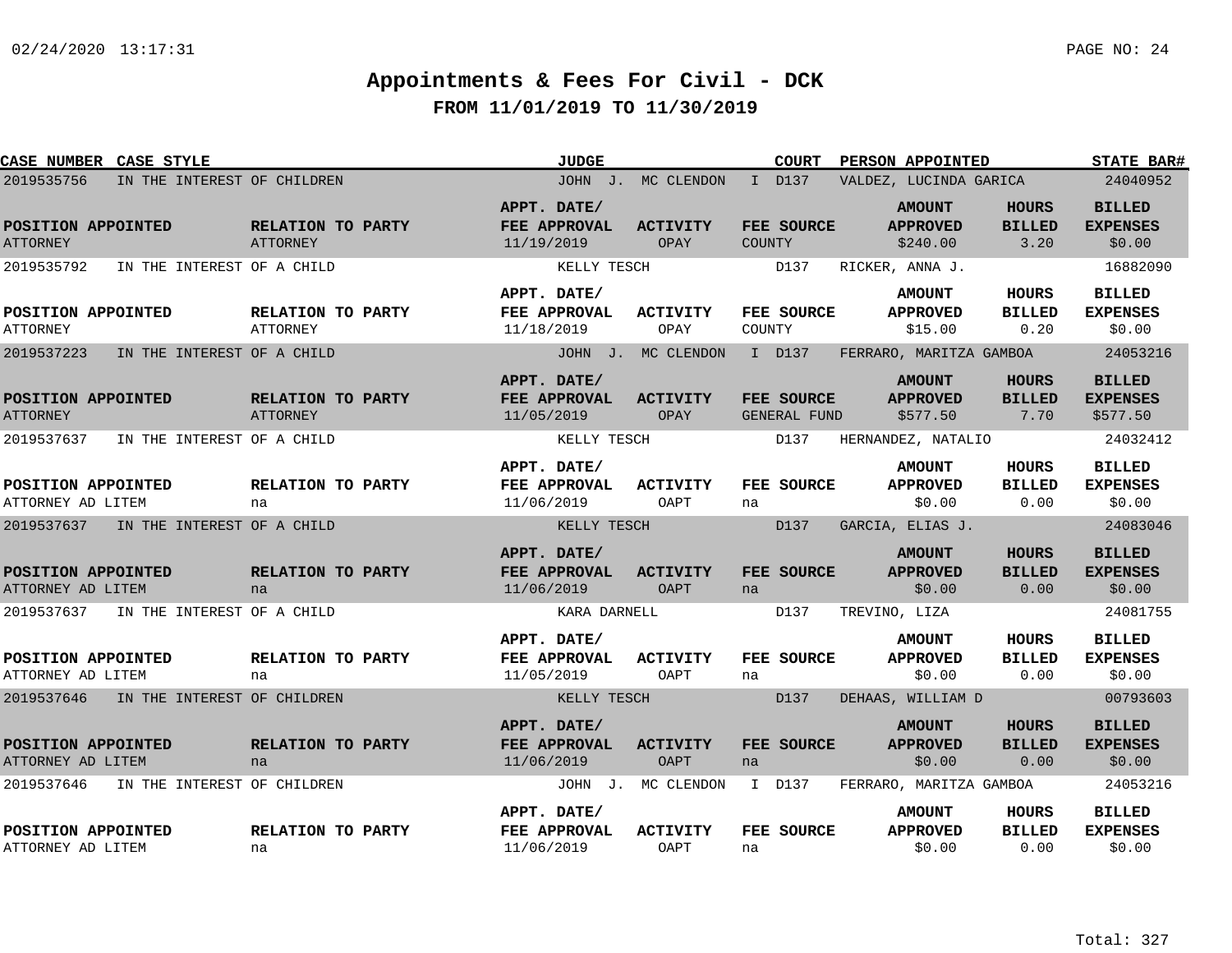| CASE NUMBER CASE STYLE                    |                                      | <b>JUDGE</b>                                     |                                | <b>COURT</b>                      | PERSON APPOINTED                             |                                       | <b>STATE BAR#</b>                          |
|-------------------------------------------|--------------------------------------|--------------------------------------------------|--------------------------------|-----------------------------------|----------------------------------------------|---------------------------------------|--------------------------------------------|
| 2019537646<br>IN THE INTEREST OF CHILDREN |                                      | KELLY TESCH                                      |                                | D137                              | COOPER, BRIANA PARRAMORE                     |                                       | 24079107                                   |
| POSITION APPOINTED<br>ATTORNEY AD LITEM   | RELATION TO PARTY<br>na              | APPT. DATE/<br>FEE APPROVAL<br>11/07/2019        | <b>ACTIVITY</b><br>OAPT        | <b>FEE SOURCE</b><br>na           | <b>AMOUNT</b><br><b>APPROVED</b><br>\$0.00   | HOURS<br><b>BILLED</b><br>0.00        | <b>BILLED</b><br><b>EXPENSES</b><br>\$0.00 |
| IN THE INTEREST OF A CHILD<br>2019537759  |                                      | KELLY TESCH                                      |                                | D137                              | DEHAAS, WILLIAM D                            |                                       | 00793603                                   |
| POSITION APPOINTED<br>ATTORNEY AD LITEM   | RELATION TO PARTY<br>na              | APPT. DATE/<br>FEE APPROVAL<br>11/18/2019        | ACTIVITY<br>OAPT               | FEE SOURCE<br>na                  | <b>AMOUNT</b><br><b>APPROVED</b><br>\$0.00   | HOURS<br><b>BILLED</b><br>0.00        | <b>BILLED</b><br><b>EXPENSES</b><br>\$0.00 |
| 2019537759<br>IN THE INTEREST OF A CHILD  |                                      | KELLY TESCH                                      |                                | D137                              | FERRARO, MARITZA GAMBOA                      |                                       | 24053216                                   |
| POSITION APPOINTED<br>ATTORNEY AD LITEM   | RELATION TO PARTY<br>na              | APPT. DATE/<br><b>FEE APPROVAL</b><br>11/18/2019 | <b>ACTIVITY</b><br><b>OAPT</b> | <b>FEE SOURCE</b><br>na           | <b>AMOUNT</b><br><b>APPROVED</b><br>\$0.00   | <b>HOURS</b><br><b>BILLED</b><br>0.00 | <b>BILLED</b><br><b>EXPENSES</b><br>\$0.00 |
| 2019537759<br>IN THE INTEREST OF A CHILD  |                                      | KELLY TESCH                                      |                                | D137                              | DUFFY, CHRISTINA WOODS                       |                                       | 24077254                                   |
| POSITION APPOINTED<br>ATTORNEY AD LITEM   | RELATION TO PARTY<br>na              | APPT. DATE/<br>FEE APPROVAL<br>11/18/2019        | <b>ACTIVITY</b><br>OAPT        | FEE SOURCE<br>na                  | <b>AMOUNT</b><br><b>APPROVED</b><br>\$0.00   | <b>HOURS</b><br><b>BILLED</b><br>0.00 | <b>BILLED</b><br><b>EXPENSES</b><br>\$0.00 |
| 2007538164<br>IN THE INTEREST OF CHILDREN |                                      | MEG JORDAN                                       |                                | D140                              | HEALD, ROBERT C                              |                                       | 09326600                                   |
| POSITION APPOINTED<br><b>ATTORNEY</b>     | RELATION TO PARTY<br>na              | APPT. DATE/<br><b>FEE APPROVAL</b><br>11/20/2019 | <b>ACTIVITY</b><br><b>OAPT</b> | FEE SOURCE<br>na                  | <b>AMOUNT</b><br><b>APPROVED</b><br>\$0.00   | <b>HOURS</b><br><b>BILLED</b><br>0.00 | <b>BILLED</b><br><b>EXPENSES</b><br>\$0.00 |
| 2010552767<br>IN THE INTEREST OF CHILDREN |                                      | KELLY TESCH                                      |                                | D140                              | AGUILAR, ARTIE                               |                                       | 24004427                                   |
| POSITION APPOINTED<br>ATTORNEY AD LITEM   | RELATION TO PARTY<br>ATTORNEY        | APPT. DATE/<br><b>FEE APPROVAL</b><br>11/04/2019 | <b>ACTIVITY</b><br>OPAY        | FEE SOURCE<br><b>GENERAL FUND</b> | <b>AMOUNT</b><br><b>APPROVED</b><br>\$150.00 | <b>HOURS</b><br><b>BILLED</b><br>2.00 | <b>BILLED</b><br><b>EXPENSES</b><br>\$0.00 |
| IN THE INTEREST OF A CHILD<br>2014511343  |                                      | KELLY TESCH                                      |                                | D140                              | MIRLL, JENNIFER                              |                                       | 24085477                                   |
| POSITION APPOINTED<br><b>ATTORNEY</b>     | RELATION TO PARTY<br>na              | APPT. DATE/<br><b>FEE APPROVAL</b><br>11/26/2019 | <b>ACTIVITY</b><br>OAPT        | <b>FEE SOURCE</b><br>na           | <b>AMOUNT</b><br><b>APPROVED</b><br>\$0.00   | <b>HOURS</b><br><b>BILLED</b><br>0.00 | <b>BILLED</b><br><b>EXPENSES</b><br>\$0.00 |
| 2014511343<br>IN THE INTEREST OF A CHILD  |                                      | KELLY TESCH                                      |                                | D140                              | BOYD, JUSTIN L.                              |                                       | 24091193                                   |
| POSITION APPOINTED<br>ATTORNEY AD LITEM   | RELATION TO PARTY<br><b>ATTORNEY</b> | APPT. DATE/<br>FEE APPROVAL<br>11/19/2019        | <b>ACTIVITY</b><br>OPAY        | FEE SOURCE<br>COUNTY              | <b>AMOUNT</b><br><b>APPROVED</b><br>\$397.50 | <b>HOURS</b><br><b>BILLED</b><br>5.30 | <b>BILLED</b><br><b>EXPENSES</b><br>\$0.00 |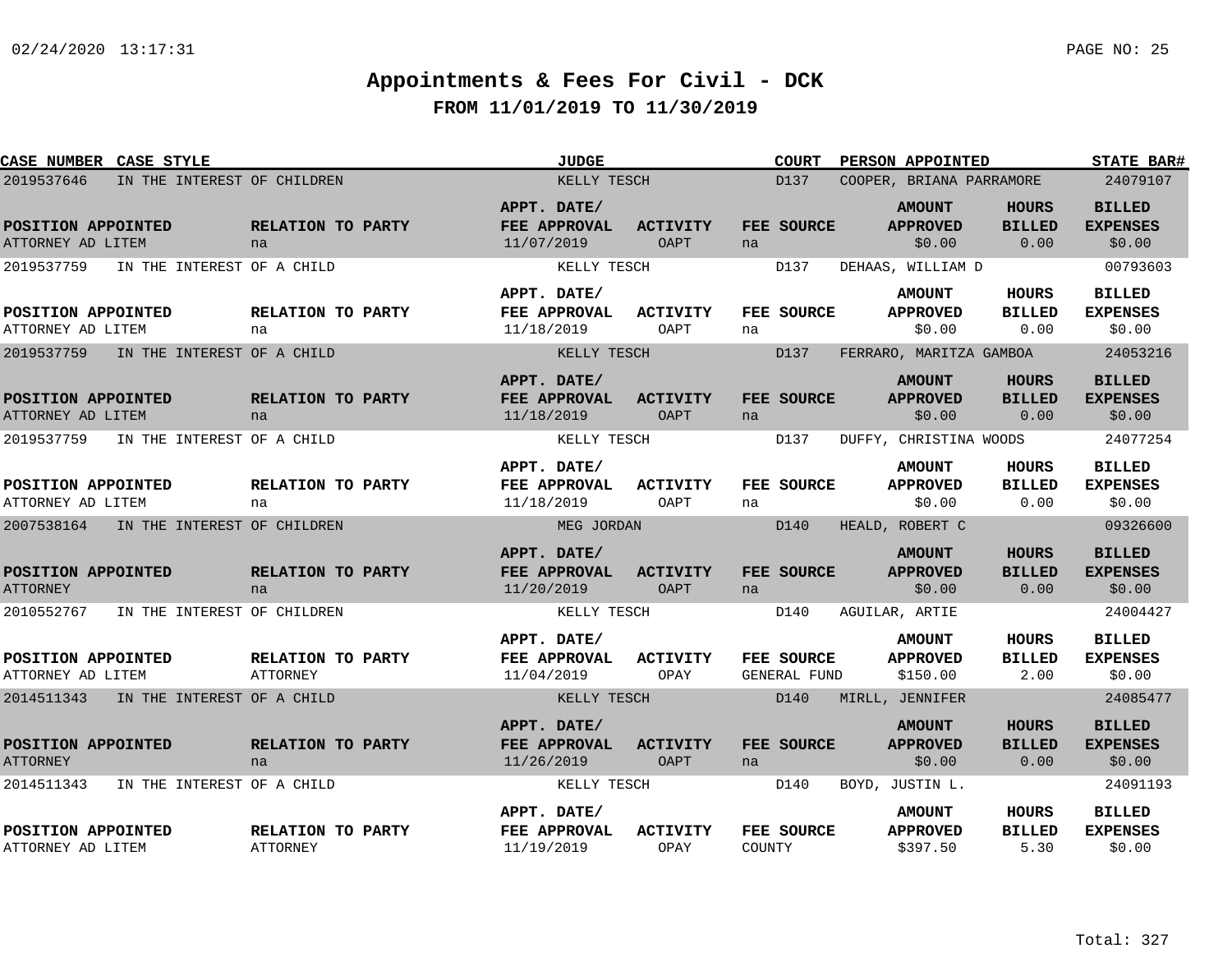| CASE NUMBER CASE STYLE                            |                                        | <b>JUDGE</b>                                     |                         | <b>COURT</b>                     | PERSON APPOINTED                             |                                       | <b>STATE BAR#</b>                          |
|---------------------------------------------------|----------------------------------------|--------------------------------------------------|-------------------------|----------------------------------|----------------------------------------------|---------------------------------------|--------------------------------------------|
| 2014512769                                        | ELEUS JAMES DELANEY, VS AMY D. DELANEY | KELLY TESCH                                      |                         | D <sub>140</sub>                 | DUFFY, CHRISTINA WOODS                       |                                       | 24077254                                   |
| POSITION APPOINTED<br>ATTORNEY AD LITEM           | RELATION TO PARTY<br>ATTORNEY          | APPT. DATE/<br>FEE APPROVAL<br>11/20/2019        | ACTIVITY<br>OPAY        | FEE SOURCE<br>COUNTY             | <b>AMOUNT</b><br><b>APPROVED</b><br>\$727.50 | <b>HOURS</b><br><b>BILLED</b><br>9.70 | <b>BILLED</b><br><b>EXPENSES</b><br>\$0.00 |
| 2014512769 ELEUS JAMES DELANEY, VS AMY D. DELANEY |                                        | KELLY TESCH                                      |                         | D140                             | SRINIVASAN, JANANI                           |                                       | 24108611                                   |
| POSITION APPOINTED<br>ATTORNEY AD LITEM           | RELATION TO PARTY<br>na                | APPT. DATE/<br>FEE APPROVAL<br>11/06/2019        | ACTIVITY<br>OAPT        | FEE SOURCE<br>na                 | <b>AMOUNT</b><br><b>APPROVED</b><br>\$0.00   | <b>HOURS</b><br><b>BILLED</b><br>0.00 | <b>BILLED</b><br><b>EXPENSES</b><br>\$0.00 |
| 2014512769                                        | ELEUS JAMES DELANEY, VS AMY D. DELANEY | KELLY TESCH                                      |                         | D140                             | SRINIVASAN, JANANI                           |                                       | 24108611                                   |
| POSITION APPOINTED<br><b>ATTORNEY</b>             | RELATION TO PARTY<br><b>ATTORNEY</b>   | APPT. DATE/<br>FEE APPROVAL<br>11/27/2019        | <b>ACTIVITY</b><br>OPAY | FEE SOURCE<br>GENERAL FUND       | <b>AMOUNT</b><br><b>APPROVED</b><br>\$420.00 | <b>HOURS</b><br><b>BILLED</b><br>5.60 | <b>BILLED</b><br><b>EXPENSES</b><br>\$0.00 |
| 2014514069<br>IN THE INTEREST OF A CHILD          |                                        | KELLY TESCH                                      |                         | D140<br>OLIBAS-YANEZ, LINDSAY M. |                                              |                                       | 24071119                                   |
| POSITION APPOINTED<br><b>ATTORNEY</b>             | RELATION TO PARTY<br><b>ATTORNEY</b>   | APPT. DATE/<br><b>FEE APPROVAL</b><br>11/18/2019 | ACTIVITY<br>OPAY        | FEE SOURCE<br>COUNTY             | <b>AMOUNT</b><br><b>APPROVED</b><br>\$142.50 | HOURS<br><b>BILLED</b><br>1.90        | <b>BILLED</b><br><b>EXPENSES</b><br>\$0.00 |
| 2017527573 IN THE INTEREST OF CHILDREN            |                                        | KELLY TESCH                                      |                         | D140                             | WIMBERLEY, KAYLA R.                          |                                       | 24085662                                   |
| POSITION APPOINTED<br>ATTORNEY AD LITEM           | RELATION TO PARTY<br><b>ATTORNEY</b>   | APPT. DATE/<br>FEE APPROVAL<br>11/04/2019        | <b>ACTIVITY</b><br>OPAY | FEE SOURCE<br>GENERAL FUND       | <b>AMOUNT</b><br><b>APPROVED</b><br>\$393.75 | <b>HOURS</b><br><b>BILLED</b><br>5.25 | <b>BILLED</b><br><b>EXPENSES</b><br>\$0.00 |
| 2017527682 IN THE INTEREST OF CHILDREN            |                                        | KELLY TESCH                                      |                         | D140                             | FERRARO, MARITZA GAMBOA                      |                                       | 24053216                                   |
| POSITION APPOINTED<br><b>ATTORNEY</b>             | RELATION TO PARTY<br>ATTORNEY          | APPT. DATE/<br><b>FEE APPROVAL</b><br>11/25/2019 | <b>ACTIVITY</b><br>OPAY | FEE SOURCE<br>COUNTY             | <b>AMOUNT</b><br><b>APPROVED</b><br>\$247.50 | HOURS<br>BILLED<br>3.30               | <b>BILLED</b><br><b>EXPENSES</b><br>\$0.00 |
| 2018531233 IN THE INTEREST OF CHILDREN            |                                        | KELLY TESCH                                      |                         | D140                             | OLIBAS, LEZLIE D.                            |                                       | 24067352                                   |
| POSITION APPOINTED<br><b>ATTORNEY</b>             | RELATION TO PARTY<br>ATTORNEY          | APPT. DATE/<br>FEE APPROVAL<br>11/18/2019        | <b>ACTIVITY</b><br>OPAY | FEE SOURCE<br>COUNTY             | <b>AMOUNT</b><br><b>APPROVED</b><br>\$112.50 | <b>HOURS</b><br><b>BILLED</b><br>1.50 | <b>BILLED</b><br><b>EXPENSES</b><br>\$0.00 |
| 2018531879<br>IN THE INTEREST OF CHILDREN         |                                        | KELLY TESCH                                      |                         | D140                             | HERNANDEZ, NATALIO                           |                                       | 24032412                                   |
| POSITION APPOINTED<br><b>ATTORNEY</b>             | RELATION TO PARTY<br>ATTORNEY          | APPT. DATE/<br>FEE APPROVAL<br>11/25/2019        | <b>ACTIVITY</b><br>OPAY | FEE SOURCE<br>COUNTY             | <b>AMOUNT</b><br><b>APPROVED</b><br>\$547.50 | HOURS<br><b>BILLED</b><br>7.30        | <b>BILLED</b><br><b>EXPENSES</b><br>\$0.00 |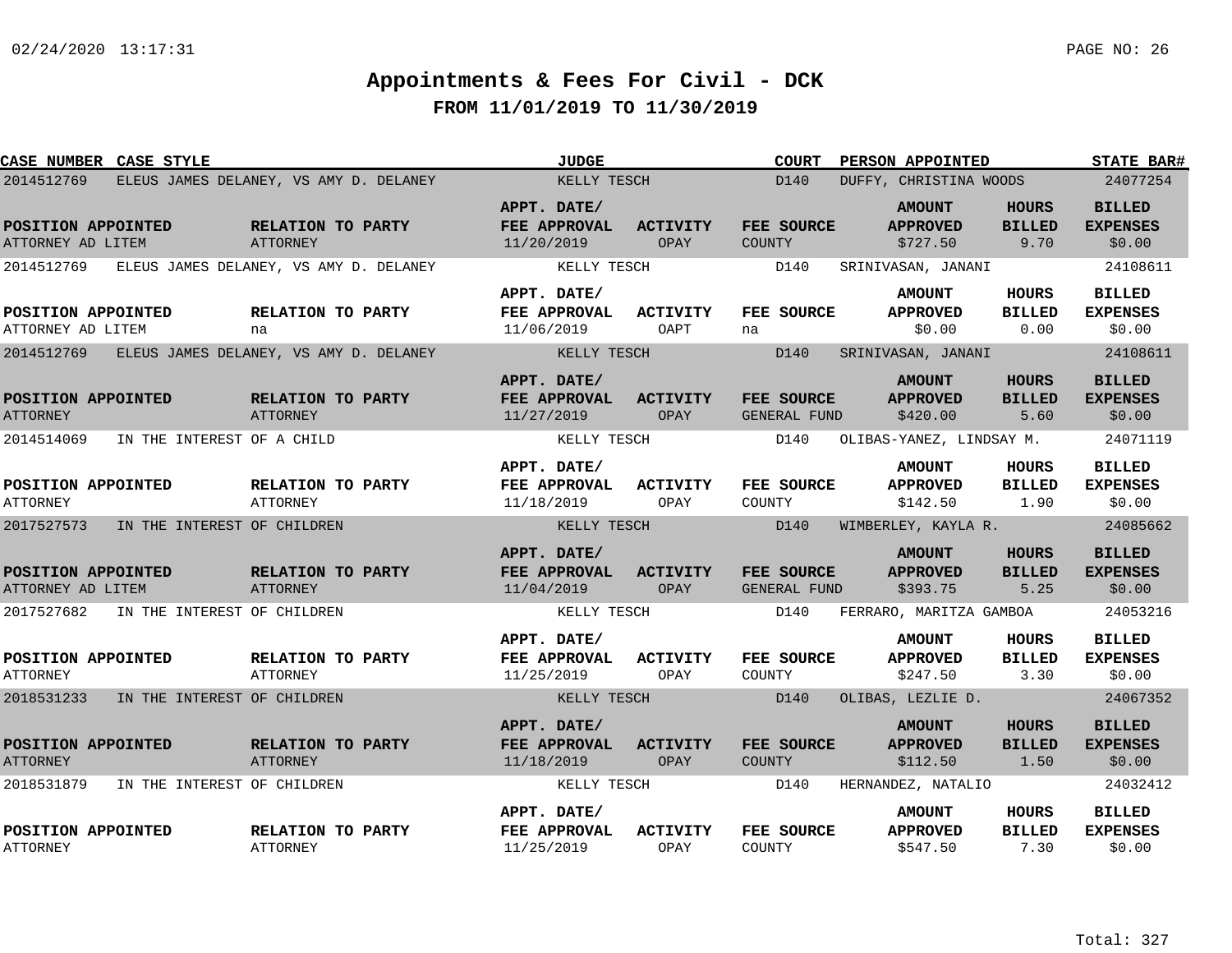| <b>CASE NUMBER CASE STYLE</b>           |                             |                                      |                                                                           |                             | <b>JUDGE</b>    |                         |               | <b>COURT</b>        | PERSON APPOINTED                 |                               | STATE BAR#                       |
|-----------------------------------------|-----------------------------|--------------------------------------|---------------------------------------------------------------------------|-----------------------------|-----------------|-------------------------|---------------|---------------------|----------------------------------|-------------------------------|----------------------------------|
| 2018531879                              | IN THE INTEREST OF CHILDREN |                                      |                                                                           |                             | JIM BOB DARNELL |                         |               | D140                | WILLIAMS, TIMOTHY A.             |                               | 24072428                         |
| POSITION APPOINTED                      |                             | RELATION TO PARTY                    |                                                                           | APPT. DATE/<br>FEE APPROVAL |                 | <b>ACTIVITY</b>         |               | FEE SOURCE          | <b>AMOUNT</b><br><b>APPROVED</b> | <b>HOURS</b><br><b>BILLED</b> | <b>BILLED</b><br><b>EXPENSES</b> |
| ATTORNEY AD LITEM                       |                             | ATTORNEY                             |                                                                           | 11/08/2019                  |                 | OPAY                    | <b>COUNTY</b> |                     | \$270.00                         | 3.60                          | \$0.00                           |
| 2018532295                              | IN THE INTEREST OF CHILDREN |                                      |                                                                           |                             | KELLY TESCH     |                         |               | D140                | BOYD, JUSTIN L.                  |                               | 24091193                         |
|                                         |                             |                                      |                                                                           | APPT. DATE/                 |                 |                         |               |                     | <b>AMOUNT</b>                    | HOURS                         | <b>BILLED</b>                    |
| POSITION APPOINTED                      |                             | RELATION TO PARTY                    |                                                                           | FEE APPROVAL                |                 | <b>ACTIVITY</b>         |               | FEE SOURCE          | <b>APPROVED</b>                  | <b>BILLED</b>                 | <b>EXPENSES</b>                  |
| GUARDIAN AD LITEM                       |                             | ATTORNEY                             |                                                                           | 11/19/2019                  |                 | OPAY                    | DEFENDANT     |                     | \$502.50                         | 6.70                          | \$0.00                           |
| 2018533309                              | IN THE INTEREST OF A CHILD  |                                      |                                                                           |                             | KARA DARNELL    |                         |               | D140                | BOYD, JUSTIN L.                  |                               | 24091193                         |
|                                         |                             |                                      |                                                                           | APPT. DATE/                 |                 |                         |               |                     | <b>AMOUNT</b>                    | <b>HOURS</b>                  | <b>BILLED</b>                    |
| POSITION APPOINTED<br>ATTORNEY AD LITEM |                             | RELATION TO PARTY<br><b>ATTORNEY</b> |                                                                           | FEE APPROVAL<br>11/18/2019  |                 | <b>ACTIVITY</b><br>OPAY | <b>COUNTY</b> | FEE SOURCE          | <b>APPROVED</b><br>\$525.00      | <b>BILLED</b><br>7.00         | <b>EXPENSES</b><br>\$0.00        |
|                                         |                             |                                      | 2018726423 LUBBOCK CENTRAL APPRAISAL DISTRICT VS FEDERICO                 |                             | JIM BOB DARNELL |                         |               | D140                | NELSON, GEORGE H                 |                               | 14894000                         |
|                                         |                             |                                      |                                                                           | APPT. DATE/                 |                 |                         |               |                     | <b>AMOUNT</b>                    | <b>HOURS</b>                  | <b>BILLED</b>                    |
| POSITION APPOINTED                      |                             | <b>RELATION TO PARTY</b>             |                                                                           | FEE APPROVAL                |                 | <b>ACTIVITY</b>         |               | FEE SOURCE          | <b>APPROVED</b>                  | <b>BILLED</b>                 | <b>EXPENSES</b>                  |
| ATTORNEY AD LITEM                       |                             | na                                   |                                                                           | 11/12/2019                  |                 | OAPT                    | na            |                     | \$0.00                           | 0.00                          | \$0.00                           |
|                                         |                             |                                      | 2018726423 LUBBOCK CENTRAL APPRAISAL DISTRICT VS FEDERICO JIM BOB DARNELL |                             |                 |                         |               | D140                | NELSON, GEORGE H                 |                               | 14894000                         |
|                                         |                             |                                      |                                                                           | APPT. DATE/                 |                 |                         |               |                     | <b>AMOUNT</b>                    | <b>HOURS</b>                  | <b>BILLED</b>                    |
| POSITION APPOINTED                      |                             | RELATION TO PARTY                    |                                                                           | FEE APPROVAL                |                 | <b>ACTIVITY</b>         |               | FEE SOURCE          | <b>APPROVED</b>                  | <b>BILLED</b>                 | <b>EXPENSES</b>                  |
| na                                      |                             | na                                   |                                                                           | 11/19/2019                  |                 | OPAY                    | na            |                     | \$0.00                           | 0.00                          | \$0.00                           |
| 2019533779                              | IN THE INTEREST OF A CHILD  |                                      |                                                                           |                             | KELLY TESCH     |                         |               | D140                | AGUILAR, ARTIE                   |                               | 24004427                         |
|                                         |                             |                                      |                                                                           | APPT. DATE/                 |                 |                         |               |                     | <b>AMOUNT</b>                    | HOURS                         | BILLED                           |
| POSITION APPOINTED                      |                             | <b>RELATION TO PARTY</b>             |                                                                           | FEE APPROVAL                |                 | <b>ACTIVITY</b>         |               | FEE SOURCE          | <b>APPROVED</b>                  | <b>BILLED</b>                 | <b>EXPENSES</b>                  |
| ATTORNEY AD LITEM                       |                             | ATTORNEY                             |                                                                           | 11/04/2019                  |                 | OPAY                    |               | <b>GENERAL FUND</b> | \$112.50                         | 1.50                          | \$0.00                           |
| 2019533982 IN THE INTEREST OF A CHILD   |                             |                                      |                                                                           |                             | KELLY TESCH     |                         |               | D140                | OLIBAS-YANEZ, LINDSAY M.         |                               | 24071119                         |
|                                         |                             |                                      |                                                                           | APPT. DATE/                 |                 |                         |               |                     | <b>AMOUNT</b>                    | HOURS                         | <b>BILLED</b>                    |
| POSITION APPOINTED                      |                             | RELATION TO PARTY                    |                                                                           | FEE APPROVAL                |                 | <b>ACTIVITY</b>         |               | FEE SOURCE          | <b>APPROVED</b>                  | <b>BILLED</b>                 | <b>EXPENSES</b>                  |
| <b>ATTORNEY</b>                         |                             | ATTORNEY                             |                                                                           | 11/18/2019                  |                 | OPAY                    | COUNTY        |                     | \$307.50                         | 4.10                          | \$0.00                           |
| 2019533982                              | IN THE INTEREST OF A CHILD  |                                      |                                                                           |                             | KELLY TESCH     |                         |               | D140                | OLIBAS-YANEZ, LINDSAY M.         |                               | 24071119                         |
|                                         |                             |                                      |                                                                           | APPT. DATE/                 |                 |                         |               |                     | <b>AMOUNT</b>                    | HOURS                         | <b>BILLED</b>                    |
| POSITION APPOINTED<br><b>ATTORNEY</b>   |                             | RELATION TO PARTY<br><b>ATTORNEY</b> |                                                                           | FEE APPROVAL<br>11/18/2019  |                 | <b>ACTIVITY</b><br>OPAY | COUNTY        | FEE SOURCE          | <b>APPROVED</b><br>\$510.00      | <b>BILLED</b><br>6.80         | <b>EXPENSES</b><br>\$0.00        |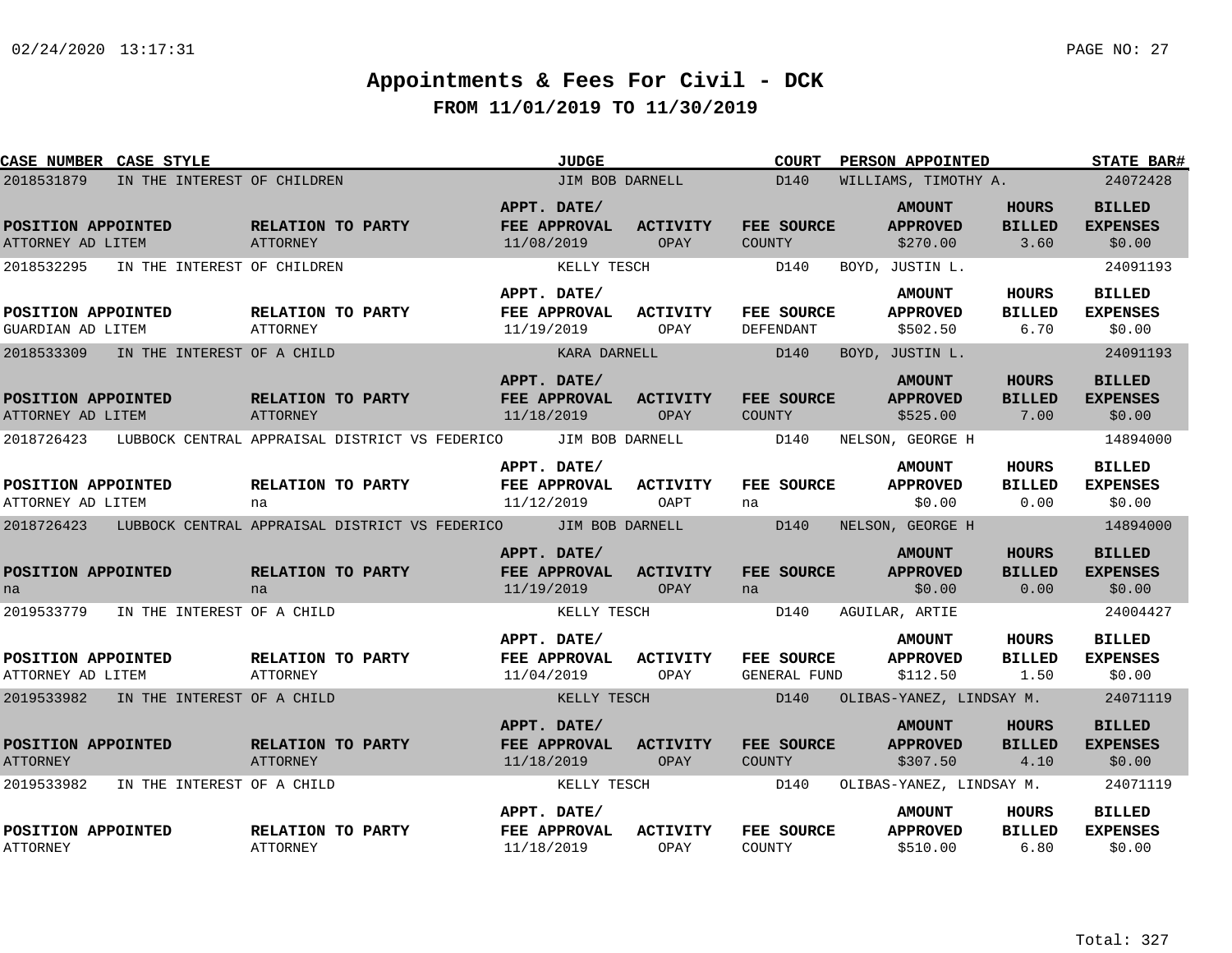| <b>CASE NUMBER CASE STYLE</b>             |                                      | <b>JUDGE</b>                                     |                         | <b>COURT</b>                | <b>PERSON APPOINTED</b>                        |                                        | <b>STATE BAR#</b>                            |
|-------------------------------------------|--------------------------------------|--------------------------------------------------|-------------------------|-----------------------------|------------------------------------------------|----------------------------------------|----------------------------------------------|
| 2019534258<br>IN THE INTEREST OF A CHILD  |                                      | KELLY TESCH                                      |                         | D140                        | OLIBAS-YANEZ, LINDSAY M.                       |                                        | 24071119                                     |
| POSITION APPOINTED<br><b>ATTORNEY</b>     | RELATION TO PARTY<br><b>ATTORNEY</b> | APPT. DATE/<br>FEE APPROVAL<br>11/18/2019        | <b>ACTIVITY</b><br>OPAY | FEE SOURCE<br>COUNTY        | <b>AMOUNT</b><br><b>APPROVED</b><br>\$157.50   | HOURS<br><b>BILLED</b><br>2.10         | <b>BILLED</b><br><b>EXPENSES</b><br>\$0.00   |
| 2019535893<br>IN THE INTEREST OF CHILDREN |                                      | KELLY TESCH                                      |                         | D140                        | RATLIFF, THERESA H.                            |                                        | 24090690                                     |
| POSITION APPOINTED<br>ATTORNEY AD LITEM   | RELATION TO PARTY<br><b>ATTORNEY</b> | APPT. DATE/<br>FEE APPROVAL<br>11/12/2019        | <b>ACTIVITY</b><br>OPAY | FEE SOURCE<br>COUNTY        | <b>AMOUNT</b><br><b>APPROVED</b><br>\$645.00   | <b>HOURS</b><br><b>BILLED</b><br>8.60  | <b>BILLED</b><br><b>EXPENSES</b><br>\$0.00   |
| 2019536420<br>IN THE INTEREST OF A CHILD  |                                      | KELLY TESCH                                      |                         | D140                        | OLIBAS, LEZLIE D.                              |                                        | 24067352                                     |
| POSITION APPOINTED<br><b>ATTORNEY</b>     | RELATION TO PARTY<br><b>ATTORNEY</b> | APPT. DATE/<br>FEE APPROVAL<br>11/18/2019        | <b>ACTIVITY</b><br>OPAY | FEE SOURCE<br>GENERAL FUND  | <b>AMOUNT</b><br><b>APPROVED</b><br>\$52.50    | <b>HOURS</b><br><b>BILLED</b><br>0.70  | <b>BILLED</b><br><b>EXPENSES</b><br>\$52.50  |
| 2019536420<br>IN THE INTEREST OF A CHILD  |                                      | KELLY TESCH                                      |                         | D140                        | SRINIVASAN, JANANI                             |                                        | 24108611                                     |
| POSITION APPOINTED<br><b>ATTORNEY</b>     | RELATION TO PARTY<br><b>ATTORNEY</b> | APPT. DATE/<br>FEE APPROVAL<br>11/27/2019        | <b>ACTIVITY</b><br>OPAY | FEE SOURCE<br>COUNTY        | <b>AMOUNT</b><br><b>APPROVED</b><br>\$915.00   | <b>HOURS</b><br><b>BILLED</b><br>12.20 | <b>BILLED</b><br><b>EXPENSES</b><br>\$0.00   |
| 2019537099<br>IN THE INTEREST OF A CHILD  |                                      | KELLY TESCH                                      |                         | D140                        | TREVINO, LIZA                                  |                                        | 24081755                                     |
| POSITION APPOINTED<br>ATTORNEY AD LITEM   | RELATION TO PARTY<br><b>ATTORNEY</b> | APPT. DATE/<br>FEE APPROVAL<br>11/12/2019        | <b>ACTIVITY</b><br>OPAY | FEE SOURCE<br><b>COUNTY</b> | <b>AMOUNT</b><br><b>APPROVED</b><br>\$1,396.25 | <b>HOURS</b><br><b>BILLED</b><br>17.10 | <b>BILLED</b><br><b>EXPENSES</b><br>\$113.75 |
| 2019537623<br>IN THE INTEREST OF A CHILD  |                                      | JIM BOB DARNELL                                  |                         | D140                        | FERRARO, MARITZA GAMBOA                        |                                        | 24053216                                     |
| POSITION APPOINTED<br><b>ATTORNEY</b>     | RELATION TO PARTY<br>na              | APPT. DATE/<br>FEE APPROVAL<br>11/06/2019        | <b>ACTIVITY</b><br>OAPT | FEE SOURCE<br>na            | <b>AMOUNT</b><br><b>APPROVED</b><br>\$0.00     | HOURS<br><b>BILLED</b><br>0.00         | <b>BILLED</b><br><b>EXPENSES</b><br>\$0.00   |
| 2019537623<br>IN THE INTEREST OF A CHILD  |                                      | JIM BOB DARNELL                                  |                         | D140                        | DUFFY, CHRISTINA WOODS                         |                                        | 24077254                                     |
| POSITION APPOINTED<br><b>ATTORNEY</b>     | RELATION TO PARTY<br>na              | APPT. DATE/<br><b>FEE APPROVAL</b><br>11/06/2019 | <b>ACTIVITY</b><br>OAPT | FEE SOURCE<br>na            | <b>AMOUNT</b><br><b>APPROVED</b><br>\$0.00     | <b>HOURS</b><br><b>BILLED</b><br>0.00  | <b>BILLED</b><br><b>EXPENSES</b><br>\$0.00   |
| 2019537623<br>IN THE INTEREST OF A CHILD  |                                      | KELLY TESCH                                      |                         | D140                        | DUFFY, CHRISTINA WOODS                         |                                        | 24077254                                     |
| POSITION APPOINTED<br><b>ATTORNEY</b>     | RELATION TO PARTY<br><b>ATTORNEY</b> | APPT. DATE/<br>FEE APPROVAL<br>11/20/2019        | <b>ACTIVITY</b><br>OPAY | FEE SOURCE<br>COUNTY        | <b>AMOUNT</b><br><b>APPROVED</b><br>\$345.00   | HOURS<br><b>BILLED</b><br>4.60         | <b>BILLED</b><br><b>EXPENSES</b><br>\$0.00   |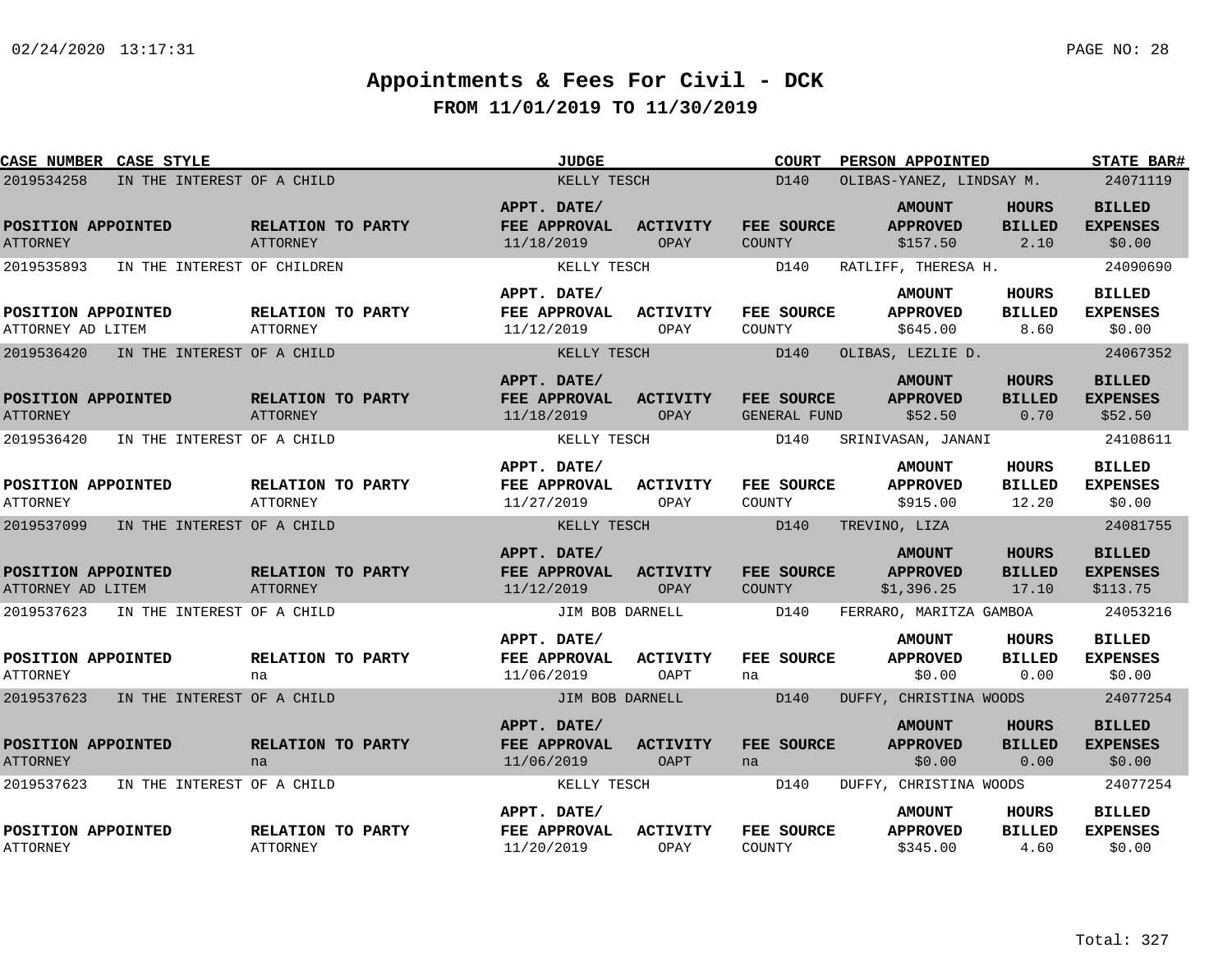| <b>CASE NUMBER CASE STYLE</b>         |                                       |                                             | <b>JUDGE</b>                              |                                | <b>COURT</b>               | PERSON APPOINTED                            |                                       | STATE BAR#                                  |  |
|---------------------------------------|---------------------------------------|---------------------------------------------|-------------------------------------------|--------------------------------|----------------------------|---------------------------------------------|---------------------------------------|---------------------------------------------|--|
| 2019537623                            | IN THE INTEREST OF A CHILD            |                                             | KARA DARNELL                              |                                | D140                       | SRINIVASAN, JANANI                          |                                       |                                             |  |
| POSITION APPOINTED<br>AD LITEM        |                                       | RELATION TO PARTY<br>na                     | APPT. DATE/<br>FEE APPROVAL<br>11/05/2019 | <b>ACTIVITY</b><br>OAPT        | FEE SOURCE<br>na           | <b>AMOUNT</b><br><b>APPROVED</b><br>\$0.00  | <b>HOURS</b><br><b>BILLED</b><br>0.00 | <b>BILLED</b><br><b>EXPENSES</b><br>\$0.00  |  |
| 2019537725                            | IN THE INTEREST OF CHILDREN           |                                             | JIM BOB DARNELL                           |                                | D140                       | AGUILAR, ARTIE                              |                                       | 24004427                                    |  |
| POSITION APPOINTED<br><b>ATTORNEY</b> |                                       | RELATION TO PARTY<br>na                     | APPT. DATE/<br>FEE APPROVAL<br>11/15/2019 | ACTIVITY<br>OAPT               | FEE SOURCE<br>na           | <b>AMOUNT</b><br><b>APPROVED</b><br>\$0.00  | HOURS<br><b>BILLED</b><br>0.00        | <b>BILLED</b><br><b>EXPENSES</b><br>\$0.00  |  |
| 2019537725                            | IN THE INTEREST OF CHILDREN           |                                             | JIM BOB DARNELL                           |                                | D140                       | COOPER, BRIANA PARRAMORE                    |                                       | 24079107                                    |  |
| POSITION APPOINTED<br><b>ATTORNEY</b> |                                       | RELATION TO PARTY<br>na                     | APPT. DATE/<br>FEE APPROVAL<br>11/15/2019 | <b>ACTIVITY</b><br>OAPT        | FEE SOURCE<br>na           | <b>AMOUNT</b><br><b>APPROVED</b><br>\$0.00  | HOURS<br><b>BILLED</b><br>0.00        | <b>BILLED</b><br><b>EXPENSES</b><br>\$0.00  |  |
| 2003523023                            | IN THE INTEREST OF A CHILD            |                                             | KELLY TESCH                               |                                | D237                       | KRAYNOK, AMANDA                             |                                       | 24107838                                    |  |
| POSITION APPOINTED<br><b>ATTORNEY</b> |                                       | RELATION TO PARTY<br><b>ATTORNEY</b>        | APPT. DATE/<br>FEE APPROVAL<br>11/04/2019 | <b>ACTIVITY</b><br>OPAY        | FEE SOURCE<br>GENERAL FUND | <b>AMOUNT</b><br><b>APPROVED</b><br>\$15.00 | <b>HOURS</b><br><b>BILLED</b><br>0.20 | <b>BILLED</b><br><b>EXPENSES</b><br>\$15.00 |  |
| 2012725217                            |                                       | LUBBOCK CENTRAL APPRAISAL DIST VS ROGER LEE | <b>EXAMPLE STATES HATCH</b>               |                                | D237                       | NELSON, GEORGE H                            |                                       | 14894000                                    |  |
| POSITION APPOINTED<br>na              |                                       | RELATION TO PARTY<br>na                     | APPT. DATE/<br>FEE APPROVAL<br>11/19/2019 | <b>ACTIVITY</b><br>OPAY        | FEE SOURCE<br>na           | <b>AMOUNT</b><br><b>APPROVED</b><br>\$0.00  | <b>HOURS</b><br><b>BILLED</b><br>0.00 | <b>BILLED</b><br><b>EXPENSES</b><br>\$0.00  |  |
| 2013509068                            | IN THE INTEREST OF A CHILD            |                                             | LES HATCH                                 |                                | D237                       | DICKERSON, BARBARA                          |                                       | 05821700                                    |  |
| POSITION APPOINTED<br>AMICUS ATTORNEY |                                       | RELATION TO PARTY<br>na                     | APPT. DATE/<br>FEE APPROVAL<br>11/08/2019 | <b>ACTIVITY</b><br>OAPT        | FEE SOURCE<br>na           | <b>AMOUNT</b><br><b>APPROVED</b><br>\$0.00  | HOURS<br><b>BILLED</b><br>0.00        | <b>BILLED</b><br><b>EXPENSES</b><br>\$0.00  |  |
|                                       | 2014509932 IN THE INTEREST OF A CHILD |                                             | KELLY TESCH                               |                                | D237                       | RATLIFF, THERESA H.                         |                                       | 24090690                                    |  |
| POSITION APPOINTED<br>AD LITEM        |                                       | RELATION TO PARTY<br>na                     | APPT. DATE/<br>FEE APPROVAL<br>11/07/2019 | <b>ACTIVITY</b><br><b>OAPT</b> | FEE SOURCE<br>na           | <b>AMOUNT</b><br><b>APPROVED</b><br>\$0.00  | HOURS<br><b>BILLED</b><br>0.00        | <b>BILLED</b><br><b>EXPENSES</b><br>\$0.00  |  |
| 2014509932                            | IN THE INTEREST OF A CHILD            |                                             | KELLY TESCH                               |                                | D237                       | TREVINO, LIZA                               |                                       | 24081755                                    |  |
| POSITION APPOINTED<br><b>ATTORNEY</b> |                                       | RELATION TO PARTY<br>na                     | APPT. DATE/<br>FEE APPROVAL<br>11/07/2019 | <b>ACTIVITY</b><br>OAPT        | FEE SOURCE<br>na           | <b>AMOUNT</b><br><b>APPROVED</b><br>\$0.00  | HOURS<br><b>BILLED</b><br>0.00        | <b>BILLED</b><br><b>EXPENSES</b><br>\$0.00  |  |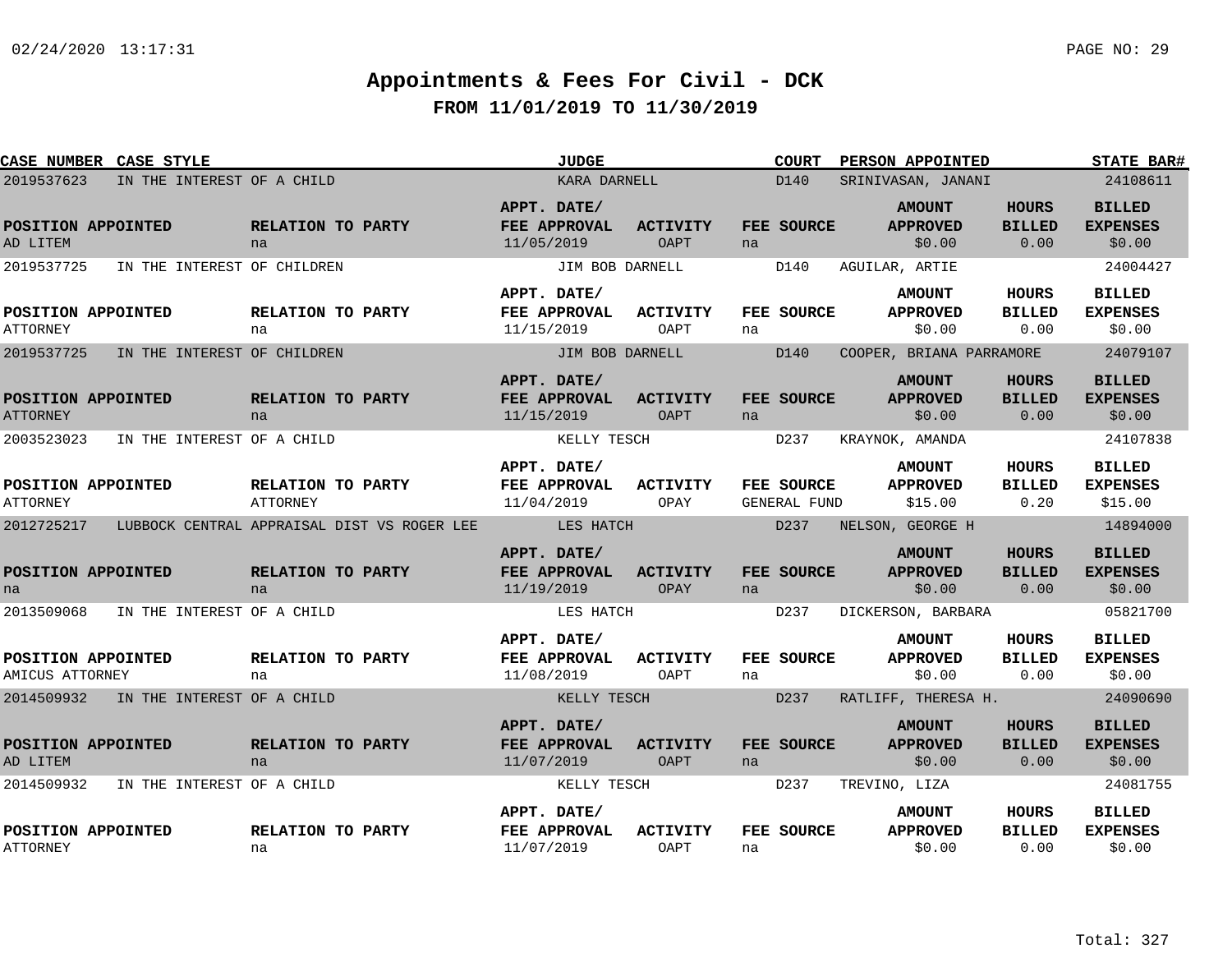| CASE NUMBER CASE STYLE                  |                                      | <b>JUDGE</b>                              |                                | <b>COURT</b>                | PERSON APPOINTED                             |                                       | <b>STATE BAR#</b>                            |
|-----------------------------------------|--------------------------------------|-------------------------------------------|--------------------------------|-----------------------------|----------------------------------------------|---------------------------------------|----------------------------------------------|
| 2014509932                              | IN THE INTEREST OF A CHILD           | KELLY TESCH                               |                                | D237                        | SRINIVASAN, JANANI                           |                                       | 24108611                                     |
| POSITION APPOINTED<br><b>ATTORNEY</b>   | RELATION TO PARTY<br>na              | APPT. DATE/<br>FEE APPROVAL<br>11/07/2019 | <b>ACTIVITY</b><br><b>OAPT</b> | FEE SOURCE<br>na            | <b>AMOUNT</b><br><b>APPROVED</b><br>\$0.00   | <b>HOURS</b><br><b>BILLED</b><br>0.00 | <b>BILLED</b><br><b>EXPENSES</b><br>\$0.00   |
| 2015515282                              | IN THE INTEREST OF A CHILD           | KELLY TESCH                               |                                | D237                        | TREVINO, LIZA                                |                                       | 24081755                                     |
| POSITION APPOINTED<br>ATTORNEY AD LITEM | RELATION TO PARTY<br><b>ATTORNEY</b> | APPT. DATE/<br>FEE APPROVAL<br>11/13/2019 | ACTIVITY<br>OPAY               | FEE SOURCE<br>COUNTY        | <b>AMOUNT</b><br><b>APPROVED</b><br>\$0.00   | HOURS<br><b>BILLED</b><br>12.50       | <b>BILLED</b><br><b>EXPENSES</b><br>\$937.50 |
| 2015515282                              | IN THE INTEREST OF A CHILD           | KELLY TESCH                               |                                | D237                        | SRINIVASAN, JANANI                           |                                       | 24108611                                     |
| POSITION APPOINTED<br><b>ATTORNEY</b>   | RELATION TO PARTY<br>ATTORNEY        | APPT. DATE/<br>FEE APPROVAL<br>11/27/2019 | <b>ACTIVITY</b><br>OPAY        | FEE SOURCE<br><b>COUNTY</b> | <b>AMOUNT</b><br><b>APPROVED</b><br>\$495.00 | <b>HOURS</b><br><b>BILLED</b><br>6.60 | <b>BILLED</b><br><b>EXPENSES</b><br>\$0.00   |
| 2015518536                              | IN THE INTEREST OF CHILDREN          | KELLY TESCH                               |                                | D237                        | MOORE, JAMES M "JIM"                         |                                       | 24065783                                     |
| POSITION APPOINTED<br><b>ATTORNEY</b>   | RELATION TO PARTY<br><b>ATTORNEY</b> | APPT. DATE/<br>FEE APPROVAL<br>11/22/2019 | <b>ACTIVITY</b><br>OPAY        | FEE SOURCE<br><b>STATE</b>  | <b>AMOUNT</b><br><b>APPROVED</b><br>\$675.00 | <b>HOURS</b><br><b>BILLED</b><br>6.40 | <b>BILLED</b><br><b>EXPENSES</b><br>\$0.00   |
| 2015518536                              | IN THE INTEREST OF CHILDREN          | KELLY TESCH                               |                                | D <sub>237</sub>            | MOORE, JAMES M "JIM"                         |                                       | 24065783                                     |
| POSITION APPOINTED<br><b>ATTORNEY</b>   | RELATION TO PARTY<br><b>ATTORNEY</b> | APPT. DATE/<br>FEE APPROVAL<br>11/26/2019 | <b>ACTIVITY</b><br>OPAY        | FEE SOURCE<br>COUNTY        | <b>AMOUNT</b><br><b>APPROVED</b><br>\$480.00 | <b>HOURS</b><br><b>BILLED</b><br>6.40 | <b>BILLED</b><br><b>EXPENSES</b><br>\$0.00   |
| 2016519297                              | IN THE INTEREST OF A CHILD           | KELLY TESCH                               |                                | D237                        | SRINIVASAN, JANANI                           |                                       | 24108611                                     |
| POSITION APPOINTED<br>ATTORNEY AD LITEM | RELATION TO PARTY<br>ATTORNEY        | APPT. DATE/<br>FEE APPROVAL<br>11/27/2019 | <b>ACTIVITY</b><br>OPAY        | FEE SOURCE<br>COUNTY        | <b>AMOUNT</b><br><b>APPROVED</b><br>\$247.50 | <b>HOURS</b><br><b>BILLED</b><br>3.30 | <b>BILLED</b><br><b>EXPENSES</b><br>\$0.00   |
| 2016522465                              | IN THE INTEREST OF A CHILD           | KELLY TESCH                               |                                | D237                        | RATLIFF, THERESA H.                          |                                       | 24090690                                     |
| POSITION APPOINTED<br>ATTORNEY AD LITEM | RELATION TO PARTY<br><b>ATTORNEY</b> | APPT. DATE/<br>FEE APPROVAL<br>11/01/2019 | <b>ACTIVITY</b><br>OPAY        | FEE SOURCE<br><b>COUNTY</b> | <b>AMOUNT</b><br><b>APPROVED</b><br>\$262.50 | <b>HOURS</b><br><b>BILLED</b><br>3.50 | <b>BILLED</b><br><b>EXPENSES</b><br>\$0.00   |
| 2016726132                              | LCAD VS STERLING NORMAN E. DECEASED, | LES HATCH                                 |                                | D237                        | NELSON, GEORGE H                             |                                       | 14894000                                     |
| POSITION APPOINTED<br>na                | RELATION TO PARTY<br>na              | APPT. DATE/<br>FEE APPROVAL<br>11/19/2019 | <b>ACTIVITY</b><br>OPAY        | FEE SOURCE<br>na            | <b>AMOUNT</b><br><b>APPROVED</b><br>\$0.00   | HOURS<br><b>BILLED</b><br>0.00        | <b>BILLED</b><br><b>EXPENSES</b><br>\$0.00   |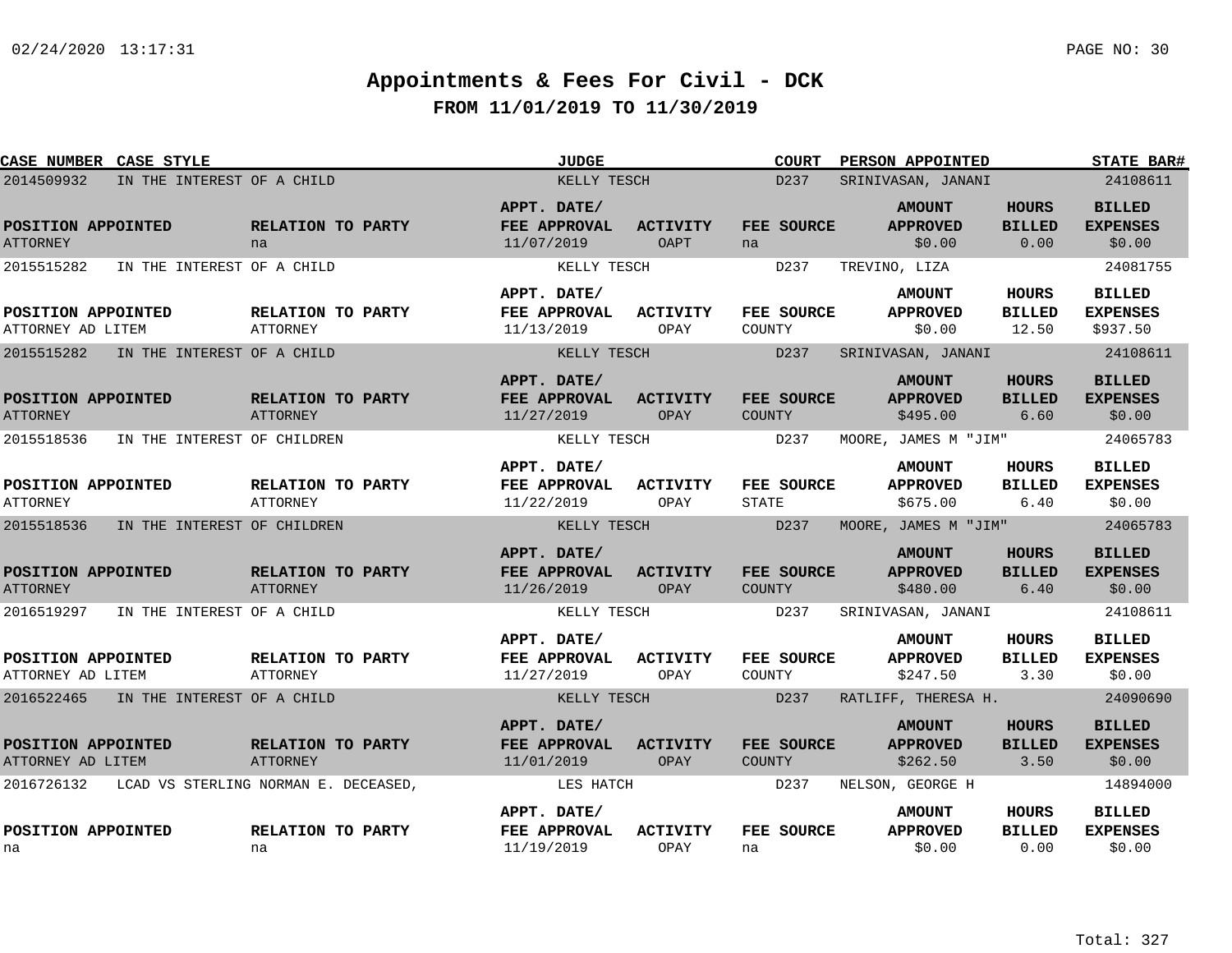| <b>CASE NUMBER CASE STYLE</b>           |                            |                                      | <b>JUDGE</b>                              |                         | <b>COURT</b>                 | PERSON APPOINTED                               |                                        | <b>STATE BAR#</b>                              |
|-----------------------------------------|----------------------------|--------------------------------------|-------------------------------------------|-------------------------|------------------------------|------------------------------------------------|----------------------------------------|------------------------------------------------|
| 2018530557                              | IN THE INTEREST OF A CHILD |                                      | LES HATCH                                 |                         | D237<br>MOORE, JAMES M "JIM" |                                                |                                        | 24065783                                       |
| POSITION APPOINTED<br><b>ATTORNEY</b>   |                            | RELATION TO PARTY<br><b>ATTORNEY</b> | APPT. DATE/<br>FEE APPROVAL<br>11/08/2019 | <b>ACTIVITY</b><br>OPAY | FEE SOURCE<br><b>STATE</b>   | <b>AMOUNT</b><br><b>APPROVED</b><br>\$1,290.00 | <b>HOURS</b><br><b>BILLED</b><br>17.20 | <b>BILLED</b><br><b>EXPENSES</b><br>\$1,290.00 |
| 2018532224                              | IN THE INTEREST OF A CHILD |                                      | LES HATCH                                 |                         | D237                         | HAYS, J PHILLIP                                |                                        | 09303200                                       |
| POSITION APPOINTED<br>AMICUS ATTORNEY   |                            | RELATION TO PARTY<br><b>ATTORNEY</b> | APPT. DATE/<br>FEE APPROVAL<br>11/13/2019 | <b>ACTIVITY</b><br>OPAY | FEE SOURCE<br>COUNTY         | <b>AMOUNT</b><br><b>APPROVED</b><br>\$1,788.75 | HOURS<br><b>BILLED</b><br>23.85        | <b>BILLED</b><br><b>EXPENSES</b><br>\$0.00     |
| 2018532587                              | IN THE INTEREST OF A CHILD |                                      | LES HATCH                                 |                         | D237                         | JONES, DENIECE                                 |                                        | 10937420                                       |
| POSITION APPOINTED<br><b>ATTORNEY</b>   |                            | RELATION TO PARTY<br>na              | APPT. DATE/<br>FEE APPROVAL<br>11/07/2019 | <b>ACTIVITY</b><br>OAPT | FEE SOURCE<br>na             | <b>AMOUNT</b><br><b>APPROVED</b><br>\$0.00     | <b>HOURS</b><br><b>BILLED</b><br>0.00  | <b>BILLED</b><br><b>EXPENSES</b><br>\$0.00     |
| 2018532587                              | IN THE INTEREST OF A CHILD |                                      | VISITING JUDGE                            |                         | D237                         | MOORE, JAMES M "JIM"                           |                                        | 24065783                                       |
| POSITION APPOINTED<br>ATTORNEY AD LITEM |                            | RELATION TO PARTY<br>na              | APPT. DATE/<br>FEE APPROVAL<br>11/06/2019 | <b>ACTIVITY</b><br>OAPT | FEE SOURCE<br>na             | <b>AMOUNT</b><br><b>APPROVED</b><br>\$0.00     | <b>HOURS</b><br><b>BILLED</b><br>0.00  | <b>BILLED</b><br><b>EXPENSES</b><br>\$0.00     |
| 2018532587                              | IN THE INTEREST OF A CHILD |                                      | LES HATCH                                 |                         | D237                         | LONG, KAYLEE LOU                               |                                        | 24108297                                       |
| POSITION APPOINTED<br><b>ATTORNEY</b>   |                            | RELATION TO PARTY<br>na              | APPT. DATE/<br>FEE APPROVAL<br>11/07/2019 | <b>ACTIVITY</b><br>OAPT | FEE SOURCE<br>na             | <b>AMOUNT</b><br><b>APPROVED</b><br>\$0.00     | <b>HOURS</b><br><b>BILLED</b><br>0.00  | <b>BILLED</b><br><b>EXPENSES</b><br>\$0.00     |
| 2018532587                              | IN THE INTEREST OF A CHILD |                                      | KELLY TESCH                               |                         | D237                         | LONG, KAYLEE LOU                               |                                        | 24108297                                       |
| POSITION APPOINTED<br><b>ATTORNEY</b>   |                            | RELATION TO PARTY<br>ATTORNEY        | APPT. DATE/<br>FEE APPROVAL<br>11/20/2019 | <b>ACTIVITY</b><br>OPAY | FEE SOURCE<br>COUNTY         | <b>AMOUNT</b><br><b>APPROVED</b><br>\$390.00   | HOURS<br><b>BILLED</b><br>5.20         | <b>BILLED</b><br><b>EXPENSES</b><br>\$0.00     |
| 2018532959                              | IN THE INTEREST OF A CHILD |                                      | KELLY TESCH                               |                         | D237                         | HERNANDEZ, NATALIO                             |                                        | 24032412                                       |
| POSITION APPOINTED<br>ATTORNEY AD LITEM |                            | RELATION TO PARTY<br><b>ATTORNEY</b> | APPT. DATE/<br>FEE APPROVAL<br>11/20/2019 | <b>ACTIVITY</b><br>OPAY | FEE SOURCE<br><b>COUNTY</b>  | <b>AMOUNT</b><br><b>APPROVED</b><br>\$1,057.50 | <b>HOURS</b><br><b>BILLED</b><br>14.10 | <b>BILLED</b><br><b>EXPENSES</b><br>\$0.00     |
| 2018532995                              | IN THE INTEREST OF A CHILD |                                      | KELLY TESCH                               |                         | D237                         | OLIBAS-YANEZ, LINDSAY M.                       |                                        | 24071119                                       |
| POSITION APPOINTED<br><b>ATTORNEY</b>   |                            | RELATION TO PARTY<br>ATTORNEY        | APPT. DATE/<br>FEE APPROVAL<br>11/18/2019 | <b>ACTIVITY</b><br>OPAY | FEE SOURCE<br>COUNTY         | <b>AMOUNT</b><br><b>APPROVED</b><br>\$202.50   | HOURS<br><b>BILLED</b><br>2.70         | <b>BILLED</b><br><b>EXPENSES</b><br>\$0.00     |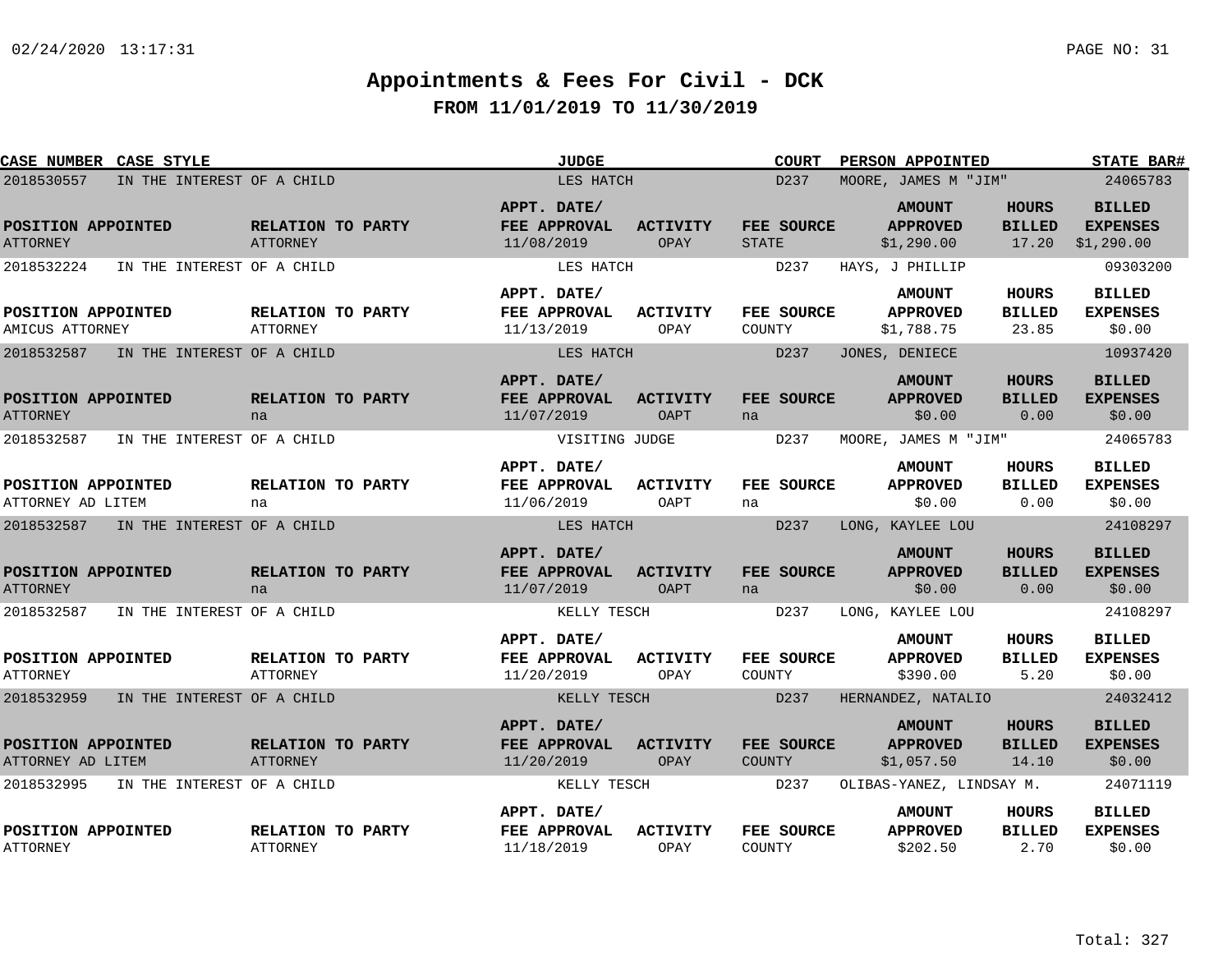| <b>CASE NUMBER CASE STYLE</b>           |                                      | <b>JUDGE</b>                              |                                | <b>COURT</b>                | PERSON APPOINTED                             |                                       | <b>STATE BAR#</b>                          |
|-----------------------------------------|--------------------------------------|-------------------------------------------|--------------------------------|-----------------------------|----------------------------------------------|---------------------------------------|--------------------------------------------|
| 2018533190                              | IN THE INTEREST OF CHILDREN          |                                           | KELLY TESCH                    |                             | FERRARO, MARITZA GAMBOA                      |                                       | 24053216                                   |
| POSITION APPOINTED<br><b>ATTORNEY</b>   | RELATION TO PARTY<br><b>ATTORNEY</b> | APPT. DATE/<br>FEE APPROVAL<br>11/12/2019 | <b>ACTIVITY</b><br>OPAY        | FEE SOURCE<br>COUNTY        | <b>AMOUNT</b><br><b>APPROVED</b><br>\$615.00 | HOURS<br><b>BILLED</b><br>8.20        | <b>BILLED</b><br><b>EXPENSES</b><br>\$0.00 |
| 2018533190                              | IN THE INTEREST OF CHILDREN          | KELLY TESCH                               |                                | D237                        | MOORE, JAMES M "JIM"                         |                                       | 24065783                                   |
| POSITION APPOINTED<br><b>ATTORNEY</b>   | RELATION TO PARTY<br>ATTORNEY        | APPT. DATE/<br>FEE APPROVAL<br>11/26/2019 | ACTIVITY<br>OPAY               | FEE SOURCE<br>COUNTY        | <b>AMOUNT</b><br><b>APPROVED</b><br>\$675.00 | <b>HOURS</b><br><b>BILLED</b><br>9.00 | <b>BILLED</b><br><b>EXPENSES</b><br>\$0.00 |
| 2018533204                              | IN THE INTEREST OF A CHILD           | KARA DARNELL                              |                                | D237                        | SHAW, JIM                                    |                                       | 18144800                                   |
| POSITION APPOINTED<br><b>ATTORNEY</b>   | RELATION TO PARTY<br>ATTORNEY        | APPT. DATE/<br>FEE APPROVAL<br>11/12/2019 | <b>ACTIVITY</b><br>OPAY        | FEE SOURCE<br>COUNTY        | <b>AMOUNT</b><br><b>APPROVED</b><br>\$225.00 | <b>HOURS</b><br><b>BILLED</b><br>3.00 | <b>BILLED</b><br><b>EXPENSES</b><br>\$0.00 |
| 2018533204                              | IN THE INTEREST OF A CHILD           | KARA DARNELL                              |                                | D237                        | THREADGILL, HEATHER                          |                                       | 24049286                                   |
| POSITION APPOINTED<br><b>ATTORNEY</b>   | RELATION TO PARTY<br>na              | APPT. DATE/<br>FEE APPROVAL<br>11/14/2019 | <b>ACTIVITY</b><br>OPAY        | <b>FEE SOURCE</b><br>COUNTY | <b>AMOUNT</b><br><b>APPROVED</b><br>\$735.00 | <b>HOURS</b><br><b>BILLED</b><br>9.80 | <b>BILLED</b><br><b>EXPENSES</b><br>\$0.00 |
| 2018533353                              | IN THE INTEREST OF A CHILD           | KELLY TESCH                               |                                | D237                        | BOYD, JUSTIN L.                              |                                       | 24091193                                   |
| POSITION APPOINTED<br>ATTORNEY AD LITEM | RELATION TO PARTY<br><b>ATTORNEY</b> | APPT. DATE/<br>FEE APPROVAL<br>11/18/2019 | <b>ACTIVITY</b><br>OPAY        | FEE SOURCE<br>COUNTY        | <b>AMOUNT</b><br><b>APPROVED</b><br>\$232.50 | <b>HOURS</b><br><b>BILLED</b><br>3.10 | <b>BILLED</b><br><b>EXPENSES</b><br>\$0.00 |
| 2019533968                              | IN THE INTEREST OF CHILDREN          | KELLY TESCH                               |                                | D237                        | JONES, DENIECE                               |                                       | 10937420                                   |
| POSITION APPOINTED<br><b>ATTORNEY</b>   | RELATION TO PARTY<br>na              | APPT. DATE/<br>FEE APPROVAL<br>11/20/2019 | <b>ACTIVITY</b><br>OAPT        | FEE SOURCE<br>na            | <b>AMOUNT</b><br><b>APPROVED</b><br>\$0.00   | <b>HOURS</b><br><b>BILLED</b><br>0.00 | <b>BILLED</b><br><b>EXPENSES</b><br>\$0.00 |
| 2019533968                              | IN THE INTEREST OF CHILDREN          | KELLY TESCH                               |                                | D237                        | COOPER, BRIANA PARRAMORE                     |                                       | 24079107                                   |
| POSITION APPOINTED<br>ATTORNEY AD LITEM | RELATION TO PARTY<br>na              | APPT. DATE/<br>FEE APPROVAL<br>11/20/2019 | <b>ACTIVITY</b><br><b>OAPT</b> | FEE SOURCE<br>na            | <b>AMOUNT</b><br><b>APPROVED</b><br>\$0.00   | HOURS<br><b>BILLED</b><br>0.00        | <b>BILLED</b><br><b>EXPENSES</b><br>\$0.00 |
| 2019533968                              | IN THE INTEREST OF CHILDREN          | KELLY TESCH                               |                                | D237                        | LONG, KAYLEE LOU                             |                                       | 24108297                                   |
| POSITION APPOINTED<br><b>ATTORNEY</b>   | RELATION TO PARTY<br>na              | APPT. DATE/<br>FEE APPROVAL<br>11/20/2019 | <b>ACTIVITY</b><br>OAPT        | FEE SOURCE<br>na            | <b>AMOUNT</b><br><b>APPROVED</b><br>\$0.00   | <b>HOURS</b><br><b>BILLED</b><br>0.00 | <b>BILLED</b><br><b>EXPENSES</b><br>\$0.00 |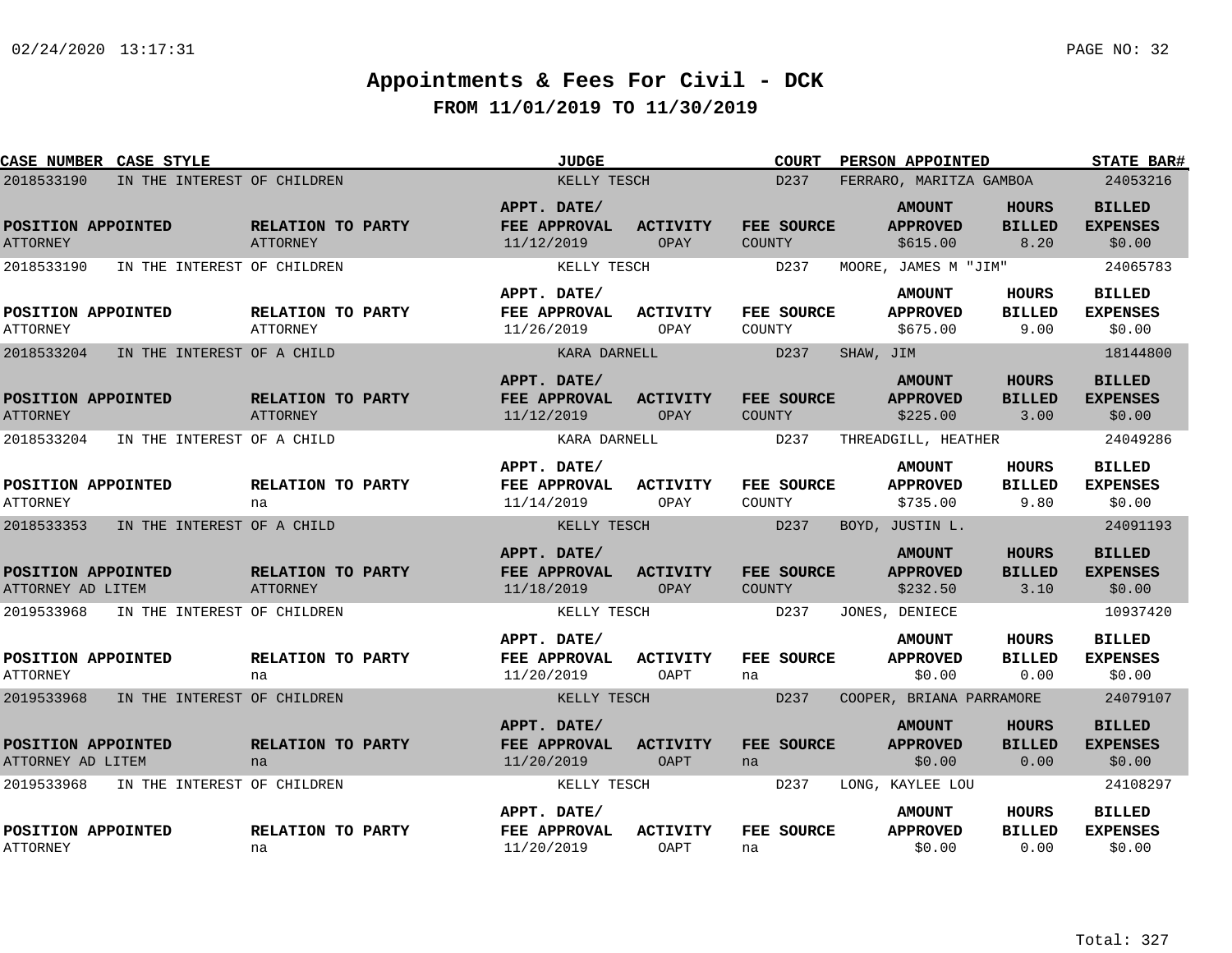| CASE NUMBER CASE STYLE                  |                                      | <b>JUDGE</b>                                     |                         | <b>COURT</b>                       | <b>PERSON APPOINTED</b>                      |                                        | <b>STATE BAR#</b>                          |
|-----------------------------------------|--------------------------------------|--------------------------------------------------|-------------------------|------------------------------------|----------------------------------------------|----------------------------------------|--------------------------------------------|
| 2019534027                              | IN THE INTEREST OF A CHILD           | KELLY TESCH                                      |                         | D <sub>237</sub>                   | RICKER, ANNA J.                              |                                        | 16882090                                   |
| POSITION APPOINTED<br><b>ATTORNEY</b>   | RELATION TO PARTY<br><b>ATTORNEY</b> | APPT. DATE/<br><b>FEE APPROVAL</b><br>11/18/2019 | <b>ACTIVITY</b><br>OPAY | FEE SOURCE<br>COUNTY               | <b>AMOUNT</b><br><b>APPROVED</b><br>\$15.00  | <b>HOURS</b><br><b>BILLED</b><br>0.20  | <b>BILLED</b><br><b>EXPENSES</b><br>\$0.00 |
| 2019534166                              | IN THE INTEREST OF CHILDREN          | KELLY TESCH                                      |                         | D237                               | RATLIFF, THERESA H.                          |                                        | 24090690                                   |
| POSITION APPOINTED<br>ATTORNEY AD LITEM | RELATION TO PARTY<br>ATTORNEY        | APPT. DATE/<br>FEE APPROVAL<br>11/12/2019        | ACTIVITY<br>OPAY        | FEE SOURCE<br>COUNTY               | <b>AMOUNT</b><br><b>APPROVED</b><br>\$885.00 | HOURS<br><b>BILLED</b><br>11.80        | <b>BILLED</b><br><b>EXPENSES</b><br>\$0.00 |
| 2019534183                              | IN THE INTEREST OF A CHILD           | LES HATCH                                        |                         | D237                               | FERRARO, MARITZA GAMBOA                      |                                        | 24053216                                   |
| POSITION APPOINTED<br><b>ATTORNEY</b>   | RELATION TO PARTY<br><b>ATTORNEY</b> | APPT. DATE/<br>FEE APPROVAL<br>11/21/2019        | <b>ACTIVITY</b><br>OPAY | <b>FEE SOURCE</b><br><b>COUNTY</b> | <b>AMOUNT</b><br><b>APPROVED</b><br>\$300.00 | <b>HOURS</b><br><b>BILLED</b><br>4.00  | <b>BILLED</b><br><b>EXPENSES</b><br>\$0.00 |
| 2019534485                              | IN THE INTEREST OF A CHILD           | KELLY TESCH                                      |                         | D237                               | KRAYNOK, AMANDA                              |                                        | 24107838                                   |
| POSITION APPOINTED<br><b>ATTORNEY</b>   | RELATION TO PARTY<br><b>ATTORNEY</b> | APPT. DATE/<br>FEE APPROVAL<br>11/04/2019        | <b>ACTIVITY</b><br>OPAY | FEE SOURCE<br>COUNTY               | <b>AMOUNT</b><br><b>APPROVED</b><br>\$285.00 | <b>HOURS</b><br><b>BILLED</b><br>3.80  | <b>BILLED</b><br><b>EXPENSES</b><br>\$0.00 |
| 2019535403                              | IN THE INTEREST OF A CHILD           | KELLY TESCH                                      |                         | D237                               | SRINIVASAN, JANANI                           |                                        | 24108611                                   |
| POSITION APPOINTED<br>ATTORNEY AD LITEM | RELATION TO PARTY<br><b>ATTORNEY</b> | APPT. DATE/<br>FEE APPROVAL<br>11/26/2019        | <b>ACTIVITY</b><br>OPAY | FEE SOURCE<br>COUNTY               | <b>AMOUNT</b><br><b>APPROVED</b><br>\$757.00 | <b>HOURS</b><br><b>BILLED</b><br>10.10 | <b>BILLED</b><br><b>EXPENSES</b><br>\$0.00 |
| 2019535505                              | IN THE INTEREST OF A CHILD           | KARA DARNELL                                     |                         | D237                               | SHAW, JIM                                    |                                        | 18144800                                   |
| POSITION APPOINTED<br>ATTORNEY AD LITEM | RELATION TO PARTY<br><b>ATTORNEY</b> | APPT. DATE/<br>FEE APPROVAL<br>11/12/2019        | <b>ACTIVITY</b><br>OPAY | FEE SOURCE<br>COUNTY               | <b>AMOUNT</b><br><b>APPROVED</b><br>\$112.50 | HOURS<br><b>BILLED</b><br>1.50         | <b>BILLED</b><br><b>EXPENSES</b><br>\$0.00 |
| 2019536005                              | IN THE INTEREST OF A CHILD           | KELLY TESCH                                      |                         | D <sub>237</sub>                   | COOPER, BRIANA PARRAMORE                     |                                        | 24079107                                   |
| POSITION APPOINTED<br><b>ATTORNEY</b>   | RELATION TO PARTY<br><b>ATTORNEY</b> | APPT. DATE/<br>FEE APPROVAL<br>11/18/2019        | <b>ACTIVITY</b><br>OPAY | <b>FEE SOURCE</b><br><b>COUNTY</b> | <b>AMOUNT</b><br><b>APPROVED</b><br>\$276.00 | <b>HOURS</b><br><b>BILLED</b><br>3.68  | <b>BILLED</b><br><b>EXPENSES</b><br>\$0.00 |
| 2019536773                              | IN THE INTEREST OF A CHILD           | KELLY TESCH                                      |                         | D237                               | JONES, DENIECE                               |                                        | 10937420                                   |
| POSITION APPOINTED<br>ATTORNEY AD LITEM | RELATION TO PARTY<br><b>ATTORNEY</b> | APPT. DATE/<br>FEE APPROVAL<br>11/22/2019        | <b>ACTIVITY</b><br>OPAY | FEE SOURCE<br>COUNTY               | <b>AMOUNT</b><br><b>APPROVED</b><br>\$622.50 | HOURS<br><b>BILLED</b><br>8.30         | <b>BILLED</b><br><b>EXPENSES</b><br>\$0.00 |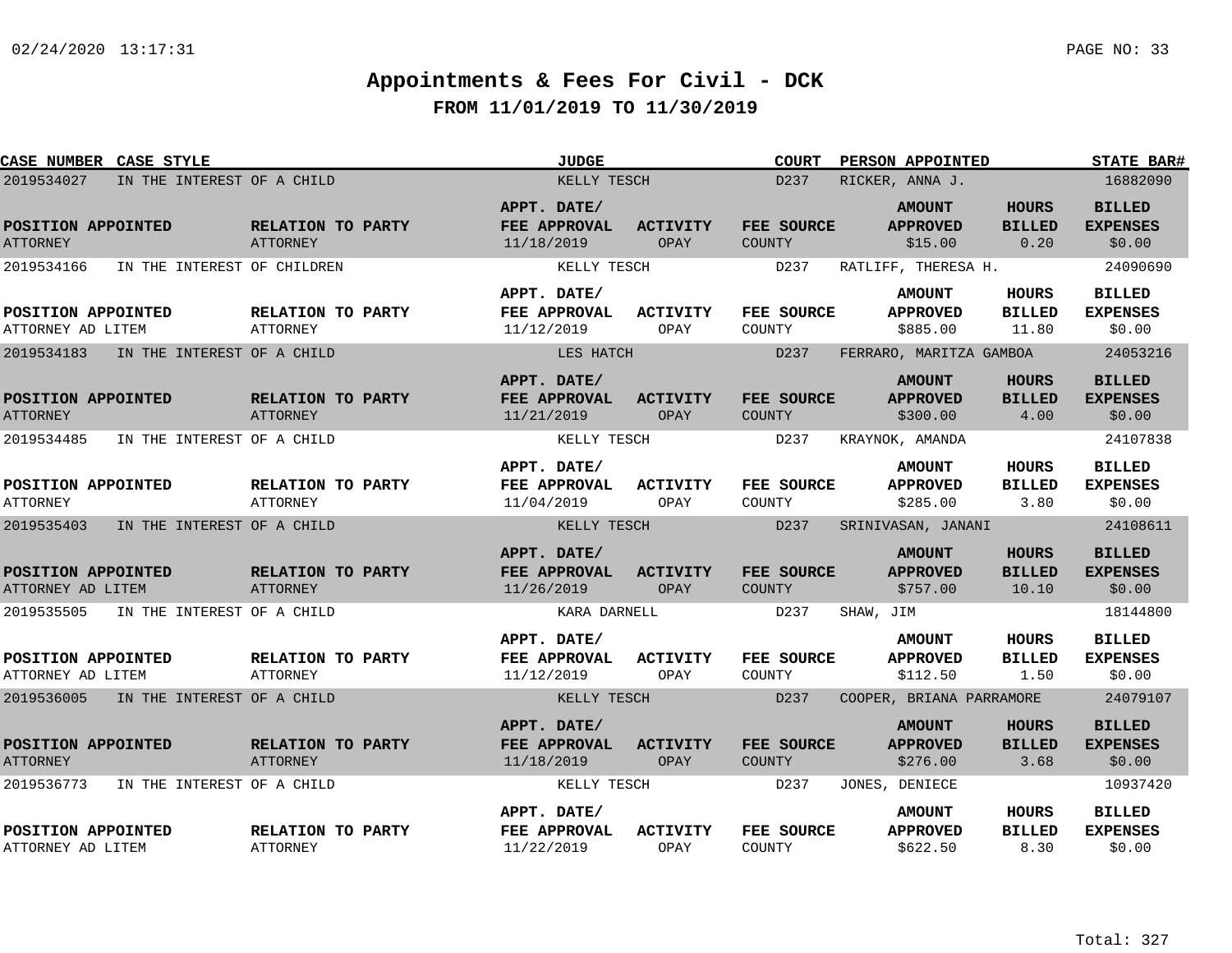| CASE NUMBER CASE STYLE                                |                                 | <b>JUDGE</b>                                     |                         | <b>COURT</b>                | PERSON APPOINTED                             |                                       | <b>STATE BAR#</b>                          |
|-------------------------------------------------------|---------------------------------|--------------------------------------------------|-------------------------|-----------------------------|----------------------------------------------|---------------------------------------|--------------------------------------------|
| IN THE INTEREST OF A CHILD<br>2019536773              |                                 | KELLY TESCH                                      |                         | D237                        | SRINIVASAN, JANANI                           |                                       | 24108611                                   |
| POSITION APPOINTED<br>ATTORNEY AD LITEM               | RELATION TO PARTY<br>ATTORNEY   | APPT. DATE/<br>FEE APPROVAL<br>11/26/2019        | <b>ACTIVITY</b><br>OPAY | FEE SOURCE<br>COUNTY        | <b>AMOUNT</b><br><b>APPROVED</b><br>\$382.50 | <b>HOURS</b><br><b>BILLED</b><br>5.10 | <b>BILLED</b><br><b>EXPENSES</b><br>\$0.00 |
| 2019536921 LLC PENNYMAC LOAN SERV. VS CASEY BRATCHER, |                                 | LES HATCH                                        |                         | D237                        | JOSEPH, ROBERT                               |                                       | 11030700                                   |
| POSITION APPOINTED<br>ATTORNEY AD LITEM               | RELATION TO PARTY<br>na         | APPT. DATE/<br>FEE APPROVAL<br>11/21/2019        | <b>ACTIVITY</b><br>OAPT | FEE SOURCE<br>na            | <b>AMOUNT</b><br><b>APPROVED</b><br>\$0.00   | HOURS<br><b>BILLED</b><br>0.00        | <b>BILLED</b><br><b>EXPENSES</b><br>\$0.00 |
| 2019536955<br>IN THE INTEREST OF A CHILD              |                                 | KELLY TESCH                                      |                         | D <sub>237</sub>            | COOPER, BRIANA PARRAMORE                     |                                       | 24079107                                   |
| POSITION APPOINTED<br>ATTORNEY AD LITEM               | RELATION TO PARTY<br>ATTORNEY   | APPT. DATE/<br>FEE APPROVAL<br>11/18/2019        | <b>ACTIVITY</b><br>OPAY | FEE SOURCE<br><b>COUNTY</b> | <b>AMOUNT</b><br><b>APPROVED</b><br>\$390.75 | <b>HOURS</b><br><b>BILLED</b><br>5.21 | <b>BILLED</b><br><b>EXPENSES</b><br>\$0.00 |
| 2019537674<br>IN THE INTEREST OF A CHILD              |                                 | KELLY TESCH                                      |                         | D237                        | TREVINO, LIZA                                |                                       | 24081755                                   |
| POSITION APPOINTED<br>ATTORNEY AD LITEM               | RELATION TO PARTY<br>na         | APPT. DATE/<br>FEE APPROVAL<br>11/08/2019        | ACTIVITY<br>OAPT        | FEE SOURCE<br>na            | <b>AMOUNT</b><br><b>APPROVED</b><br>\$0.00   | <b>HOURS</b><br><b>BILLED</b><br>0.00 | <b>BILLED</b><br><b>EXPENSES</b><br>\$0.00 |
| 2019537785<br>IN THE INTEREST OF CHILDREN             |                                 | KELLY TESCH                                      |                         | D237                        | HERNANDEZ, NATALIO                           |                                       | 24032412                                   |
| POSITION APPOINTED<br><b>ATTORNEY</b>                 | RELATION TO PARTY<br>na         | APPT. DATE/<br>FEE APPROVAL<br>11/19/2019        | <b>ACTIVITY</b><br>OAPT | FEE SOURCE<br>na            | <b>AMOUNT</b><br><b>APPROVED</b><br>\$0.00   | <b>HOURS</b><br><b>BILLED</b><br>0.00 | <b>BILLED</b><br><b>EXPENSES</b><br>\$0.00 |
| 2019537785<br>IN THE INTEREST OF CHILDREN             |                                 | KELLY TESCH                                      |                         | D237                        | FERRARO, MARITZA GAMBOA                      |                                       | 24053216                                   |
| POSITION APPOINTED<br><b>ATTORNEY</b>                 | RELATION TO PARTY<br>na         | APPT. DATE/<br><b>FEE APPROVAL</b><br>11/19/2019 | <b>ACTIVITY</b><br>OAPT | FEE SOURCE<br>na            | <b>AMOUNT</b><br><b>APPROVED</b><br>\$0.00   | HOURS<br><b>BILLED</b><br>0.00        | <b>BILLED</b><br><b>EXPENSES</b><br>\$0.00 |
| 2019537785<br>IN THE INTEREST OF CHILDREN             |                                 | KELLY TESCH                                      |                         | D237                        | SRINIVASAN, JANANI                           |                                       | 24108611                                   |
| POSITION APPOINTED<br>ATTORNEY AD LITEM               | RELATION TO PARTY<br>na         | APPT. DATE/<br>FEE APPROVAL<br>11/19/2019        | <b>ACTIVITY</b><br>OAPT | FEE SOURCE<br>na            | <b>AMOUNT</b><br><b>APPROVED</b><br>\$0.00   | <b>HOURS</b><br><b>BILLED</b><br>0.00 | <b>BILLED</b><br><b>EXPENSES</b><br>\$0.00 |
| 2019537813                                            | IN THE INTEREST OF THE CHILDREN | KELLY TESCH                                      |                         | D237                        | MOORE, JAMES M "JIM"                         |                                       | 24065783                                   |
| POSITION APPOINTED<br><b>ATTORNEY</b>                 | RELATION TO PARTY<br>na         | APPT. DATE/<br>FEE APPROVAL<br>11/21/2019        | <b>ACTIVITY</b><br>OAPT | FEE SOURCE<br>na            | <b>AMOUNT</b><br><b>APPROVED</b><br>\$0.00   | HOURS<br><b>BILLED</b><br>0.00        | <b>BILLED</b><br><b>EXPENSES</b><br>\$0.00 |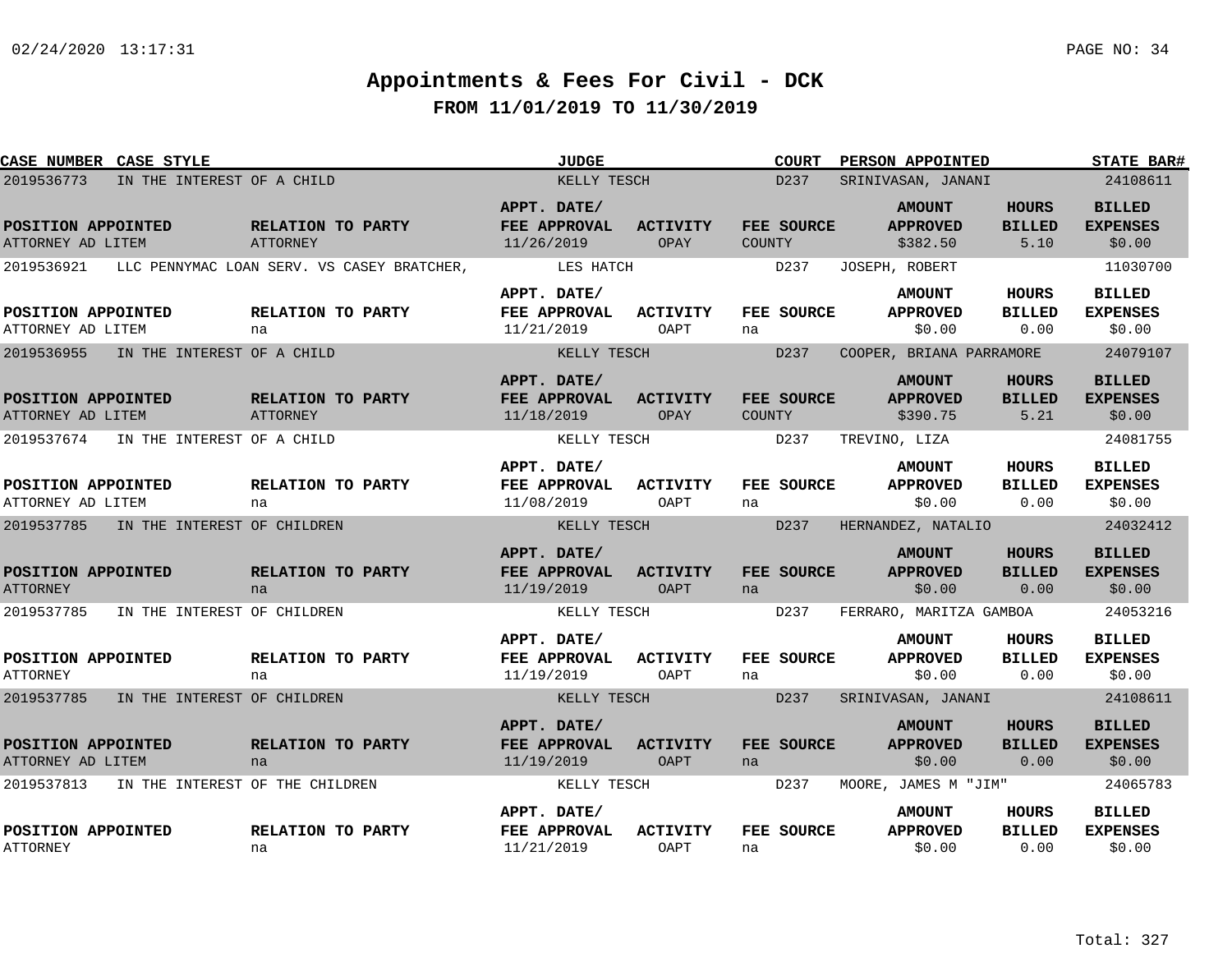| CASE NUMBER CASE STYLE                    |                                      | <b>JUDGE</b>                                     |                                | <b>COURT</b>                            | PERSON APPOINTED                             |                                       | <b>STATE BAR#</b>                          |
|-------------------------------------------|--------------------------------------|--------------------------------------------------|--------------------------------|-----------------------------------------|----------------------------------------------|---------------------------------------|--------------------------------------------|
| 2019537813                                | IN THE INTEREST OF THE CHILDREN      | KELLY TESCH                                      |                                | D <sub>237</sub><br>RATLIFF, THERESA H. | 24090690                                     |                                       |                                            |
| POSITION APPOINTED<br><b>ATTORNEY</b>     | RELATION TO PARTY<br>na              | APPT. DATE/<br>FEE APPROVAL<br>11/21/2019        | ACTIVITY<br><b>OAPT</b>        | FEE SOURCE<br>na                        | <b>AMOUNT</b><br><b>APPROVED</b><br>\$0.00   | <b>HOURS</b><br><b>BILLED</b><br>0.00 | <b>BILLED</b><br><b>EXPENSES</b><br>\$0.00 |
| 2019537813                                | IN THE INTEREST OF THE CHILDREN      | KARA DARNELL                                     |                                | D237                                    | TREVINO, LIZA                                |                                       | 24081755                                   |
| POSITION APPOINTED<br>ATTORNEY AD LITEM   | RELATION TO PARTY<br>na              | APPT. DATE/<br>FEE APPROVAL<br>11/21/2019        | ACTIVITY<br>OAPT               | FEE SOURCE<br>na                        | <b>AMOUNT</b><br><b>APPROVED</b><br>\$0.00   | HOURS<br><b>BILLED</b><br>0.00        | <b>BILLED</b><br><b>EXPENSES</b><br>\$0.00 |
| 2019537880<br>IN THE INTEREST OF A CHILD  |                                      | KELLY TESCH                                      |                                | D <sub>237</sub>                        | HILLYER, SCOTT                               |                                       | 24116520                                   |
| POSITION APPOINTED<br>ATTORNEY AD LITEM   | RELATION TO PARTY<br>na              | APPT. DATE/<br>FEE APPROVAL<br>11/27/2019        | <b>ACTIVITY</b><br><b>OAPT</b> | FEE SOURCE<br>na                        | <b>AMOUNT</b><br><b>APPROVED</b><br>\$0.00   | <b>HOURS</b><br><b>BILLED</b><br>0.00 | <b>BILLED</b><br><b>EXPENSES</b><br>\$0.00 |
| 2012500428<br>IN THE INTEREST OF CHILDREN |                                      | KARA DARNELL                                     |                                | D364                                    | THREADGILL, HEATHER                          |                                       | 24049286                                   |
| POSITION APPOINTED<br><b>ATTORNEY</b>     | RELATION TO PARTY<br><b>ATTORNEY</b> | APPT. DATE/<br>FEE APPROVAL<br>11/21/2019        | <b>ACTIVITY</b><br>OPAY        | FEE SOURCE<br>COUNTY                    | <b>AMOUNT</b><br><b>APPROVED</b><br>\$172.50 | <b>HOURS</b><br><b>BILLED</b><br>2.30 | <b>BILLED</b><br><b>EXPENSES</b><br>\$0.00 |
| 2014510944<br>IN THE INTEREST OF A CHILD  |                                      | KARA DARNELL                                     |                                | D364                                    | NORMAN, DANE                                 |                                       | 24088136                                   |
| POSITION APPOINTED<br>ATTORNEY AD LITEM   | RELATION TO PARTY<br><b>ATTORNEY</b> | APPT. DATE/<br>FEE APPROVAL<br>11/04/2019        | ACTIVITY<br>OPAY               | FEE SOURCE<br>COUNTY                    | <b>AMOUNT</b><br><b>APPROVED</b><br>\$600.00 | <b>HOURS</b><br><b>BILLED</b><br>8.00 | <b>BILLED</b><br><b>EXPENSES</b><br>\$0.00 |
| 2014510944<br>IN THE INTEREST OF A CHILD  |                                      | KARA DARNELL                                     |                                | D364                                    | NORMAN, DANE                                 |                                       | 24088136                                   |
| POSITION APPOINTED<br>ATTORNEY AD LITEM   | RELATION TO PARTY<br>ATTORNEY        | APPT. DATE/<br>FEE APPROVAL<br>11/04/2019        | ACTIVITY<br>OPAY               | FEE SOURCE<br>COUNTY                    | <b>AMOUNT</b><br><b>APPROVED</b><br>\$712.50 | HOURS<br><b>BILLED</b><br>9.50        | <b>BILLED</b><br><b>EXPENSES</b><br>\$0.00 |
| 2015514920 IN THE INTEREST OF A CHILD     |                                      | MEG JORDAN                                       |                                | D364                                    | CARTER, AARON                                |                                       | 24058331                                   |
| POSITION APPOINTED<br><b>ATTORNEY</b>     | RELATION TO PARTY<br>na              | APPT. DATE/<br><b>FEE APPROVAL</b><br>11/19/2019 | <b>ACTIVITY</b><br><b>OAPT</b> | FEE SOURCE<br>na                        | <b>AMOUNT</b><br><b>APPROVED</b><br>\$0.00   | <b>HOURS</b><br><b>BILLED</b><br>0.00 | <b>BILLED</b><br><b>EXPENSES</b><br>\$0.00 |
| 2015518112<br>IN THE INTEREST OF A CHILD  |                                      | MEG JORDAN                                       |                                | D364                                    | HERNANDEZ, NATALIO                           |                                       | 24032412                                   |
| POSITION APPOINTED<br><b>ATTORNEY</b>     | RELATION TO PARTY<br><b>ATTORNEY</b> | APPT. DATE/<br>FEE APPROVAL<br>11/21/2019        | <b>ACTIVITY</b><br>OPAY        | FEE SOURCE<br><b>GENERAL FUND</b>       | <b>AMOUNT</b><br><b>APPROVED</b><br>\$195.00 | HOURS<br><b>BILLED</b><br>2.60        | <b>BILLED</b><br><b>EXPENSES</b><br>\$0.00 |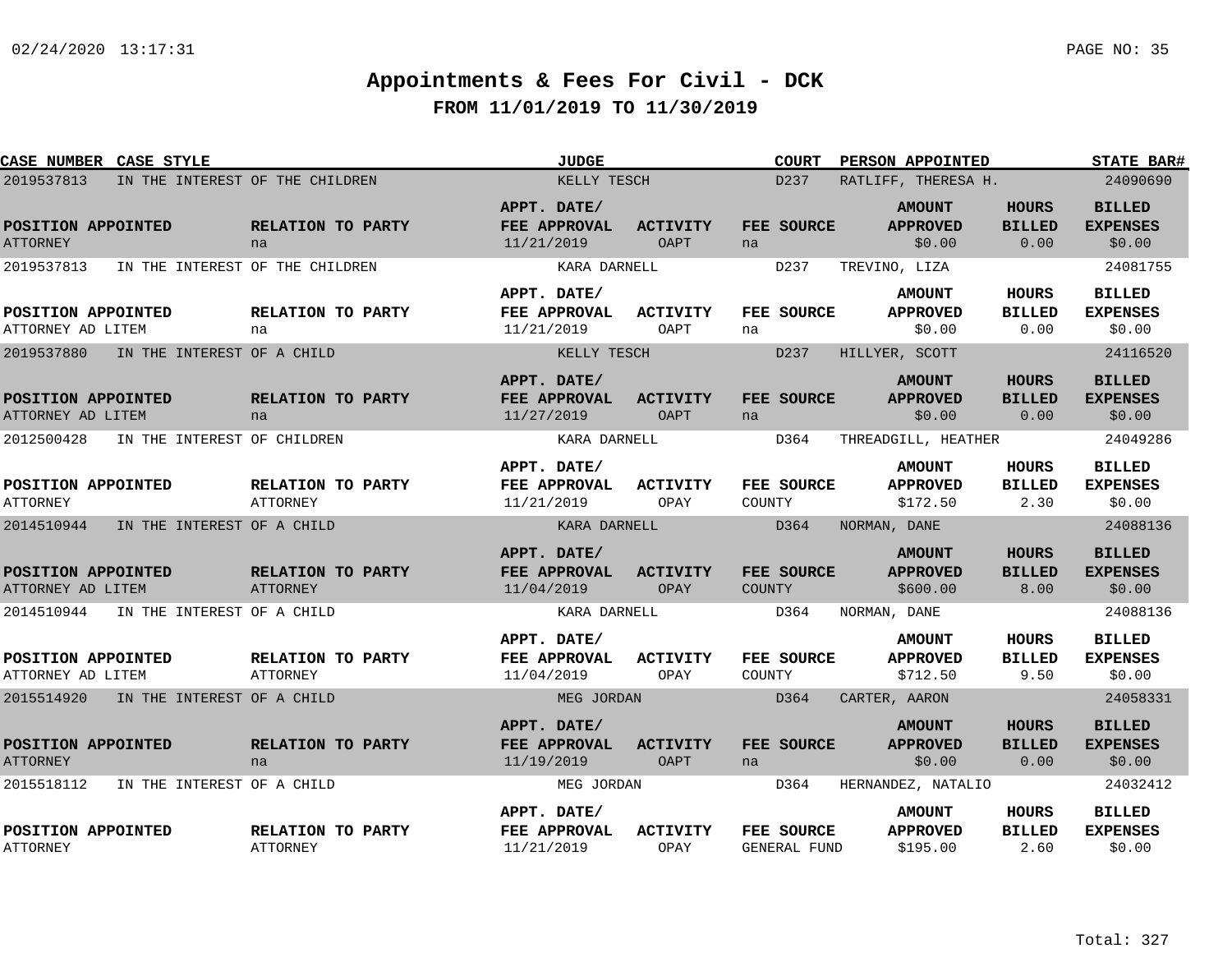| CASE NUMBER CASE STYLE                    |                                      | <b>JUDGE</b>                              |                         | <b>COURT</b>                      | PERSON APPOINTED                               |                                        | <b>STATE BAR#</b>                            |
|-------------------------------------------|--------------------------------------|-------------------------------------------|-------------------------|-----------------------------------|------------------------------------------------|----------------------------------------|----------------------------------------------|
| 2015518124<br>IN THE INTEREST OF CHILDREN |                                      | KARA DARNELL                              |                         | D364                              | JOHNSTON, J CRAIG                              |                                        |                                              |
| POSITION APPOINTED<br><b>ATTORNEY</b>     | RELATION TO PARTY<br>ATTORNEY        | APPT. DATE/<br>FEE APPROVAL<br>11/15/2019 | <b>ACTIVITY</b><br>OPAY | FEE SOURCE<br>GENERAL FUND        | <b>AMOUNT</b><br><b>APPROVED</b><br>\$307.50   | <b>HOURS</b><br><b>BILLED</b><br>4.10  | <b>BILLED</b><br><b>EXPENSES</b><br>\$0.00   |
| 2015518124<br>IN THE INTEREST OF CHILDREN |                                      | KARA DARNELL                              |                         | D364                              | FOUTS, LEIGH ANN                               |                                        | 07315800                                     |
| POSITION APPOINTED<br>ATTORNEY AD LITEM   | <b>RELATION TO PARTY</b><br>ATTORNEY | APPT. DATE/<br>FEE APPROVAL<br>11/25/2019 | ACTIVITY<br>OPAY        | FEE SOURCE<br>COUNTY              | <b>AMOUNT</b><br><b>APPROVED</b><br>\$337.50   | HOURS<br><b>BILLED</b><br>4.50         | <b>BILLED</b><br><b>EXPENSES</b><br>\$0.00   |
| 2016521305<br>IN THE INTEREST OF A CHILD  |                                      | KARA DARNELL                              |                         | D364                              | CARTER, AARON                                  |                                        | 24058331                                     |
| POSITION APPOINTED<br><b>ATTORNEY</b>     | RELATION TO PARTY<br>ATTORNEY        | APPT. DATE/<br>FEE APPROVAL<br>11/18/2019 | <b>ACTIVITY</b><br>OPAY | FEE SOURCE<br><b>COUNTY</b>       | <b>AMOUNT</b><br><b>APPROVED</b><br>\$1,665.00 | <b>HOURS</b><br><b>BILLED</b><br>22.20 | <b>BILLED</b><br><b>EXPENSES</b><br>\$0.00   |
| 2017524596<br>IN THE INTEREST OF A CHILD  |                                      | KARA DARNELL                              |                         | D364                              | ADAMS, BARBARA SUE                             |                                        | 24009855                                     |
| POSITION APPOINTED<br>ATTORNEY AD LITEM   | <b>RELATION TO PARTY</b><br>ATTORNEY | APPT. DATE/<br>FEE APPROVAL<br>11/25/2019 | ACTIVITY<br>OPAY        | <b>FEE SOURCE</b><br>COUNTY       | <b>AMOUNT</b><br><b>APPROVED</b><br>\$240.00   | <b>HOURS</b><br><b>BILLED</b><br>3.20  | <b>BILLED</b><br><b>EXPENSES</b><br>\$0.00   |
| 2017527381<br>IN THE INTEREST OF A CHILD  |                                      | KARA DARNELL                              |                         | D364                              | THREADGILL, HEATHER                            |                                        | 24049286                                     |
| POSITION APPOINTED<br><b>ATTORNEY</b>     | RELATION TO PARTY<br><b>ATTORNEY</b> | APPT. DATE/<br>FEE APPROVAL<br>11/21/2019 | ACTIVITY<br>OPAY        | FEE SOURCE<br><b>GENERAL FUND</b> | <b>AMOUNT</b><br><b>APPROVED</b><br>\$105.00   | <b>HOURS</b><br><b>BILLED</b><br>1.40  | <b>BILLED</b><br><b>EXPENSES</b><br>\$105.00 |
| 2018529191<br>IN THE INTEREST OF CHILDREN |                                      | KARA DARNELL                              |                         | D364                              | WIMBERLEY, KAYLA R.                            |                                        | 24085662                                     |
| POSITION APPOINTED<br>ATTORNEY AD LITEM   | RELATION TO PARTY<br>ATTORNEY        | APPT. DATE/<br>FEE APPROVAL<br>11/04/2019 | <b>ACTIVITY</b><br>OPAY | FEE SOURCE<br>COUNTY              | <b>AMOUNT</b><br><b>APPROVED</b><br>\$58.25    | <b>HOURS</b><br><b>BILLED</b><br>0.75  | <b>BILLED</b><br><b>EXPENSES</b><br>\$0.00   |
| 2018529191 IN THE INTEREST OF CHILDREN    |                                      | KARA DARNELL                              |                         | D364                              | WIMBERLEY, KAYLA R.                            |                                        | 24085662                                     |
| POSITION APPOINTED<br>ATTORNEY AD LITEM   | RELATION TO PARTY<br>ATTORNEY        | APPT. DATE/<br>FEE APPROVAL<br>11/21/2019 | <b>ACTIVITY</b><br>OPAY | FEE SOURCE<br>GENERAL FUND        | <b>AMOUNT</b><br><b>APPROVED</b><br>\$225.00   | <b>HOURS</b><br><b>BILLED</b><br>3.00  | <b>BILLED</b><br><b>EXPENSES</b><br>\$225.00 |
| 2018530934<br>IN THE INTEREST OF A CHILD  |                                      | KARA DARNELL                              |                         | D364                              | MURRAY, LINDSEY K.                             |                                        | 24066252                                     |
| POSITION APPOINTED<br><b>ATTORNEY</b>     | RELATION TO PARTY<br><b>ATTORNEY</b> | APPT. DATE/<br>FEE APPROVAL<br>11/12/2019 | ACTIVITY<br>OPAY        | FEE SOURCE<br>COUNTY              | <b>AMOUNT</b><br><b>APPROVED</b><br>\$75.00    | HOURS<br><b>BILLED</b><br>1.00         | BILLED<br><b>EXPENSES</b><br>\$0.00          |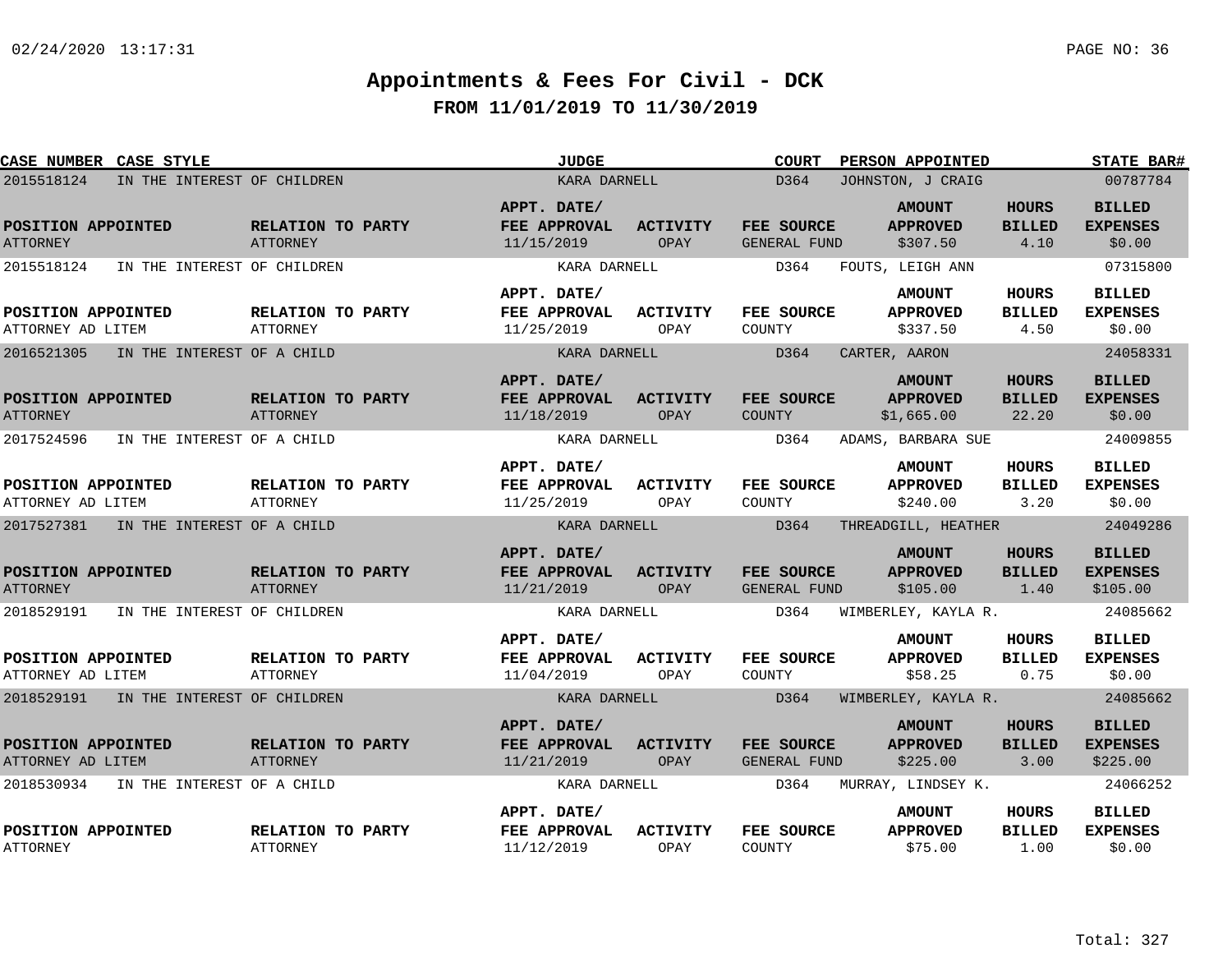| CASE NUMBER CASE STYLE                              |                            |                                      |  | <b>JUDGE</b>                                              |                            | <b>COURT</b>                        | PERSON APPOINTED                                                   |                                        | <b>STATE BAR#</b>                                      |
|-----------------------------------------------------|----------------------------|--------------------------------------|--|-----------------------------------------------------------|----------------------------|-------------------------------------|--------------------------------------------------------------------|----------------------------------------|--------------------------------------------------------|
| 2018531912<br>IN THE INTEREST OF CHILDREN           |                            | KARA DARNELL                         |  |                                                           | D364<br>MURRAY, LINDSEY K. |                                     |                                                                    | 24066252                               |                                                        |
| POSITION APPOINTED<br><b>ATTORNEY</b>               |                            | RELATION TO PARTY<br><b>ATTORNEY</b> |  | APPT. DATE/<br>FEE APPROVAL<br>11/12/2019                 | <b>ACTIVITY</b><br>OPAY    | FEE SOURCE<br><b>COUNTY</b>         | <b>AMOUNT</b><br><b>APPROVED</b><br>\$93.75                        | <b>HOURS</b><br><b>BILLED</b><br>1.25  | <b>BILLED</b><br><b>EXPENSES</b><br>\$0.00             |
| 2018531994                                          | IN THE INTEREST OF A CHILD |                                      |  | KARA DARNELL                                              |                            | D364                                | HAWKINS, MATTHEW                                                   |                                        | 24038948                                               |
| POSITION APPOINTED<br><b>ATTORNEY</b>               |                            | RELATION TO PARTY<br>ATTORNEY        |  | APPT. DATE/<br>FEE APPROVAL<br>11/14/2019                 | <b>ACTIVITY</b><br>OPAY    | FEE SOURCE<br>COUNTY                | <b>AMOUNT</b><br><b>APPROVED</b><br>\$1,177.50                     | HOURS<br><b>BILLED</b><br>15.70        | <b>BILLED</b><br><b>EXPENSES</b><br>\$0.00             |
| 2018531994                                          | IN THE INTEREST OF A CHILD |                                      |  | KARA DARNELL                                              |                            | D364                                | THREADGILL, HEATHER                                                |                                        | 24049286                                               |
| POSITION APPOINTED<br><b>ATTORNEY</b>               |                            | RELATION TO PARTY<br><b>ATTORNEY</b> |  | APPT. DATE/<br>FEE APPROVAL<br>11/21/2019                 | <b>ACTIVITY</b><br>OPAY    | FEE SOURCE<br>GENERAL FUND          | <b>AMOUNT</b><br><b>APPROVED</b><br>\$97.50                        | <b>HOURS</b><br><b>BILLED</b><br>1.30  | <b>BILLED</b><br><b>EXPENSES</b><br>\$97.50            |
| 2018533279                                          | IN THE INTEREST OF A CHILD |                                      |  | KARA DARNELL                                              |                            | D364                                | BOYD, JUSTIN L.                                                    |                                        | 24091193                                               |
| POSITION APPOINTED<br><b>ATTORNEY</b>               |                            | RELATION TO PARTY<br><b>ATTORNEY</b> |  | APPT. DATE/<br>FEE APPROVAL<br>11/18/2019                 | <b>ACTIVITY</b><br>OPAY    | FEE SOURCE<br>COUNTY                | <b>AMOUNT</b><br><b>APPROVED</b><br>\$232.50                       | <b>HOURS</b><br><b>BILLED</b><br>3.10  | <b>BILLED</b><br><b>EXPENSES</b><br>\$0.00             |
| 2018533369                                          | IN THE INTEREST OF A CHILD |                                      |  | KARA DARNELL                                              |                            | D364                                | SHAW, JIM                                                          |                                        | 18144800                                               |
| POSITION APPOINTED<br><b>ATTORNEY</b><br>2018533369 | IN THE INTEREST OF A CHILD | RELATION TO PARTY<br><b>ATTORNEY</b> |  | APPT. DATE/<br>FEE APPROVAL<br>11/12/2019<br>KARA DARNELL | <b>ACTIVITY</b><br>OPAY    | FEE SOURCE<br><b>COUNTY</b><br>D364 | <b>AMOUNT</b><br><b>APPROVED</b><br>\$142.50<br>MURRAY, LINDSEY K. | <b>HOURS</b><br><b>BILLED</b><br>1.90  | <b>BILLED</b><br><b>EXPENSES</b><br>\$0.00<br>24066252 |
|                                                     |                            |                                      |  | APPT. DATE/                                               |                            |                                     | <b>AMOUNT</b>                                                      | <b>HOURS</b>                           | <b>BILLED</b>                                          |
| POSITION APPOINTED<br><b>ATTORNEY</b>               |                            | RELATION TO PARTY<br>ATTORNEY        |  | FEE APPROVAL<br>11/12/2019                                | <b>ACTIVITY</b><br>OPAY    | FEE SOURCE<br>COUNTY                | <b>APPROVED</b><br>\$168.75                                        | <b>BILLED</b><br>2.25                  | <b>EXPENSES</b><br>\$0.00                              |
| 2018533369                                          | IN THE INTEREST OF A CHILD |                                      |  | KARA DARNELL                                              |                            | D364                                | NORMAN, DANE                                                       |                                        | 24088136                                               |
| POSITION APPOINTED<br>ATTORNEY AD LITEM             |                            | RELATION TO PARTY<br><b>ATTORNEY</b> |  | APPT. DATE/<br>FEE APPROVAL<br>11/04/2019                 | ACTIVITY<br>OPAY           | FEE SOURCE<br>COUNTY                | <b>AMOUNT</b><br><b>APPROVED</b><br>\$937.50                       | <b>HOURS</b><br><b>BILLED</b><br>12.50 | <b>BILLED</b><br><b>EXPENSES</b><br>\$0.00             |
| 2018533369                                          | IN THE INTEREST OF A CHILD |                                      |  | KARA DARNELL                                              |                            | D364                                | NORMAN, DANE                                                       |                                        | 24088136                                               |
| POSITION APPOINTED<br>ATTORNEY AD LITEM             |                            | RELATION TO PARTY<br>na              |  | APPT. DATE/<br>FEE APPROVAL<br>11/05/2019                 | <b>ACTIVITY</b><br>OPAY    | FEE SOURCE<br>COUNTY                | <b>AMOUNT</b><br><b>APPROVED</b><br>\$375.00                       | HOURS<br><b>BILLED</b><br>5.00         | <b>BILLED</b><br><b>EXPENSES</b><br>\$0.00             |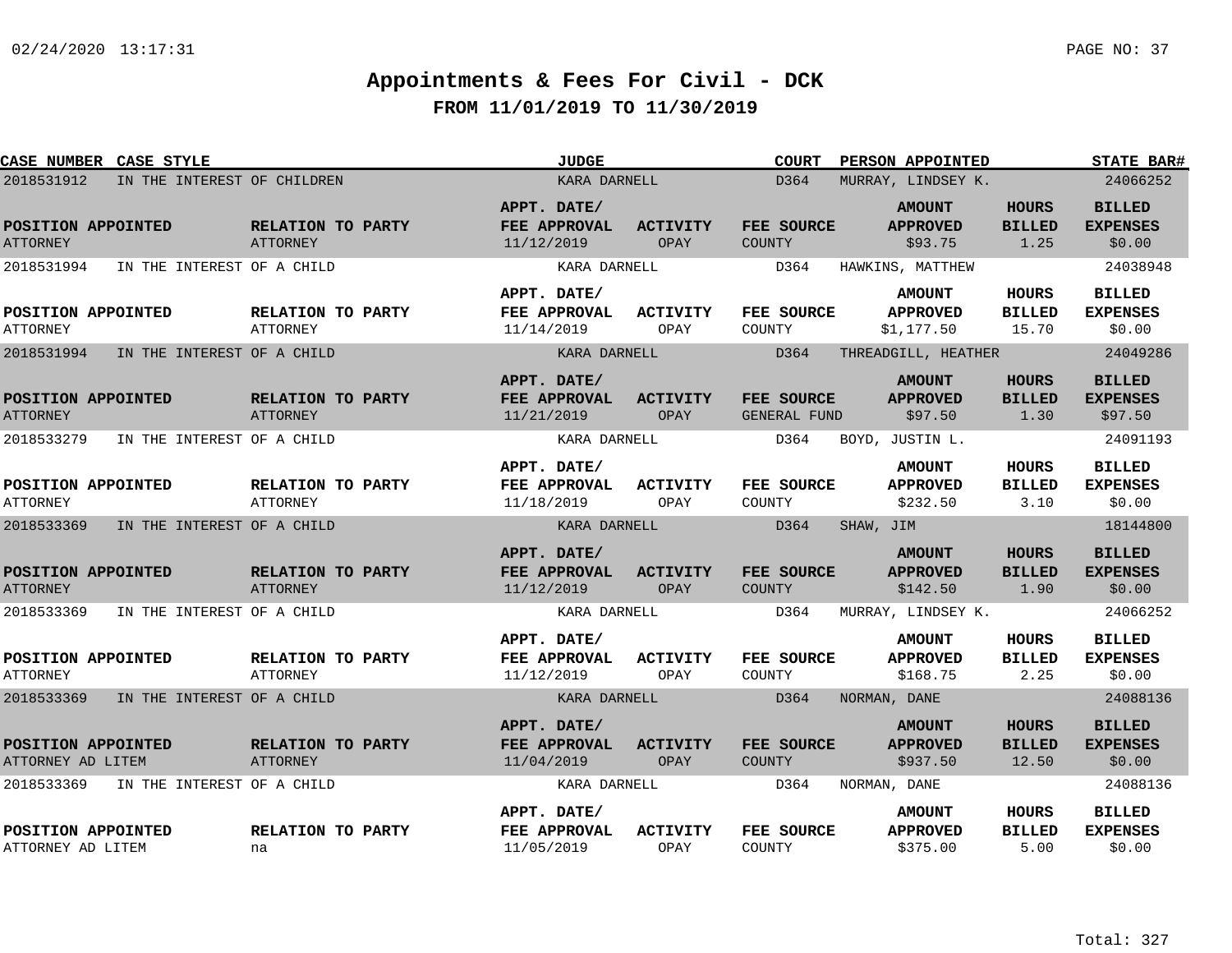| CASE NUMBER CASE STYLE                  |                                      | <b>JUDGE</b>                              |                                | <b>COURT</b>                | PERSON APPOINTED                             |                                       | <b>STATE BAR#</b>                            |
|-----------------------------------------|--------------------------------------|-------------------------------------------|--------------------------------|-----------------------------|----------------------------------------------|---------------------------------------|----------------------------------------------|
| 2018533369                              | IN THE INTEREST OF A CHILD           | KARA DARNELL                              |                                | D364                        | NORMAN, DANE                                 |                                       | 24088136                                     |
| POSITION APPOINTED<br>ATTORNEY AD LITEM | RELATION TO PARTY<br>na              | APPT. DATE/<br>FEE APPROVAL<br>11/05/2019 | <b>ACTIVITY</b><br>OPAY        | FEE SOURCE<br>COUNTY        | <b>AMOUNT</b><br><b>APPROVED</b><br>\$468.75 | <b>HOURS</b><br><b>BILLED</b><br>6.25 | <b>BILLED</b><br><b>EXPENSES</b><br>\$0.00   |
| 2019533738                              | IN THE INTEREST OF A CHILD           | KARA DARNELL                              |                                | D364                        | BOYD, JUSTIN L.                              |                                       | 24091193                                     |
| POSITION APPOINTED<br>ATTORNEY AD LITEM | RELATION TO PARTY<br><b>ATTORNEY</b> | APPT. DATE/<br>FEE APPROVAL<br>11/18/2019 | <b>ACTIVITY</b><br>OPAY        | FEE SOURCE<br>COUNTY        | <b>AMOUNT</b><br><b>APPROVED</b><br>\$598.51 | HOURS<br><b>BILLED</b><br>7.30        | <b>BILLED</b><br><b>EXPENSES</b><br>\$51.01  |
| 2019533923                              | IN THE INTEREST OF A CHILD           | KELLY TESCH                               |                                | D364                        | HERNANDEZ, NATALIO                           |                                       | 24032412                                     |
| POSITION APPOINTED<br><b>ATTORNEY</b>   | RELATION TO PARTY<br>na              | APPT. DATE/<br>FEE APPROVAL<br>11/07/2019 | <b>ACTIVITY</b><br><b>OAPT</b> | FEE SOURCE<br>na            | <b>AMOUNT</b><br><b>APPROVED</b><br>\$0.00   | <b>HOURS</b><br><b>BILLED</b><br>0.00 | <b>BILLED</b><br><b>EXPENSES</b><br>\$0.00   |
| 2019534068                              | IN THE INTEREST OF CHILDREN          | KARA DARNELL                              |                                | D364                        | WATSON, CARDINE                              |                                       | 24084842                                     |
| POSITION APPOINTED<br>ATTORNEY AD LITEM | RELATION TO PARTY<br><b>ATTORNEY</b> | APPT. DATE/<br>FEE APPROVAL<br>11/15/2019 | ACTIVITY<br>OPAY               | FEE SOURCE<br>GENERAL FUND  | <b>AMOUNT</b><br><b>APPROVED</b><br>\$506.25 | <b>HOURS</b><br><b>BILLED</b><br>6.75 | <b>BILLED</b><br><b>EXPENSES</b><br>\$0.00   |
| 2019534534                              | IN THE INTEREST OF A CHILD           | KARA DARNELL                              |                                | D364                        | MORGESON, TERRI M.                           |                                       | 24043835                                     |
| POSITION APPOINTED<br>ATTORNEY AD LITEM | RELATION TO PARTY<br>na              | APPT. DATE/<br>FEE APPROVAL<br>11/13/2019 | <b>ACTIVITY</b><br><b>OAPT</b> | FEE SOURCE<br>na            | <b>AMOUNT</b><br><b>APPROVED</b><br>\$0.00   | <b>HOURS</b><br><b>BILLED</b><br>0.00 | <b>BILLED</b><br><b>EXPENSES</b><br>\$0.00   |
| 2019534608                              | IN THE INTEREST OF CHILDREN          | KARA DARNELL                              |                                | D364                        | CONN, TANYA BOUCHER                          |                                       | 24034737                                     |
| POSITION APPOINTED<br><b>ATTORNEY</b>   | RELATION TO PARTY<br>ATTORNEY        | APPT. DATE/<br>FEE APPROVAL<br>11/12/2019 | <b>ACTIVITY</b><br>OPAY        | FEE SOURCE<br>COUNTY        | <b>AMOUNT</b><br><b>APPROVED</b><br>\$592.50 | HOURS<br><b>BILLED</b><br>7.90        | <b>BILLED</b><br><b>EXPENSES</b><br>\$0.00   |
| 2019535080                              | IN THE INTEREST OF CHILDREN          | KARA DARNELL                              |                                | D364                        | MURRAY, LINDSEY K.                           |                                       | 24066252                                     |
| POSITION APPOINTED<br><b>ATTORNEY</b>   | RELATION TO PARTY<br><b>ATTORNEY</b> | APPT. DATE/<br>FEE APPROVAL<br>11/12/2019 | <b>ACTIVITY</b><br>OPAY        | FEE SOURCE<br><b>COUNTY</b> | <b>AMOUNT</b><br><b>APPROVED</b><br>\$187.50 | <b>HOURS</b><br><b>BILLED</b><br>2.50 | <b>BILLED</b><br><b>EXPENSES</b><br>\$0.00   |
| 2019535362                              | IN THE INTEREST OF A CHILD           | KARA DARNELL                              |                                | D364                        | EBELING, DELLINDA JO                         |                                       | 06384700                                     |
| POSITION APPOINTED<br>ATTORNEY AD LITEM | RELATION TO PARTY<br><b>ATTORNEY</b> | APPT. DATE/<br>FEE APPROVAL<br>11/21/2019 | <b>ACTIVITY</b><br>OPAY        | FEE SOURCE<br>GENERAL FUND  | <b>AMOUNT</b><br><b>APPROVED</b><br>\$465.00 | <b>HOURS</b><br><b>BILLED</b><br>6.20 | <b>BILLED</b><br><b>EXPENSES</b><br>\$465.00 |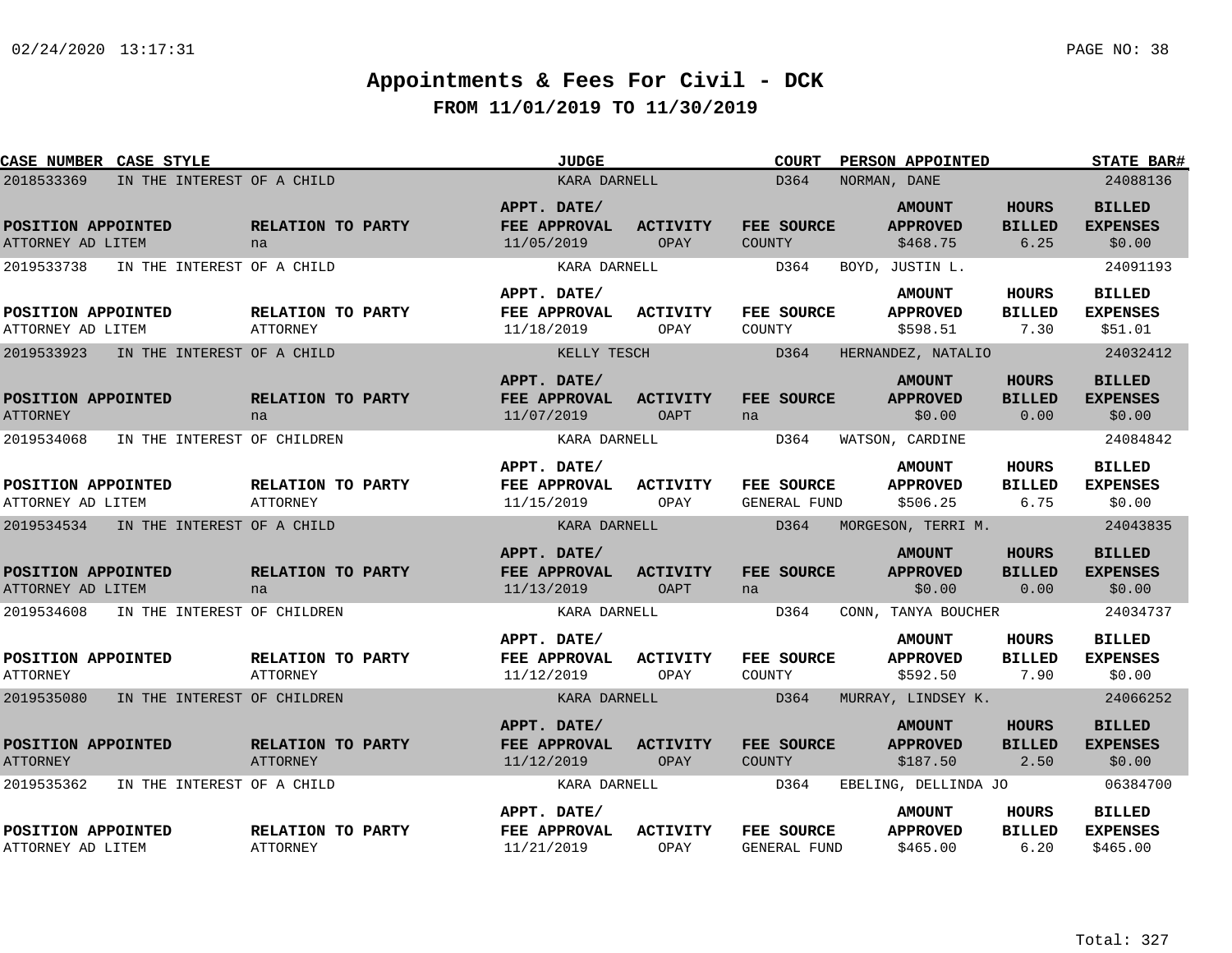| CASE NUMBER CASE STYLE                    |                                             | <b>JUDGE</b>                              |                         | <b>COURT</b>                      | PERSON APPOINTED                             |                                       | <b>STATE BAR#</b>                            |
|-------------------------------------------|---------------------------------------------|-------------------------------------------|-------------------------|-----------------------------------|----------------------------------------------|---------------------------------------|----------------------------------------------|
| 2019535362<br>IN THE INTEREST OF A CHILD  |                                             | KARA DARNELL                              |                         | D364                              | CARTER, AMANDA                               |                                       | 24109695                                     |
| POSITION APPOINTED<br>ATTORNEY AD LITEM   | RELATION TO PARTY<br>ATTORNEY               | APPT. DATE/<br>FEE APPROVAL<br>11/04/2019 | <b>ACTIVITY</b><br>OPAY | FEE SOURCE<br>COUNTY              | <b>AMOUNT</b><br><b>APPROVED</b><br>\$150.00 | <b>HOURS</b><br><b>BILLED</b><br>2.00 | <b>BILLED</b><br><b>EXPENSES</b><br>\$0.00   |
| 2019535625<br>IN THE INTEREST OF A CHILD  |                                             | KARA DARNELL                              |                         | D364                              | DICKERSON, BARBARA                           |                                       | 05821700                                     |
| POSITION APPOINTED<br>ATTORNEY AD LITEM   | <b>RELATION TO PARTY</b><br>ATTORNEY        | APPT. DATE/<br>FEE APPROVAL<br>11/04/2019 | <b>ACTIVITY</b><br>OPAY | <b>FEE SOURCE</b><br>COUNTY       | <b>AMOUNT</b><br><b>APPROVED</b><br>\$311.25 | HOURS<br><b>BILLED</b><br>4.15        | <b>BILLED</b><br><b>EXPENSES</b><br>\$0.00   |
| 2019535625<br>IN THE INTEREST OF A CHILD  |                                             | KARA DARNELL                              |                         | D364                              | MURRAY, LINDSEY K.                           |                                       | 24066252                                     |
| POSITION APPOINTED<br><b>ATTORNEY</b>     | <b>RELATION TO PARTY</b><br>ATTORNEY        | APPT. DATE/<br>FEE APPROVAL<br>10/31/2019 | <b>ACTIVITY</b><br>OPAY | FEE SOURCE<br><b>COUNTY</b>       | <b>AMOUNT</b><br><b>APPROVED</b><br>\$168.75 | <b>HOURS</b><br><b>BILLED</b><br>2.25 | <b>BILLED</b><br><b>EXPENSES</b><br>\$0.00   |
| 2019535625<br>IN THE INTEREST OF A CHILD  |                                             |                                           | WILLIAM R EICHMAN I I   | D364                              | MORROW, MATT K.                              |                                       | 24081053                                     |
| POSITION APPOINTED<br>ATTORNEY AD LITEM   | RELATION TO PARTY<br>ATTORNEY               | APPT. DATE/<br>FEE APPROVAL<br>11/12/2019 | <b>ACTIVITY</b><br>OPAY | FEE SOURCE<br>COUNTY              | <b>AMOUNT</b><br><b>APPROVED</b><br>\$465.00 | <b>HOURS</b><br><b>BILLED</b><br>6.20 | <b>BILLED</b><br><b>EXPENSES</b><br>\$0.00   |
| 2019535670<br>IN THE INTEREST OF A CHILD  |                                             | KARA DARNELL                              |                         | D364                              | THREADGILL, HEATHER                          |                                       | 24049286                                     |
| POSITION APPOINTED<br>ATTORNEY AD LITEM   | RELATION TO PARTY<br><b>ATTORNEY</b>        | APPT. DATE/<br>FEE APPROVAL<br>11/21/2019 | ACTIVITY<br>OPAY        | FEE SOURCE<br><b>GENERAL FUND</b> | <b>AMOUNT</b><br><b>APPROVED</b><br>\$217.50 | <b>HOURS</b><br><b>BILLED</b><br>2.90 | <b>BILLED</b><br><b>EXPENSES</b><br>\$217.50 |
| 2019536083<br>IN THE INTEREST OF CHILDREN |                                             | KARA DARNELL                              |                         | D364                              | FOUTS, LEIGH ANN                             |                                       | 07315800                                     |
| POSITION APPOINTED<br>ATTORNEY AD LITEM   | <b>RELATION TO PARTY</b><br>ATTORNEY        | APPT. DATE/<br>FEE APPROVAL<br>11/25/2019 | <b>ACTIVITY</b><br>OPAY | FEE SOURCE<br>COUNTY              | <b>AMOUNT</b><br><b>APPROVED</b><br>\$375.00 | <b>HOURS</b><br><b>BILLED</b><br>5.00 | <b>BILLED</b><br><b>EXPENSES</b><br>\$0.00   |
| 2019536787 IN THE INTEREST OF A CHILD     |                                             | KARA DARNELL                              |                         | D364                              | SHAW, JIM                                    |                                       | 18144800                                     |
| POSITION APPOINTED<br><b>ATTORNEY</b>     | <b>RELATION TO PARTY</b><br><b>ATTORNEY</b> | APPT. DATE/<br>FEE APPROVAL<br>11/12/2019 | <b>ACTIVITY</b><br>OPAY | FEE SOURCE<br>COUNTY              | <b>AMOUNT</b><br><b>APPROVED</b><br>\$187.50 | <b>HOURS</b><br><b>BILLED</b><br>2.50 | <b>BILLED</b><br><b>EXPENSES</b><br>\$0.00   |
| 2019536796<br>IN THE INTEREST OF A CHILD  |                                             | KARA DARNELL                              |                         | D364                              | DICKERSON, BARBARA                           |                                       | 05821700                                     |
| POSITION APPOINTED<br>ATTORNEY AD LITEM   | RELATION TO PARTY<br><b>ATTORNEY</b>        | APPT. DATE/<br>FEE APPROVAL<br>11/04/2019 | <b>ACTIVITY</b><br>OPAY | FEE SOURCE<br>COUNTY              | <b>AMOUNT</b><br><b>APPROVED</b><br>\$431.25 | HOURS<br><b>BILLED</b><br>5.75        | <b>BILLED</b><br><b>EXPENSES</b><br>\$0.00   |